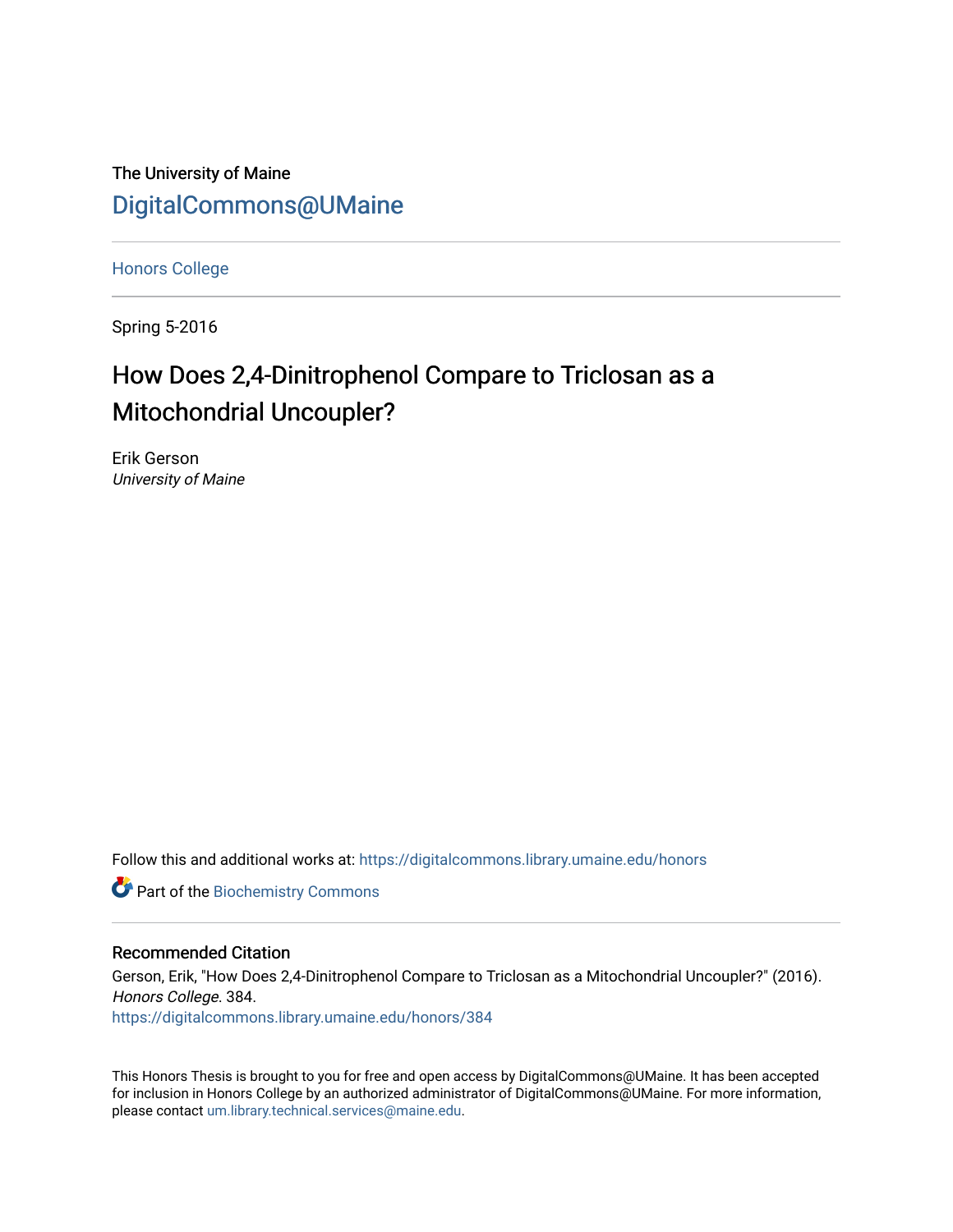#### HOW DOES 2,4-DINITROPHENOL COMPARE TO TRICLOSAN AS A MITOCHONDRIAL UNCOUPLER?

by

Erik Gerson

A Thesis Submitted in Partial Fulfillment of the Requirements for a Degree with Honors (Biochemistry)

> The Honors College University of Maine May 2016

Advisory Committee:

- Julie A. Gosse, PhD, Associate Professor, Molecular and Biomedical Sciences, Advisor Dorothy E Croall, PhD, Professor of Biochemistry, Molecular and Biomedical Sciences
- Robert W. Glover, PhD, Assistant Professor, Honors College and Political Science
- Robert Gundersen, PhD, Chair and Associate Professor, Molecular and Biomedical Sciences
- L. Brian Perkins, PhD, Research Assistant Professor, Food Science and Human Nutrition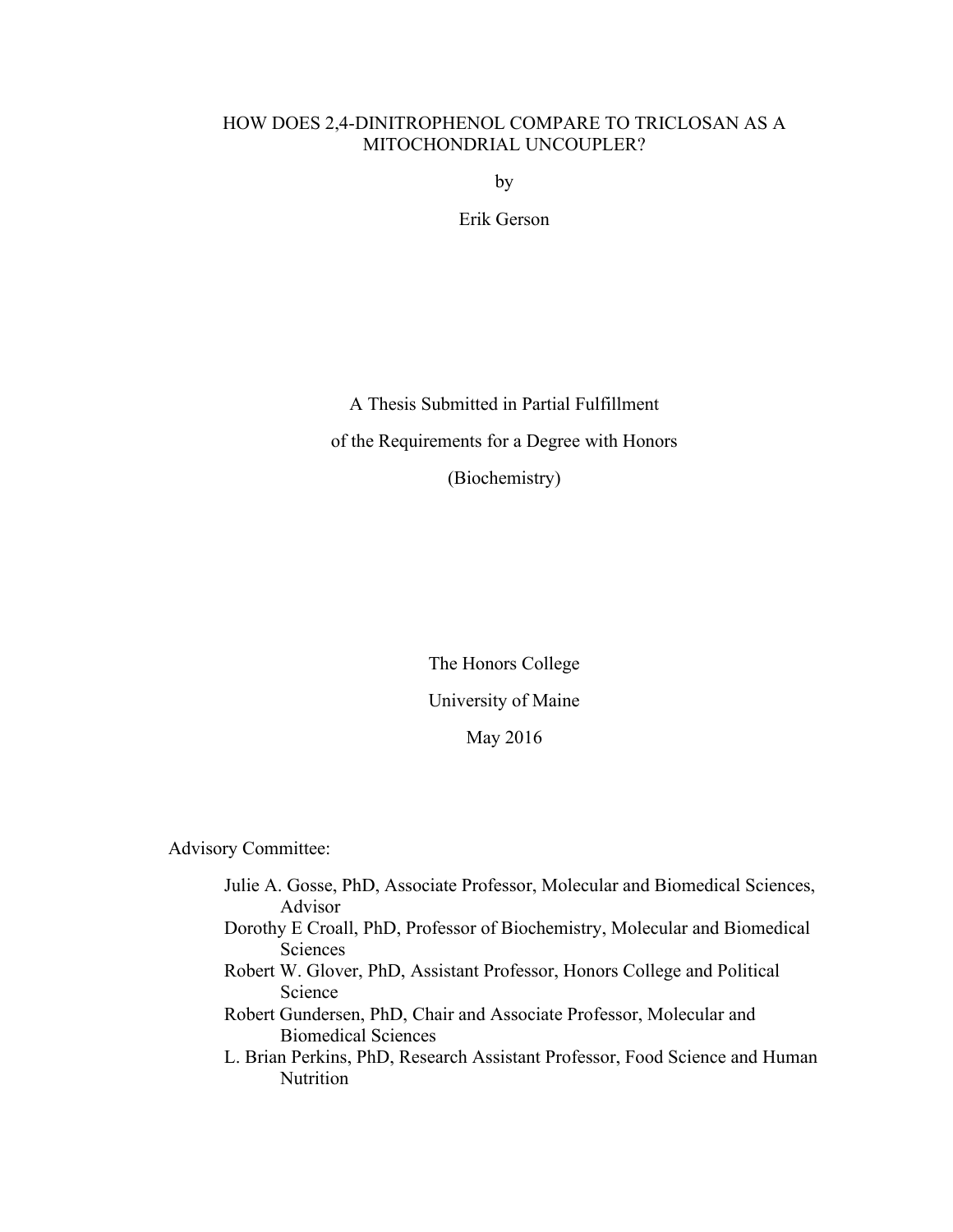#### Abstract

2,4-Dinitrophenol (DNP) is a well-documented mitochondrial uncoupler that was widely used as a dieting drug in the 1930's. It was later banned in 1938 due its negative side effects which included extreme weight loss, the formation of cataracts, skin rashes, and death. Triclosan (TCS) is a common antimicrobial agent that is a component in soaps, toothpastes, and other household products. In addition to its antimicrobial role, TCS has been found to alleviate skin inflammation and dermatitis. However, TCS has also been linked to several health issues including increased cases of asthma and allergy, developmental problems, and decreased fertility. Previous studies in the Gosse laboratory found that TCS inhibits the primary functions of mast cells, key players in the immune system. More recent studies have found that in addition to increasing oxygen consumption, TCS significantly inhibits ATP production in rat basophilic leukemia cells, clone 2H3 (RBL-2H3) at non-cytotoxic doses with an  $EC_{50}$  of 7.5  $\mu$ M to 9.6  $\mu$ M. These results strongly indicate that, like DNP, TCS is a mitochondrial uncoupler.

Since DNP is a known, dangerous mitochondrial uncoupler, it serves as a useful comparison to assess the potential danger of TCS. In this study, cultured RBL-2H3 cells were exposed to increasing concentrations of DNP and were assessed for ATP production and cytotoxicity. DNP was found to significantly inhibit ATP production at non-cytotoxic doses with an EC<sub>50</sub> of 389  $\mu$ M to 677  $\mu$ M. These results indicate that TCS is ~60-fold more potent as a mitochondrial uncoupler in RBL cells than in DNP. More related, comparative research with DNP is needed to fully explore triclosan's mitochondrial toxicity.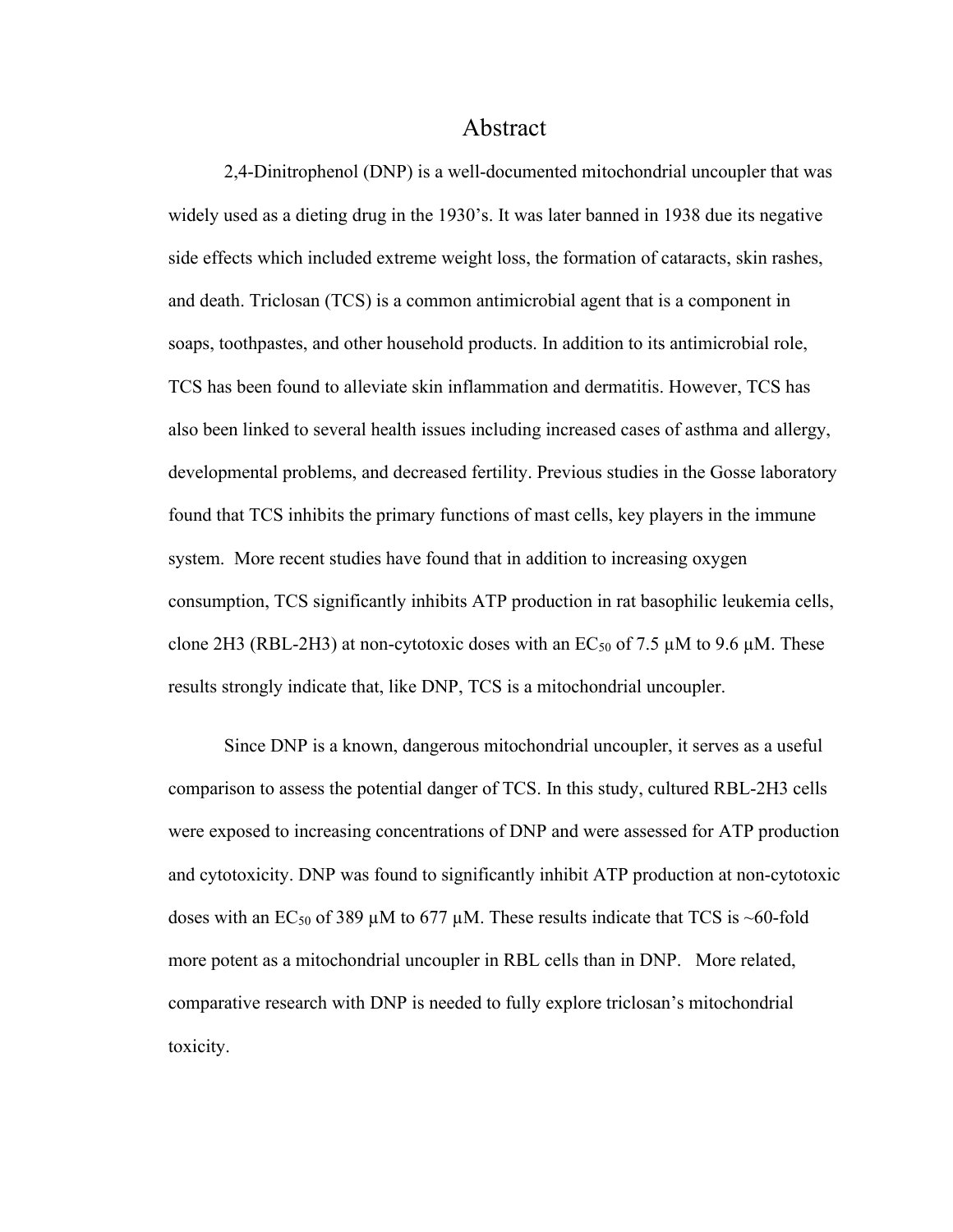## Acknowledgements

I would to extend gratitude to everyone in the Gosse laboratory who has helped me over the past two years. I would first like to thanks Dr. Julie Gosse for accepting me into her laboratory, providing clear direction for my research, carefully advising me on my thesis, and for enabling me to partake in research over the summer between my junior and senior years. I would like to thank Lisa Weatherly for her direct oversight over many of my experiments, her assistance writing protocols, and for always being around to answer my many questions. I would like to thank Juyoung Shim and Hina Hashmi for training me in my basic laboratory skills and getting me involved in regular laboratory activities. I would also like to thank Logan Gerchman, Abigail Riitano, Nicholas Doucette, and Maxwell Dorman for assisting with various laboratory tasks and always being willing to help out.

I am also very grateful for all my committee members and their participation in this project. I would specifically like to thank Dr. Robert Glover for his dedicated assistance in the writing of my reading list.

Finally, I would like to thank my parents for supporting me throughout my years at the University of Maine.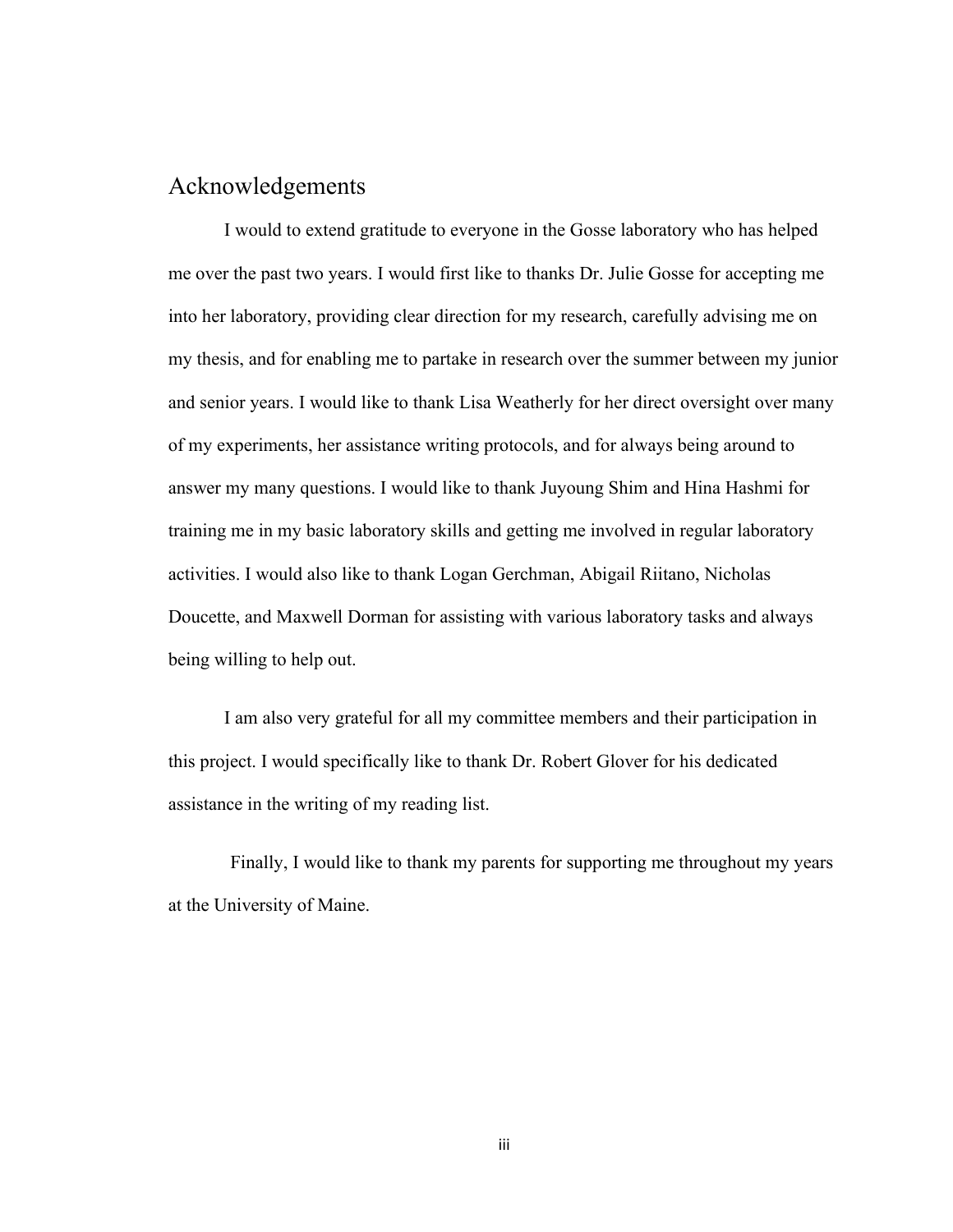# **Table of Contents**

| 1. Introduction 2000 magazine and 2000 magazine and 2000 magazine and 2000 magazine and 2000 magazine and 2000 magazine $\frac{1}{2}$ |    |
|---------------------------------------------------------------------------------------------------------------------------------------|----|
|                                                                                                                                       |    |
| 1.2 Triclosan 220 million 2012 12:00 million 2014                                                                                     |    |
|                                                                                                                                       |    |
| 1.4 Uncoupling and Oxidative Phosphorylation [11] [11] [12] Uncoupling and Oxidative Phosphorylation                                  |    |
|                                                                                                                                       |    |
|                                                                                                                                       |    |
|                                                                                                                                       |    |
|                                                                                                                                       |    |
|                                                                                                                                       |    |
|                                                                                                                                       |    |
| 2.1 Cell Culture 2.1 Cell Culture 2.1 Cell Culture 2.1 Cell Culture 2.1 Cell Culture 2.1 Cell Culture 2.1 3                           |    |
| 2.2 Galactose Media Preparation 2008 14                                                                                               |    |
| 2.3 DNP Media Preparation 2.0 minutes and 14                                                                                          |    |
|                                                                                                                                       |    |
|                                                                                                                                       |    |
|                                                                                                                                       |    |
| 2.7 Crystal Violet Assay 2.7 Crystal Violet Assay 2.7 Crystal Violet Assay 2.7 Crystal Violet Assay                                   |    |
|                                                                                                                                       |    |
|                                                                                                                                       | 20 |
| 3. Results 22                                                                                                                         |    |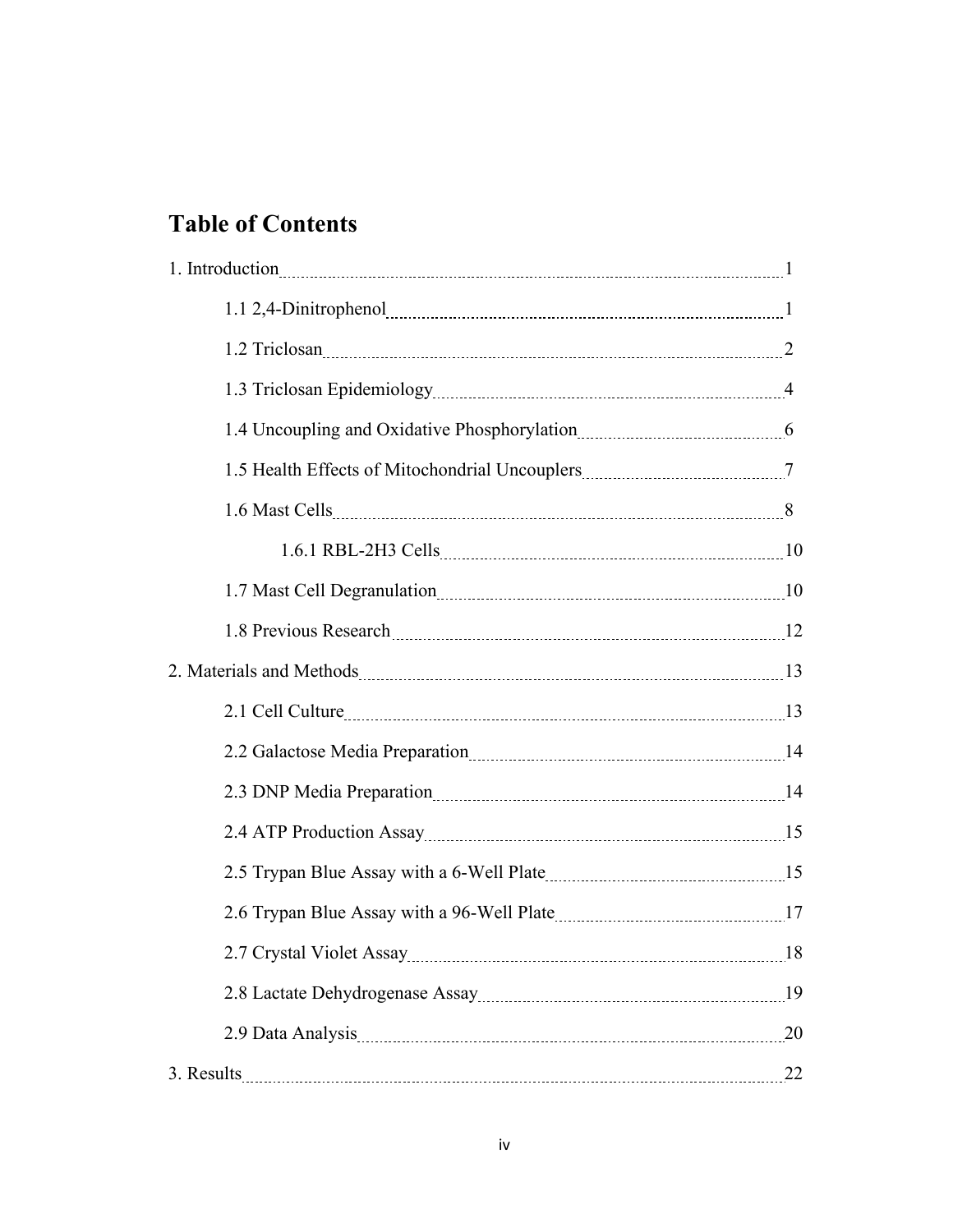| 3.1 Determining the Most Effective Technique for Dissolving DNP 22 |    |
|--------------------------------------------------------------------|----|
|                                                                    |    |
|                                                                    |    |
|                                                                    |    |
|                                                                    | 34 |
|                                                                    |    |
|                                                                    | 51 |
|                                                                    |    |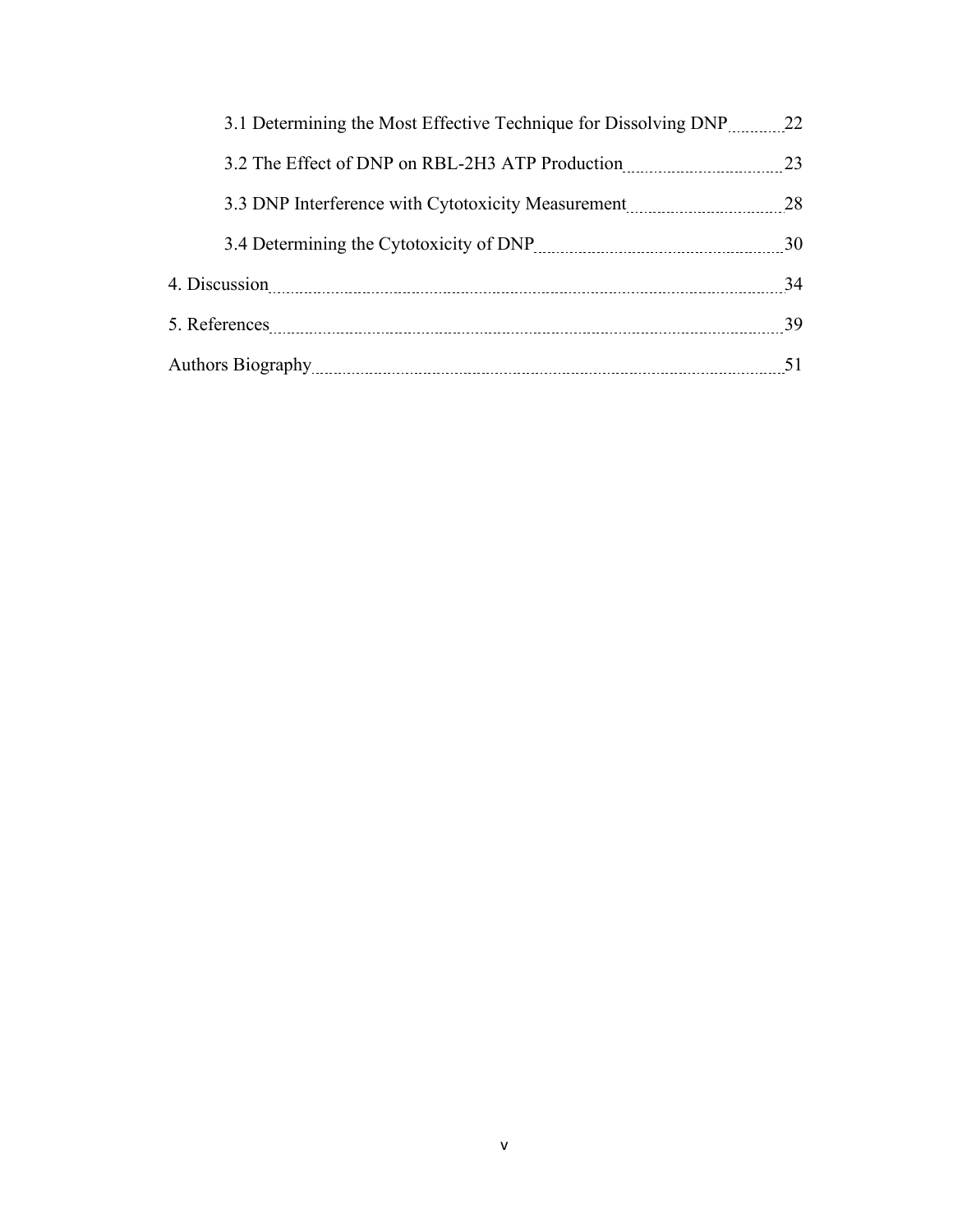# **List of Figures**

| Figure 1: ATP production in RBL cells exposed to increasing concentrations of DNP. 24  |    |
|----------------------------------------------------------------------------------------|----|
| Figure 2: Controls to determine whether DNP interferes with background luminescence    | 26 |
| Figure 3: Controls to determine whether DNP interferes with either the ATP reagent (A) | 27 |
| Figure 4: Cytotoxicity of RBL cells exposed to increasing concentrations of DNP in     | 29 |
| Figure 5: Cytotoxicity of 1-h DNP exposure assessed by absorbance at 595nm after       | 31 |
| Figure 6: Cytotoxicity of 1-h exposure to DNP measured using Cytotoxicity Detection    | 32 |
| Figure 7: Cytotoxicity of 1-h exposure to DNP in galactose media measured using a      | 34 |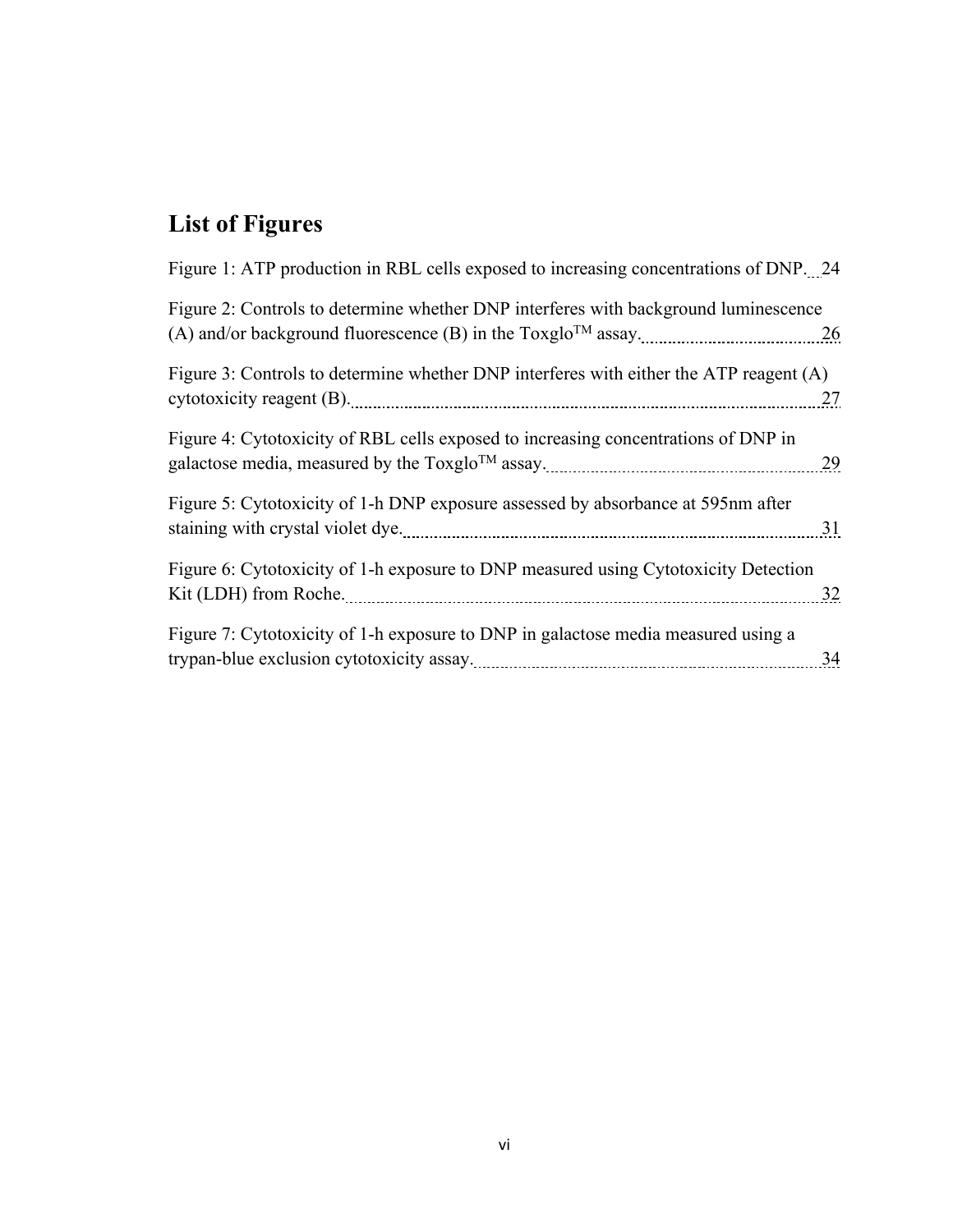## **1. Introduction**

## **1.1 2,4-Dinitrophenol**

2,4-Dinitrophenol (DNP) is a known mitochondrial uncoupler that was widely used as a weight loss drug in the  $1930 \text{ s}^1$ . As a dieting drug, it was found to increase the rate of metabolism in patients by 50% or more<sup>1</sup>. In the 1930's, it was discovered that DNP caused several negative side effects and there were several deaths associated with its use<sup>1</sup>. DNP was banned as a dieting drug in the U.S. in  $1938<sup>2</sup>$ . DNP is currently sold over the internet as a workout powder or tablet, commonly marketed to body builders. However, there have been many cases of patients dying of hyperthermia in the emergency room as a result of using those DNP products<sup>3-6</sup>. In addition to its use as a weight loss drug, DNP is also used as a component of dyes, wood preservatives, explosives, herbicides and fungicides<sup>1,2,4</sup>.

DNP has been found to cause hyperthermia<sup>3-6</sup>. Also DNP has also been found to cause a variety of other health problems. Before it was banned, it was discovered that DNP could cause skin rashes<sup>1</sup> and the formation of cataracts<sup>7</sup>. Increasing concentrations of DNP were found to cause potassium accumulation in rat kidneys, as well as inorganic phosphate accumulation throughout their bodies<sup>8</sup>. In humans, DNP was found to cause kidney injury<sup>10</sup>. Prolonged exposure in humans can cause a yellow discoloration of the skin and urine<sup>8</sup>. Other reported problems associated with continued use include deafness, confusion, and coma<sup>8</sup>. DNP has been found to cause reproductive and development issues in rats<sup>9</sup>. It has also been found that exposure to DNP via skin contact and inhalation is toxic $11$ .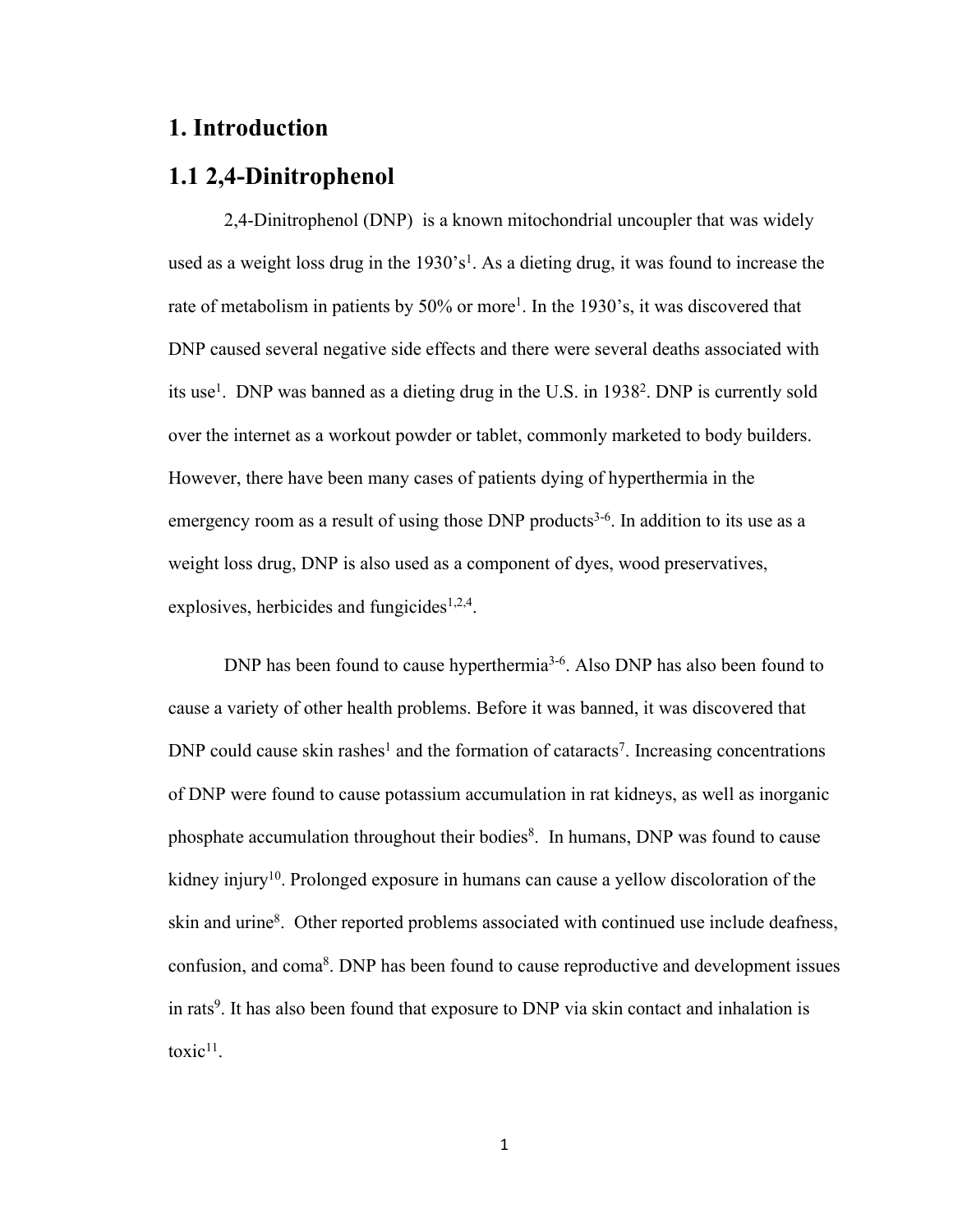Recently, there has been a lot of research done investigating possible positive application of DNP. At controlled doses, DNP was found to prevent obesity in mice<sup>12</sup>. A derivative of DNP, designed specifically to function in the liver, was found to reverse hypertriglyceridemia, fatty liver, and whole-body insulin resistance in rats that were fed a high fat diet<sup>13</sup>. DNP has the ability to stimulate signaling responses in the cerebral cortex, and may have some potential therapeutic applications<sup>14</sup>. DNP can lower the levels of reactive oxygen species (ROS) in mitochondria<sup>15</sup>. This feature of DNP has been found to help protect cells from buildup of ROS in response to heat stress<sup>16</sup>, cold stress<sup>17</sup>, and exposure to sodium nitroprusside<sup>18</sup>.

Limited research has been done on the effect of DNP exposure on mast cells, the cell type primarily studied by the Gosse laboratory. Mast cells are key players in the immune system that, through the process of degranulation, release pro-inflammatory mediators in response to antigen or allergen. One study found that DNP exposure increased the degranulation in mast cells<sup>19</sup>. Two other studies came to the opposite finding<sup>20,21</sup>. Based on the information availaboratoryle, no conclusion can be made as to how DNP affects mast cells at this time.

#### **1.2 Triclosan**

Triclosan (TCS) is a broad spectrum, antibacterial agent<sup>22,23</sup> used in a wide variety of consumer products such as soaps, toothpastes, cleaners, and many other household products at concentrations of roughly 10mM23,24. The use of TCS in those products is currently not regulated by the U.S. government. TCS has been found in both land<sup>25</sup> and aquatic<sup>26</sup> environments, most notably in wastewater treatment plants<sup>25,26</sup>. TCS has also been detected in a variety of aquatic animals <sup>27,28</sup>.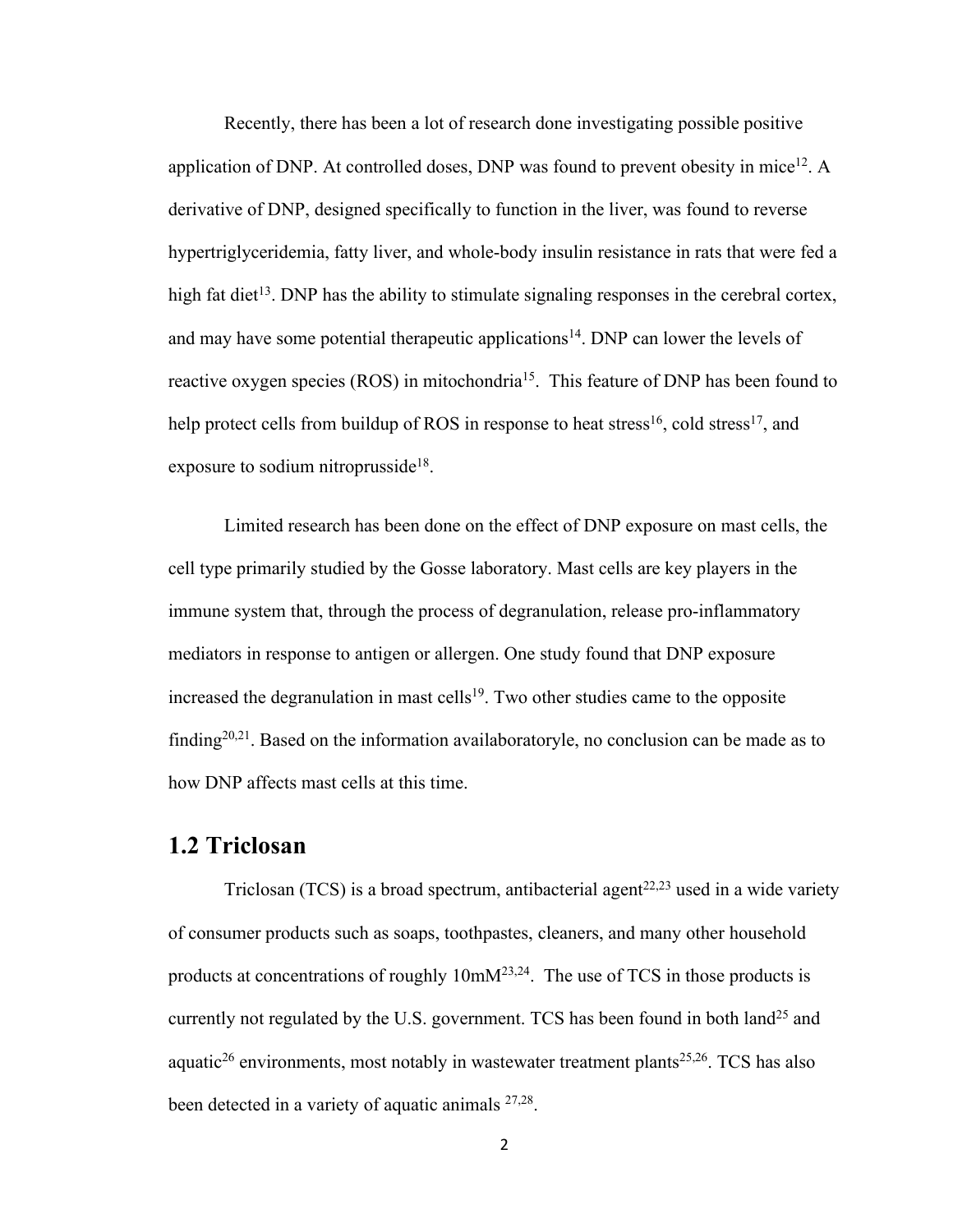TCS has also been detected in humans<sup>29</sup>. In one study the human test subjects who had ingested roughly 1 tablespoon of TCS-containing mouthwash were later found to have TCS in their blood streams at an average concentration of  $1\mu M^{30}$ . Another study found TCS in the milk of nursing mothers who had used TCS-containing personal care products<sup>31</sup>. Based on TCS detection in urine samples, a 2003-2004 study estimated that 75% of the United States population is likely exposed to TCS<sup>32</sup>. TCS can be absorbed both orally<sup>33,34</sup> and through skin exposure<sup>35-37</sup>.

As stated earlier, the primary function of TCS is to prevent bacterial growth by inhibiting the bacterial fatty acid synthesis. During bacterial fatty acid synthesis in *E. coli*, TCS binds to both NAD<sup>+</sup> and the enol-acyl carrier protein reductase (FabI) at its substrate site to form a non-covalent bi-substrate<sup>38</sup>. This prevents the process of fatty acid synthesis from going forward and thus prevents bacterial colonies from expanding as new cell membranes cannot be made.

Studies have found that certain bacteria are, or can become, resistant to TCS. One study found that TCS usage was associated with a high risk of developing resistance in *Staphylococcus aureus* and *E.coli*39. Another study found that a mutation in the *fabI* gene of E.coli led to a change in the substrate binding site of the FabI protein, the mutated gene coding for FabI[G93V] protein<sup>38</sup>. TCS had a significantly lower affinity for the mutated binding site on FabI[G93V] reducing its inhibition of fatty acid synthesis<sup>38</sup>. Yet another study found that, in vivo, *Salmonella typhimurium* exposure to TCS could lead to variants of the bacteria that were both resistant to TCS and other antibiotics<sup>40</sup>. A review study went so far as to postulate that risks of TCS resistant bacteria developing from usage of TCS containing soap outweighed the benefits of TCS's antimicrobial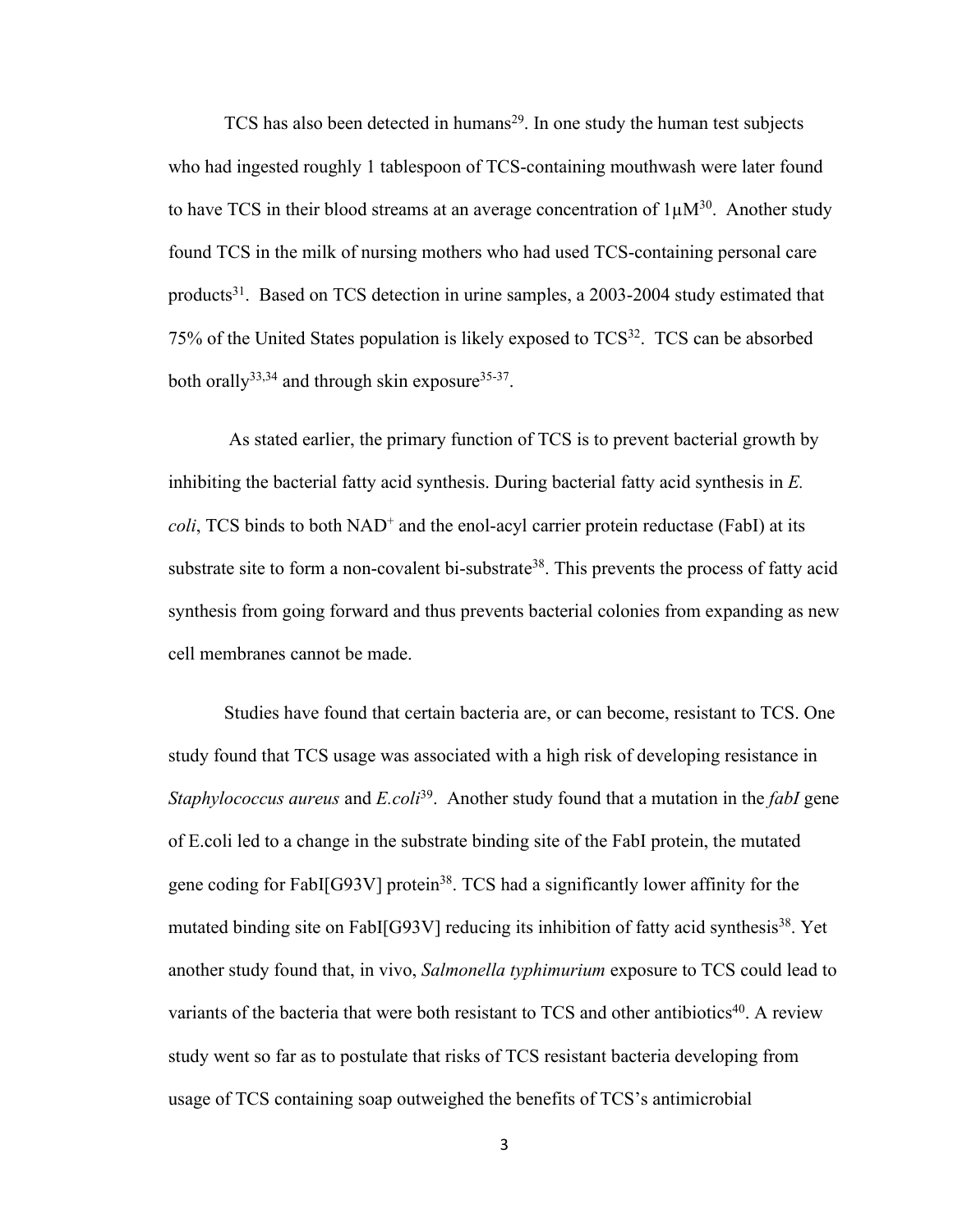properties41. Use of TCS soap in an Italian hospital led to an outbreak of *Pseudomonas aeruginosa*<sup>42</sup>, which is intrinsically resistant to TCS<sup>43</sup>. *Pseudomonas aeruginosa* is resistant to TCS due to the presence of a MexAB-OprM efflux system<sup>44</sup>. Exposure to TCS can lead to variants that hyper-express that efflux system and thus have higher resistance to other antibacterial drugs<sup>44</sup>. A review article focusing on TCS use in regular consumer products did not find any correlation between TCS presence and antibacterial resistance, but also stated that more intensive studies were needed<sup>45</sup>.

TCS is small, hydrophobic, and ionizable, with a pKa around 7.9. In laboratory experiments it has been found to be stable at up to  $200^{\circ}C^{46}$ . TCS in its deprotonated form can be broken down during prolonged exposure to heat and sunlight in the environment<sup>47</sup>. In its protonated form, TCS is considered toxic to aquatic animals due to its ability to cross cellular membranes<sup>48</sup>. However, more studies need to be done to assess TCS's role in mammalian biology and how it affects mammalian health.

## **1.3 Triclosan Epidemiology**

Triclosan (TCS) is used for a wide array of medical applications. TCS, used as a component of toothpaste, has been found to be effective at preventing gingivitis and plaque buildup<sup>49-51</sup>, and has been shown to limit the progress of periodontitis<sup>52</sup>. In skin care use, TCS has been shown to prevent skin inflammation caused by sodium lauryl sulphate<sup>53</sup>, nickel sulphate<sup>54</sup>, and histamine<sup>55</sup>. TCS has been shown to be a safe and effective option for treating dermatitis<sup>57</sup>, thought to be due to it preventing *Staphylococcus aureus* growth<sup>58</sup>. In one study, patients who used topical steroids, along with TCS, to treat dermatitis required less steroid use  $(P< 0.05)$  than a control group to treat their condition<sup>56</sup>. TCS has also been shown to be very effective at treating both acute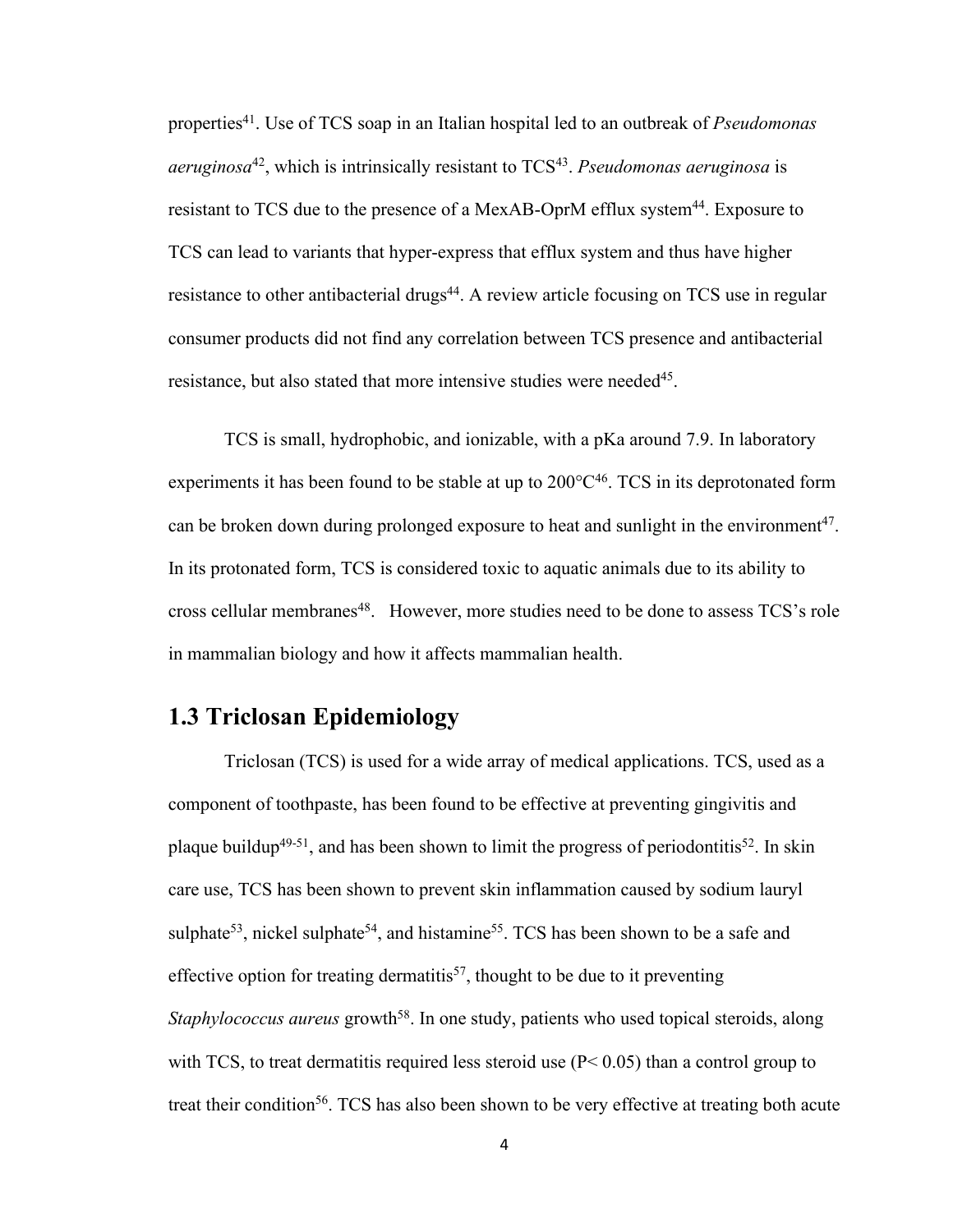eczematous dermatitis<sup>59</sup> and acute dermatomycoses<sup>60</sup>. TCS is also commonly used to sterilize surgical sites and tools and has been found to be quite effective at preventing surgical site infections<sup>61</sup>.

However, TCS exposure has also been linked to a variety of health problems. TCS has been associated with increased occurrence of allergies and asthma62-64. One study found that reported atopic asthma increased 34% among individuals exposed to TCS63. Another study found that there was a statistically significant increase in reported allergy or hay fever among individuals who had TCS in their urine and were under the age of eighteen<sup>64</sup>. TCS was also associated with an increased chance of food allergies in male test subjects $62$ .

There have been several conflicting studies done on TCS's role as an endocrine disruptor and the possible health effects caused by its endocrine disruption. One study found that among females aged 6-8, there was a slight inverse relationship between TCS exposure and pubic hair development<sup>67</sup>. Several studies have found that TCS has negative effects on human fertility, likely due to it being an endocrine disruptor<sup>65</sup>. The results of one study found that among participants in the highest quartile of TCS urine concentrations ( $>71.7$  ng/ml) there was a decreased rate of fecundity<sup>65</sup>. A laboratory study found that preimplantation exposure to TCS could lead to implementation failure in mice<sup>66</sup>. Another study found that among individuals in Japan who had suffered a spontaneous abortion, 28.3% had significantly higher concentrations of TCS in their urine as compared to normal pregnacies<sup>68</sup>. This effect of high TCS concentration causing spontaneous abortion was then replicated in laboratory mice<sup>68</sup>. However, other studies have not found any association between TCS exposure through health care products and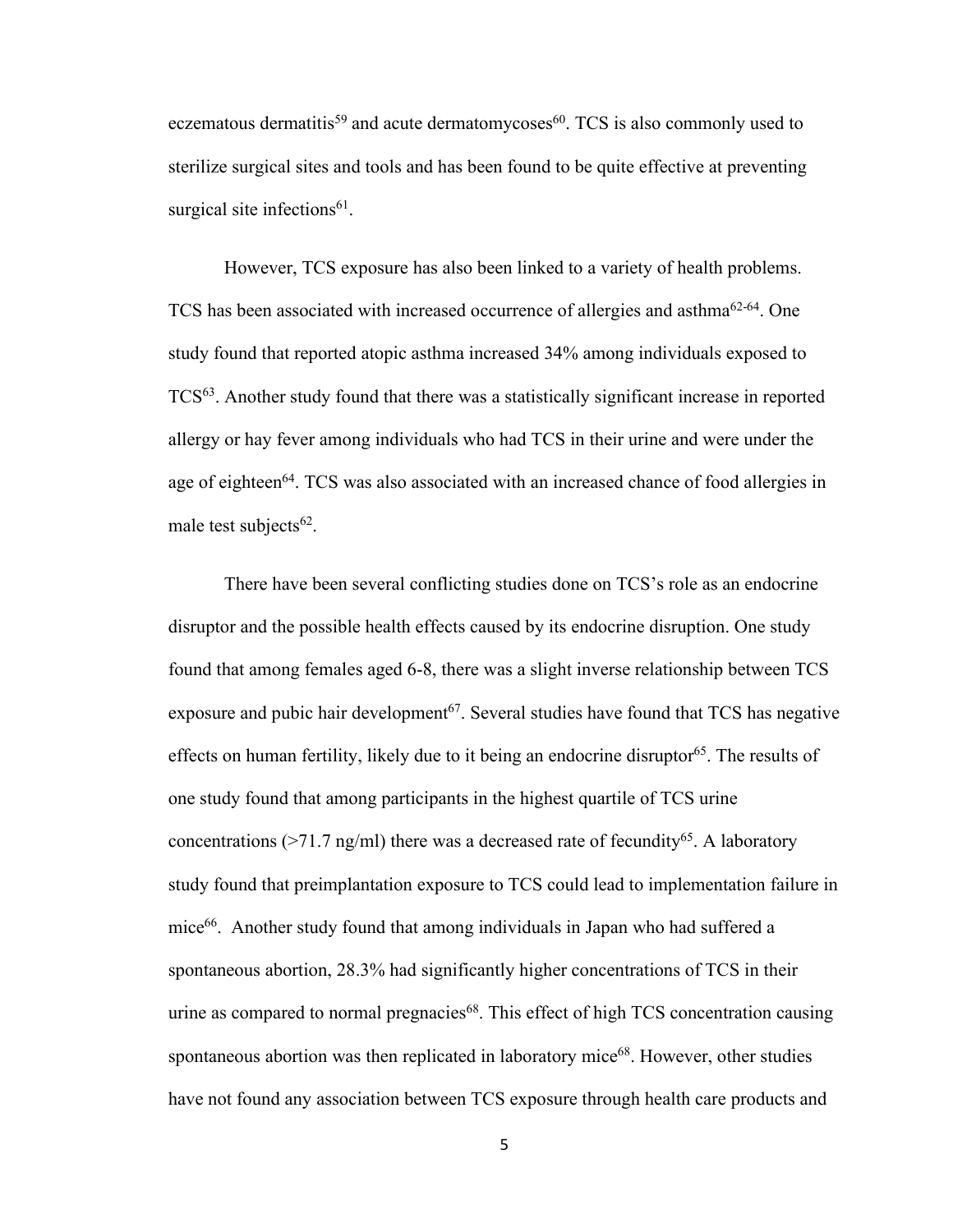negative health effects caused by endocrine disruption $69-71$ . One study found that 0.3% TCS in toothpaste did not cause any notable negative effect on thyroid function<sup>70</sup> while another did not find any short term impact of TCS exposure on hormone function<sup>71</sup>. It should, however, be noted that those previous two studies were conducted by a group of researchers affiliated with the University of Queensland (New Zealand). This school is closely associated with Colgate Pamolive, and receives both scholarships<sup>72,75</sup> and corporate sponsorship73,74 from the company. Colgate Pamolive manufactures and markets the toothpaste Colgate Total, which contains TCS.

## **1.4 Mitochondrial Uncoupling and Oxidative Phosphorylation**

Mitochondria are organelles that have important roles in a wide variety of cellular functions<sup>76</sup>. One of those functions is the energy producing process of oxidative phosphorylation. During oxidative phosphorylation, adenosine diphosphate (ADP) is phosphorylated by the enzyme ATP synthase to adenosine triphosphate (ATP), the energy currency of the cell.  $H_2O$  is also produced as a byproduct<sup>77</sup>. ATP synthase derives its energy from the proton gradient maintained by the proton pumps of the electron transport chain, which pump protons from inside the mitochondrial matrix to the intermembrane space while also shuttling electrons into reaction with  $O_2$  to produce  $H_2O$ . Proton pumping produces a proton gradient, in which more protons are on the outside of the inner mitochondrial membrane than on the matrix side. In typical, healthy mitochondria, the only way a proton can flow back into the matrix is through a pore in the ATP synthase complex. The flow of a proton through ATP synthase, down its concentration gradient releases free energy, which ATP synthase uses to catalyze the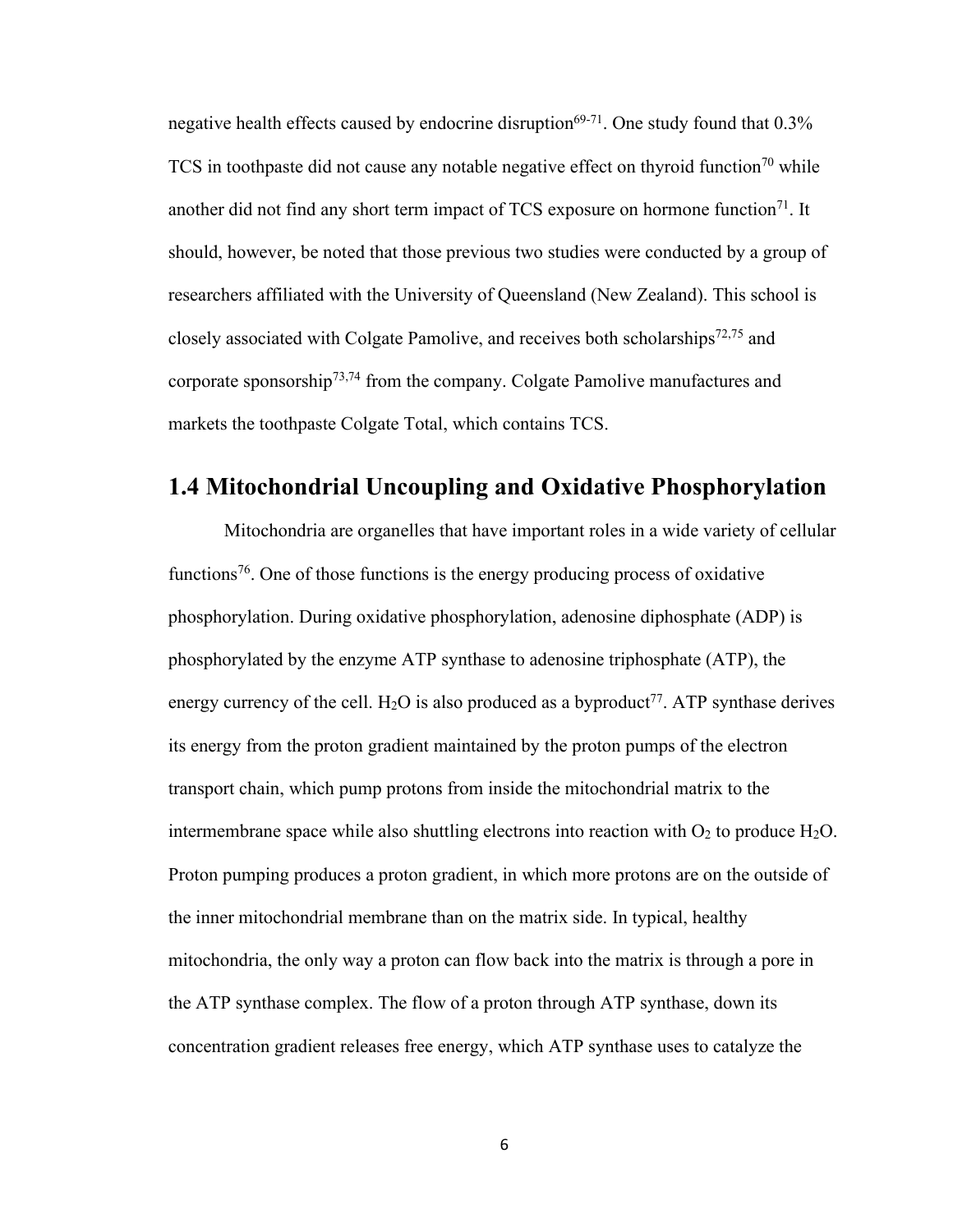phosphorylation of ADP. This process is the primary way in which human cells produce energy, with less efficient alternatives including anaerobic lactate formation<sup>77</sup>.

Mitochondrial uncouplers interfere with oxidative phosphorylation by providing a way for protons to flow down their concentration gradient, back into the matrix, without passing through ATP synthase. In an uncharged, protonated state, proton ionophore mitochondrial uncouplers can pass through the inner mitochondrial membrane. In general, more potent mitochondrial uncouplers have a pKa above  $6^{79}$ . Once inside, the uncoupler can dissociate a proton, thereby disrupting the proton gradient and decreasing ATP production<sup>78</sup>. The dissipation of the proton gradient is detrimental to oxidative phosphorylation and can be lethal to the cell, as it will have to find other ways to produce energy. Uncoupling also leads to an increase on  $O<sub>2</sub>$  consumption as the electron transport chain tries to re-establish the proton gradient<sup>77</sup>. Thus the main ways of evaluating mitochondrial uncoupling are measuring  $O_2$  consumption and ATP production<sup>80,81</sup>.

## **1.5 Health Effects of Mitochondrial Uncouplers**

As stated before, use of DNP as a dieting drug can have severe effects on human health. When used as a dieting drug, DNP uncouples mitochondria, causing them to dissipate the potential energy produced by the electron transport chain as heat instead of using it for ATP production. This causes the human body to quickly burn through its fat stores as it tries desperately to get mitochondrial proton gradients re-established. In many cases, this results in death by hyperthermia.

Human cells that are part of adipose brown tissue (brown fat) are actually able to take advantage of mitochondrial uncoupling to produce heat by using the inner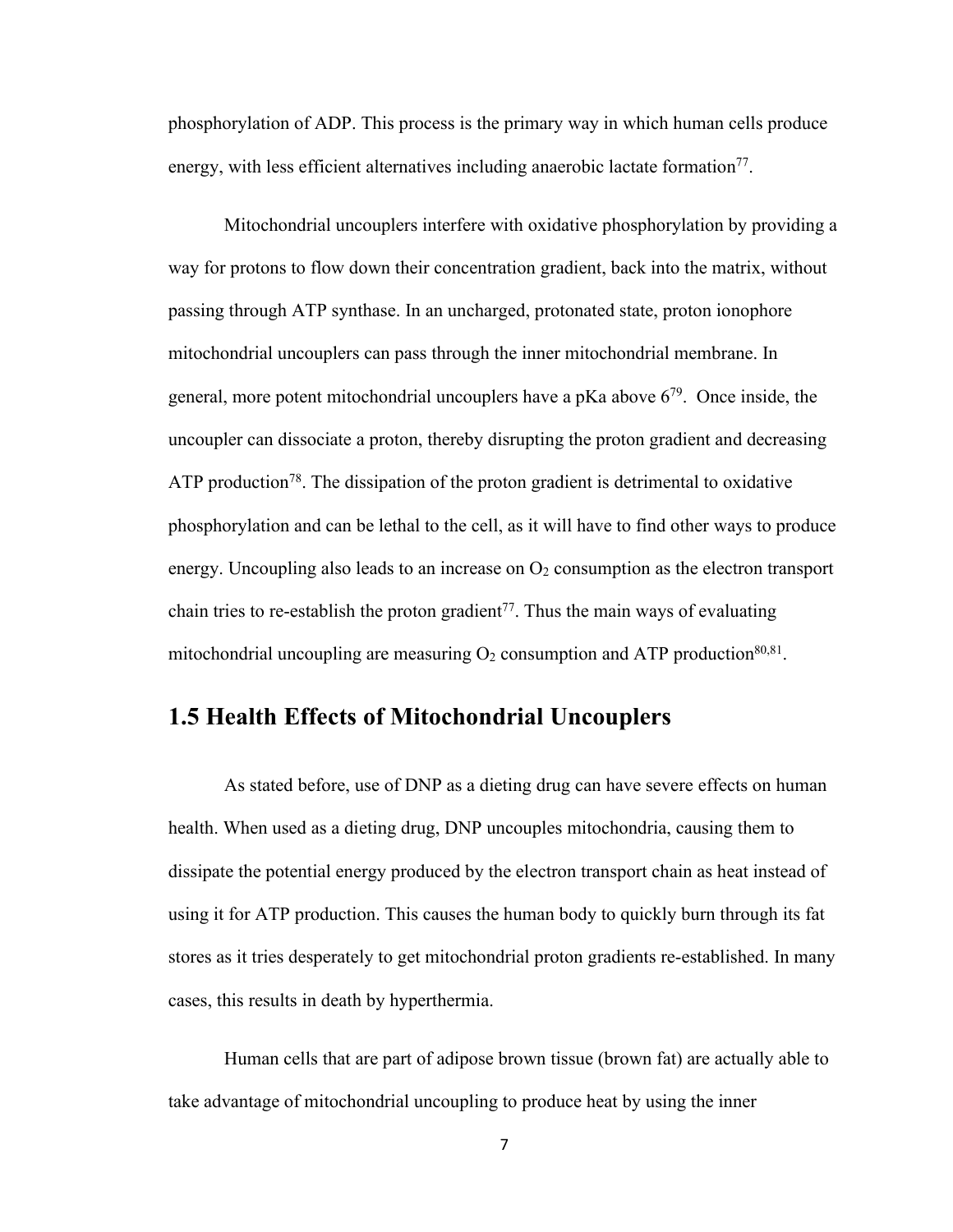mitochondrial membrane uncoupling protein thermogenin82. In laboratory research, the process of thermogenesis in brown fat was found to be critical to the energy regulation of laboratory rats and potentially had a role in the prevention of obesity $83$ .

The mitochondrial uncouplers CCCP and carbonyl cyanide 4-(trifluoromethoxy) phenylhydrazone (FCCP) have been shown to have effects on rat basophilic leukemia  $(RBL)$  mast cells, the main cell type used in this study<sup>84-86</sup>. One study showed that CCCP exposure both decreases RBL ATP production and significantly inhibits its primary function in media that did not contain glucose (the presence of glucose allows cultured cells to adequately produce energy through glycolysis, it is common to use media not containing glucose to force cultured cells to rely on oxidative phosphorylation)<sup>85</sup>.

#### **1.6 Mast Cells**

Previous research in the Gosse laboratory has found that TCS both uncouples mitochondria in mast cells and inhibits their primary function $114$ . Mast cells are key players in the immune system, with roles in type I hypersensitivity<sup>104</sup> and allergic immune response<sup>115</sup>. Their primary function is to release pro-inflammatory mediators from their many intracellular granules. Mast cells are ubiquitous in the body and, in addition to their role in allergic responses, have roles in immune responses to infectious disease and carcinogenesis, as well as neurological disorders such as autism and anxiety<sup>84,87,88</sup>. According to recent research, mast cells may also play a role in modulating behavior<sup>89</sup>. Mast cells are a good model for studying the effects of TCS and DNP because they are so ubiquitous (located in the mouth, skin, and connective tissue<sup>116-118</sup>) and thus would very likely be exposed to TCS, used in epidermal and oral care, and DNP, which is ingested orally.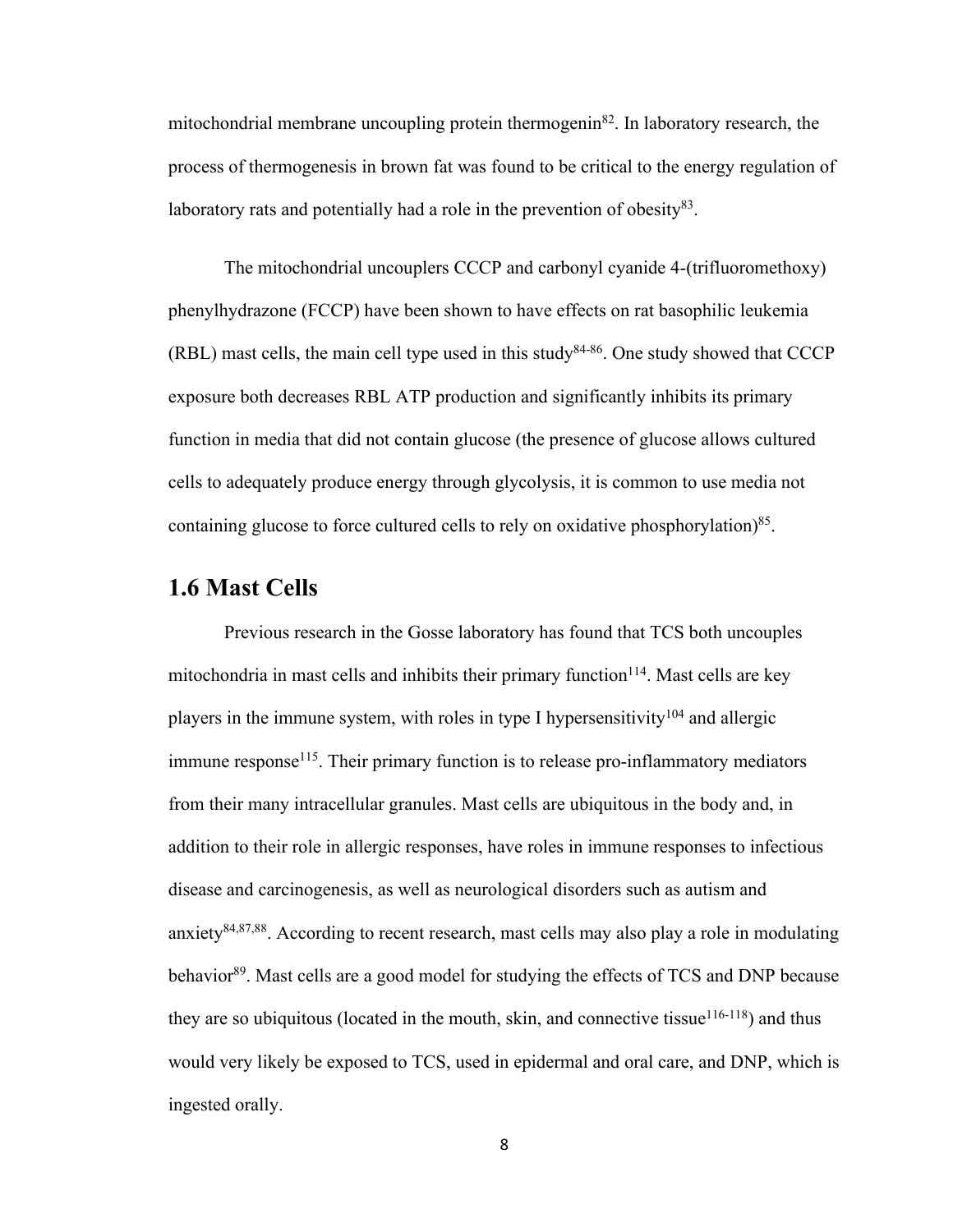Human mast cell development starts in the bone marrow from

 $CD34+/CD117+/CD13+$  pluripotent precursor cells<sup>90</sup>. From the bone marrow, immature mast cells travel through the blood stream to peripheral connective or mucosal tissue. This is where they complete their development. Next KIT is activated after stem cell factor (SCF)-induced KIT dimerization and auto-phosphorylation<sup>119</sup>. This key step enables mast cell maturation. SCF plays an important role in the maturation process, controlling mast cell survival and cell adhesion to either other cells or substrates. SCF also allows for the proliferation and differentiation of mast cells<sup>91</sup>.

Being present throughout the body, mast cells are often the first responders to viruses, bacteria, and parasites<sup>104</sup>. Mast cells are important to both the innate and adaptive immune systems. The role of mast cells in the immune system is to release proinflammatory mediators from their internal granules. These mediators include histamine, tryptase, serotonin, and chymase $92$ . Of those, histamine is the most well-known, significant effector<sup>93</sup> In addition to the release of those mediators, mast cell activation also stimulates the synthesis of lipid mediators such as leukotrienes and prostaglandins, cytokines, and chemokines<sup>94</sup>. As well as initiating the inflammatory response, these mediators also have roles in angiogenesis, tumorigenesis, and cellular hyperplasia. Degranulation usually occurs as a result of IgE receptor crosslinking, however, mast cells can also be activated by a variety of different mechanisms<sup>121-124</sup>.

Research suggests that the distribution of mediators among granules is heterogeneous and that the release of specific mediators depends on the tissue microenvironment in which a mast cell is located<sup>95</sup>. The particular physiological role of a mast cell is dependent on the mediators contained in its granules. Mast cells rely on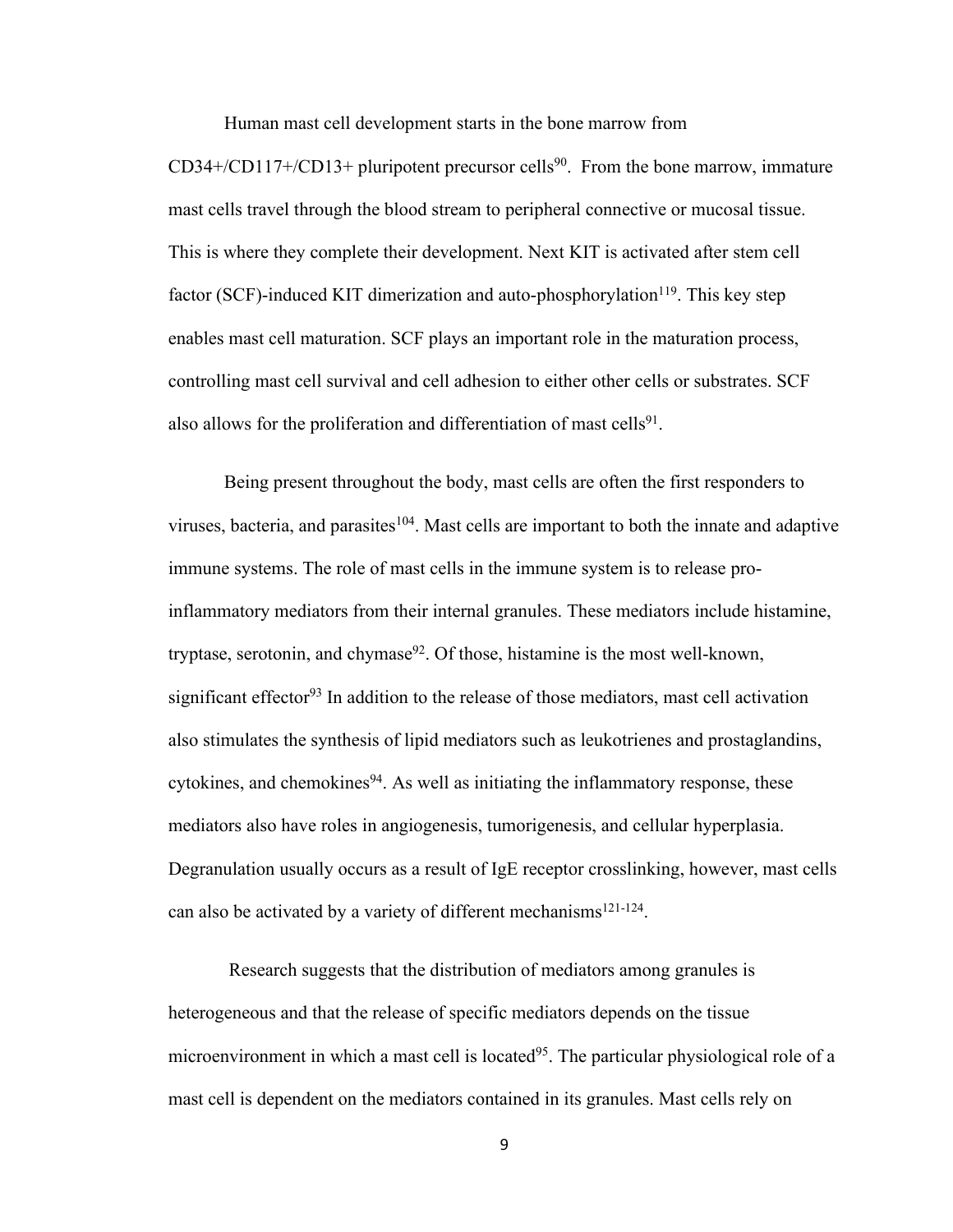surface receptors to sense their environment. These receptors include Fcε, Fcγ, TLRs, major histocompatibility complexes (MHC) classes I and II, KIT, and various interleukins<sup>96</sup>. In type I allergic responses, mast cells are activated by IgE crosslinking to the FcεRI surface receptor.

### **1.6.1 RBL-2H3 Cell Line**

Rat basophilic leukemia cells (RBL) cells, clone 2H3 (RBL-2H3) are a commonly used mast cell model. They are a continuous cell line that was isolated from rat leukemia cells treated with β-chlorethylamine<sup>98</sup>. They are functionally homologous to human mast cells<sup>97,98</sup> and have the same core signaling machinery<sup>99,100</sup>. As a biosensor, RBL cells have been used to test the environmental toxicity of various chemicals<sup>101</sup>. Substantial research has been done with RBL cells to study IgE-FcεRI interactions and degranulation signaling pathways $102$ .

This study, as well as previous studies in the Gosse laboratory, makes use of RBL-2H3 cells both because the line serves as good model for human mast cells and because a large number of monoclonal RBL-2H3 cells can be produced by basic cell culture technique. RBL-2H3 cells give a dose responsive curve after stimulation by DNP-BSA antigen<sup>103</sup>, indicating that they are a good model for studying degranulation. A similar response has also been reported in human basophils $120$ .

## **1.7 Mast Cell Degranulation**

As stated earlier, the primary function of mast cells in the immune system is to release pro-inflammatory mediators through the process of degranulation (the release of mediators from intracellular granules). Degranulation begins when allergen or antigen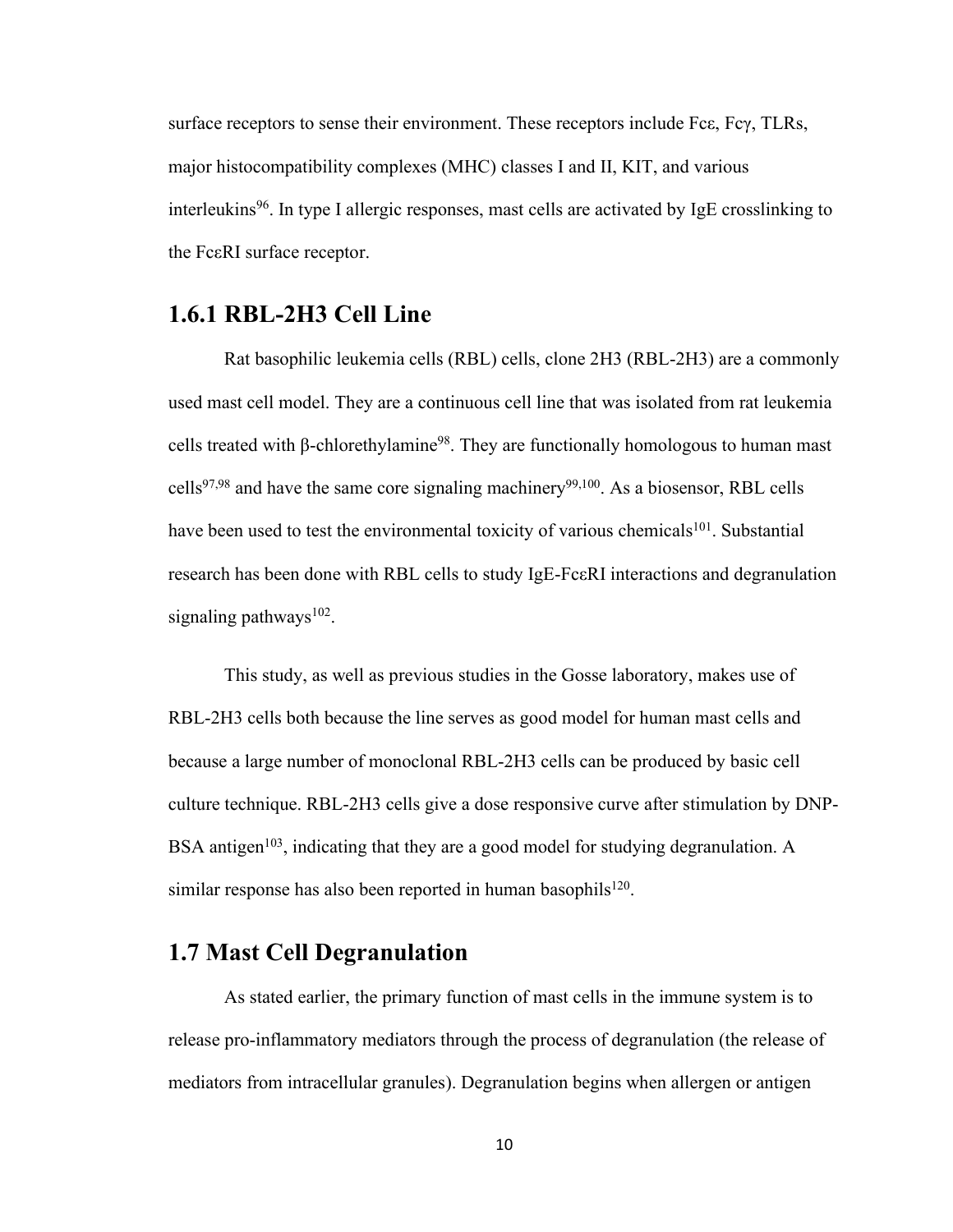bind to a sensitized mast cell<sup>104</sup>. Degranulation ends when the cells intracellular granules have undergone exocytosis. Many of the key steps of degranulation, including ATP priming steps, vesicles docking at release sites and fusing with the membrane, and the release of the mediators, have been successfully imaged and analyzed using internal reflection microscopy<sup>105</sup>.

In RBL-2H3 cells, degranulation can begin when either the receptor FcεRI is activated by IgE bound to antigen, or when calcium is mobilized within the cell<sup>84</sup>. FceRI has both and  $\alpha$  chain, a  $\gamma$  subunit, and a  $\beta$  chain, which spans the membrane four times<sup>106</sup>. When IgE binds FceRI, crosslinking occurs, spurring the phosphorylation of tyrosine residues on the β and γ subunits by Lyn<sup>107</sup>. Syk then binds to the γ subunit of the receptor and undergoes a conformational change. Syk then acts as a catalyst for a number of phosphorylation reactions. This leads to the activation of the linker for T-cell activation (LAT) and PI3K<sup>108</sup>. LAT recruits PLC $\gamma$ 1 to the membrane, where Syk phosphorylates it. There,  $PLC\gamma1$  serves as the catalyst for the hydrolysis of phosphatidylinositol 4,5bisphosphate (PIP2) to inositol-1,4,5-trisphosphate (IP3) and diacylglycerol (DAG)<sup>109</sup>. DAG activates protein kinase C (PKC) while IP3 sets off an influx of intracellular calcium by binding to the endoplasmic reticulum (ER). The ER then releases its store of calcium. As the amount of calcium in the ER stores decreases, a conformational change in STIM1 is spurred. STIM1 then interacts with calcium release activated calcium (CRAC) channel/Orai1 in the plasma membrane, which allows for calcium to influx into the cytoplasm<sup>110</sup>. With the use of Sarco/endoplasmic calcium ATPase (SERCA) pumps, the ER stores of calcium are replenished, while the new higher level of intracellular calcium is sustained. This is the key signal that leads to mast cell degranulation<sup>111</sup>.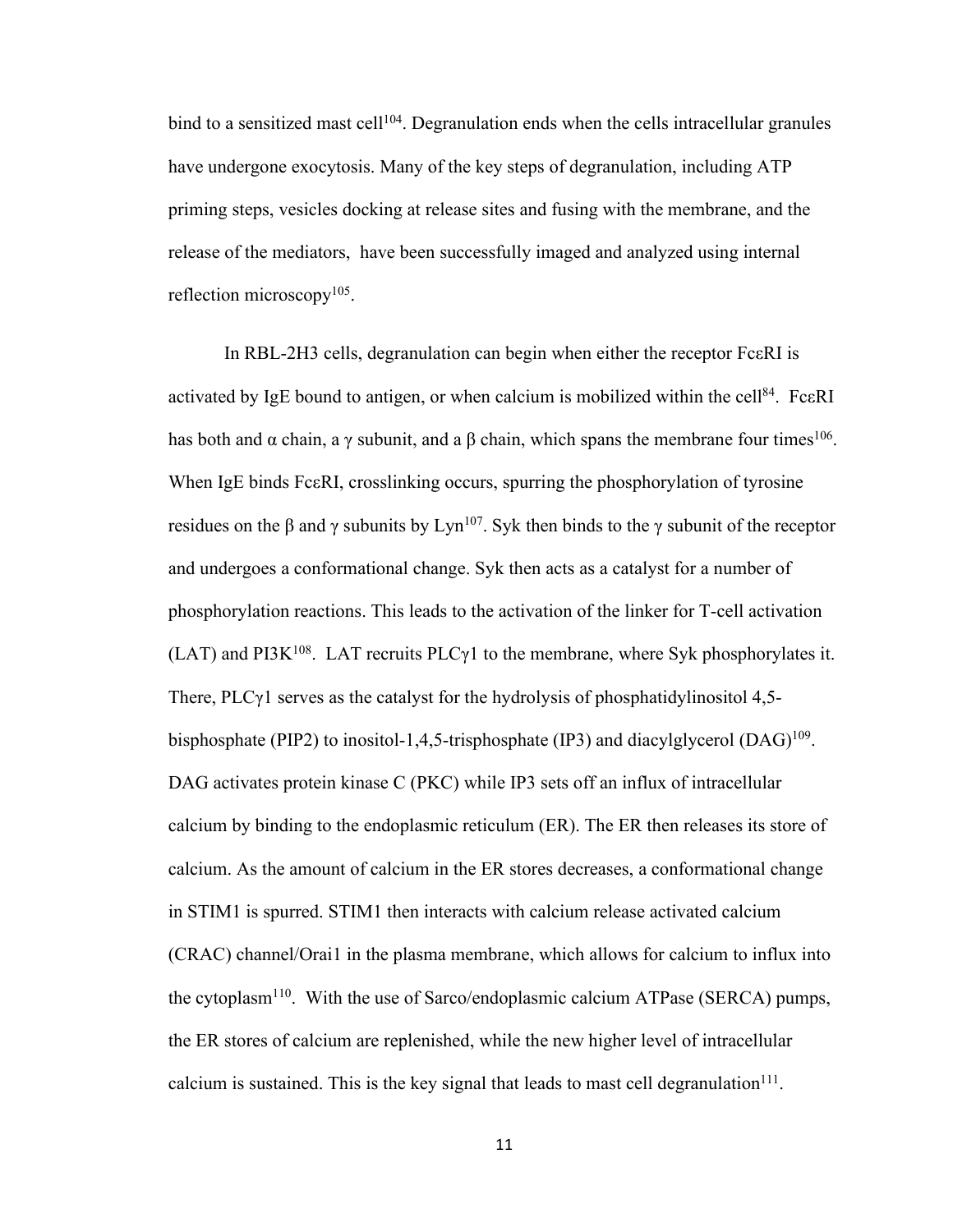Mitochondria, which have a high calcium buffering capacity and specific tools for calcium uptake and efflux, play a major role in the regulation of this signal<sup>112</sup>.

PKC phosphorylates the protein myosin, which stimulates the cytoskeleton rearrangements in the cell that are needed for degranulation<sup>125</sup>. Intracellular calcium, along with PKC, activates both isoforms of  $PLD<sup>121</sup>$ . PLD1 is involved in the movement of granules within the cell, while PLD2 plays a role in the granule fusion to the cell membrane<sup>126</sup>. All together, these many steps lead to mast cell degranulation.

#### **1.8 Previous Research**

Previous research done in the Gosse laboratory has shown that TCS disrupts antigen and thapsigargin-stimulated degranulation in RBL-2H3 cells and calcium ionophore-stimulated degranulation in human mast cells clone 1.2 (HMC-1.2), at non $cytotoxic doses<sup>113,114</sup>$ . TCS was also found to disrupt antibody- and calcium ionophorestimulated degranulation in RBL-2H3 cells<sup>113</sup>. Based on its small molecular structure, its hydrophobic properties, and its ionizable proton, it was theorized that TCS was a mitochondrial uncoupler, and that a decrease in ATP production could be responsible for the decreased degranulation response. Further research was done using a Toxglo assay (Promega) to assess the ATP production of cells exposed to TCS. The research found that, in glucose free, galactose-containing media, TCS significantly inhibited ATP production in RBL-2H3 cells with an EC<sub>50</sub> of 7.5 to 9.6  $\mu$ M (95% confidence interval)<sup>114</sup>. Similar studies done with HMC-1.2 cells found a similar effect with an  $EC_{50}$  of 4.2 to 13.7  $\mu$ M (95% confidence interval)<sup>114</sup>. These effects were not observed in Toxglo assays done in glucose media, where cultured cells can produce adequate energy from glycolysis. ATP and degranulation response experiments were then done with triclosan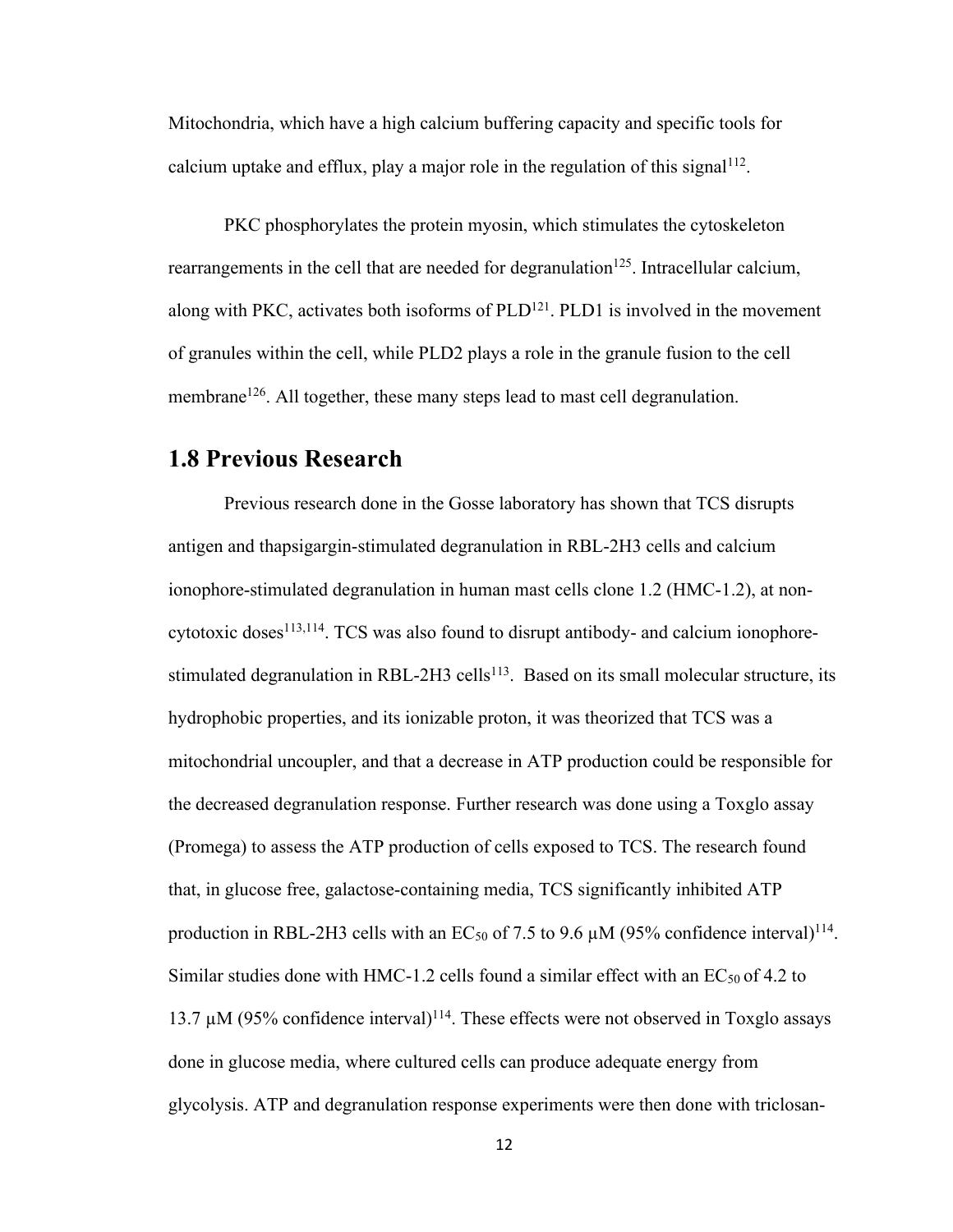methyl (mTCS), a derivative of TCS that have a methyl group in place of TCS's ionizable proton. mTCS, which again does not have an ionizable proton, was not found to have any significant effect on either ATP production or degranulation<sup>114</sup>. In addition it was found that TCS exposure led to an increase in oxygen consumption in RBL-2H3  $\text{cells}^{114}$ . All these pieces of evidence strongly suggested that TCS in a mitochondrial uncoupler.

If TCS is a mitochondrial uncoupler, then it could pose a serious health risk to those who come in contact with it. As mentioned earlier, the vast majority of U.S. citizens are likely exposed to TCS. The purpose of my research was to investigate the potential danger of TCS by comparing its mitochondrial uncoupling effect to that of the known mitochondrial uncoupler DNP. This study focuses on characterizing DNP's effect on RBL-2H3 ATP production in the same conditions where TCS inhibited ATP production. The Promega Toxglo assay, as well as several cytotoxicity assays, were utilized. If TCS has a similar, or more potent, mitochondrial uncoupling effect in RBL-2H3 cells, it could indicate that there is a serious health risk with using this antibacterial product.

## **2. Materials and Methods**

#### **2.1 Cell Culture**

RBL-2H3 cells (A gift from D. Holowka, Cornell University, Ithaca, NY, USA) were cultured using the methods of Hutchinson *et al*127.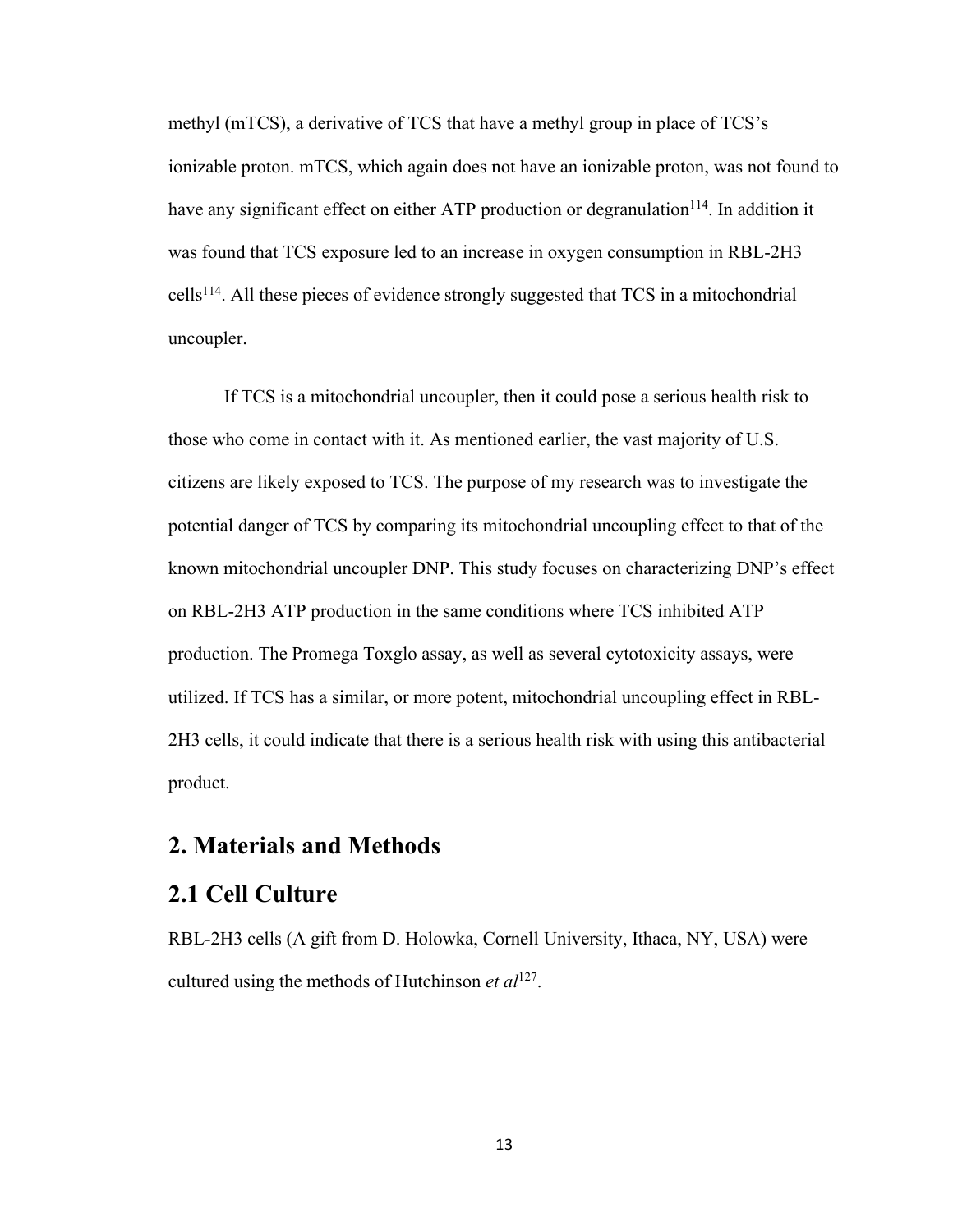#### **2.2 Galactose Media Preparation**

Glucose free, galactose containing media was used to plate cells 1-h before exposure to DNP each day of an experiment. Galactose media contains  $8.3 \text{ g}$  l<sup>-1</sup> Dulbeccos modified Eagle's medium (DMEM; Sigma) without glucose, L-glutamine, phenol red, sodium pyruvate or sodium bicarbonate. 10mM D-(+)-galactose (Sigma), 0.5842 g  $l^{-1}$  L-glutamine (Lonza, Alpharetta, GA, USA), and 3.7 g  $l^{-1}$  sodium bicarbonate were added to this DMEM to complete the media. The media was then brought to a pH of 7.4 using a pH electrode and adding small amounts of sodium hydroxide and hydrochloric acid. Bovine serum albumin (BSA; Calbiochem) was then added.

## **2.3 DNP Media Preparation**

DNP was purchased from Sigma-Aldrich (St. Louis, MO, USA) (≥98%, moistened with water 15%, CAS no. 51-28-5). A starting DNP stock was freshly prepared each day of an experiment by dissolving DNP into cell culture, along with 3.7 g <sup>1-1</sup> sodium bicarbonate buffer (VWR), before bringing the pH of the solution to 7.4 using a pH electrode and small amounts of sodium hydroxide and hydrochloric acid. This dilution method avoids the use of organic solvents. After adjusting the pH, the DNP stock was run through a 0.22µm filter to remove any particulate matter. The exact concentration was then determined using ultraviolet-visible (UV-vis) spectrophotometry and the Beer-Lambert equation. Absorbance was measured at 400 nm using a 1 cm path length and an extinction coefficient of 12,100 M<sup>-1</sup> Lcm<sup>-1 128,129</sup>. The components of galactose media were then added in the same concentrations as in galactose media. BSA was then added.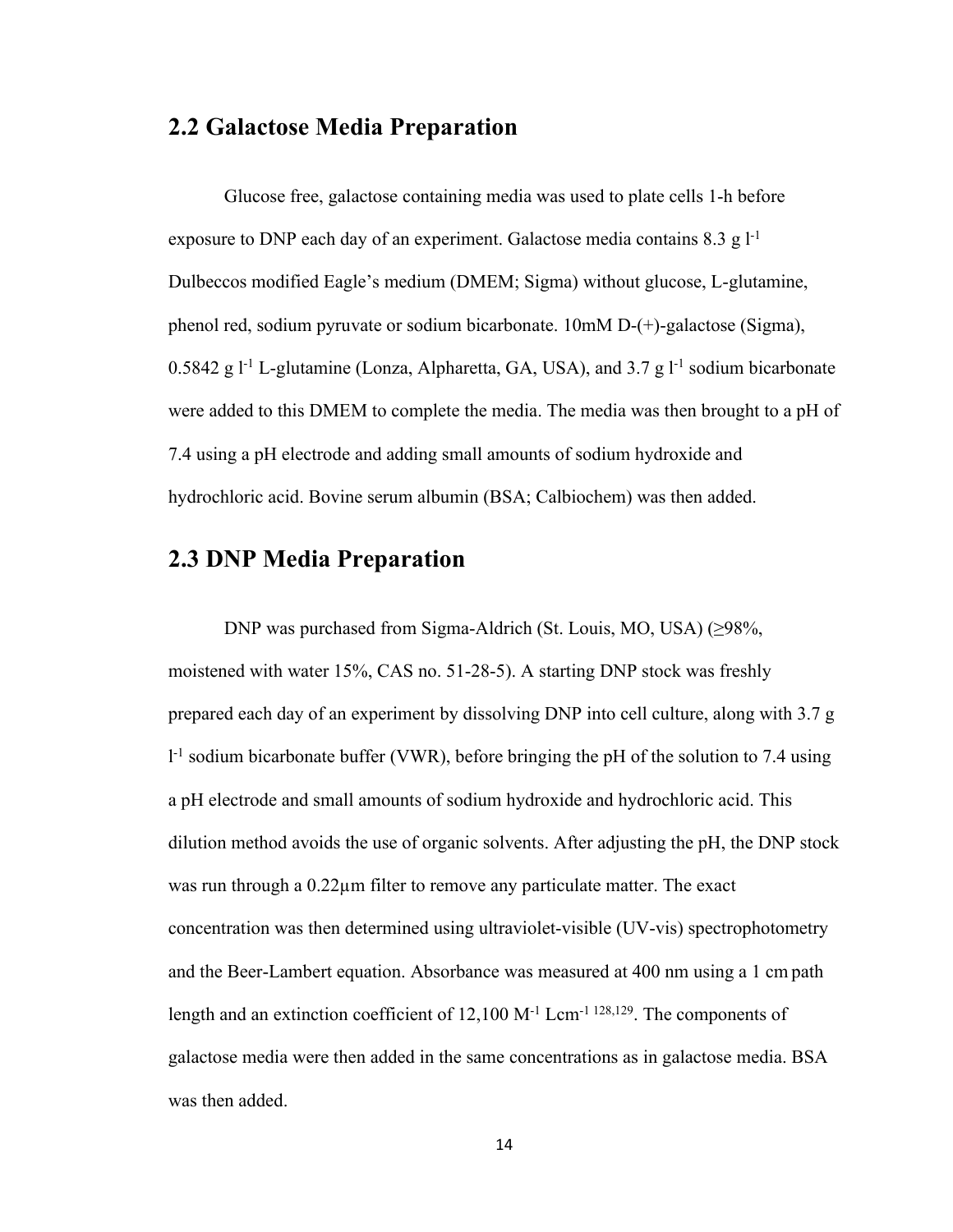#### **2.4 Adenosine Tri Phosphate Production Assay**

ATP production was measured using a Promega (Madison, WI, USA) Toxglo kit, following the methods described by Weatherly *et al* <sup>114</sup> with one exception. Based on the suggestion of a Promega scientist that the cytotoxicity reagent was not necessary for ATP measurement, the cytotoxicity reagent was not added. The cytotoxicity reagent from this particular kit works by reacting with proteases released by lysed cells to produce a fluorescence signal. Since DNP is a fluorescence quencher<sup>130</sup>, meaningful cytotoxicity data could not be measured using this kit component.

## **2.5 Trypan Blue Cytotoxicity Assay with a 6-Well Plate**

Cytotoxicity was measured using a trypan blue exclusion assay and a 6-well plate (Grenier). This assay uses trypan blue dye (Lonza) which can penetrate an RBL cell's membrane. A healthy, living RBL cell will be able to pump the dye out, while an unhealthy or dead cell will not. When examined under a microscope after trypan blue exposure, healthy cells appear as distinct clear circles, while unhealthy cells appear as dark indistinct blobs. With use of a hemocytometer and a microscope, it is thus possible to assess the number of healthy cells in a sample that has been exposed to trypan blue dye.

At the start of each experiment DNP media and galactose media were freshly prepared as described earlier. A 6 mM stock of DNP media was then made using the DNP and galactose media. From this stock, 3.5 mL dilutions were made of each concentration of DNP that was to be tested.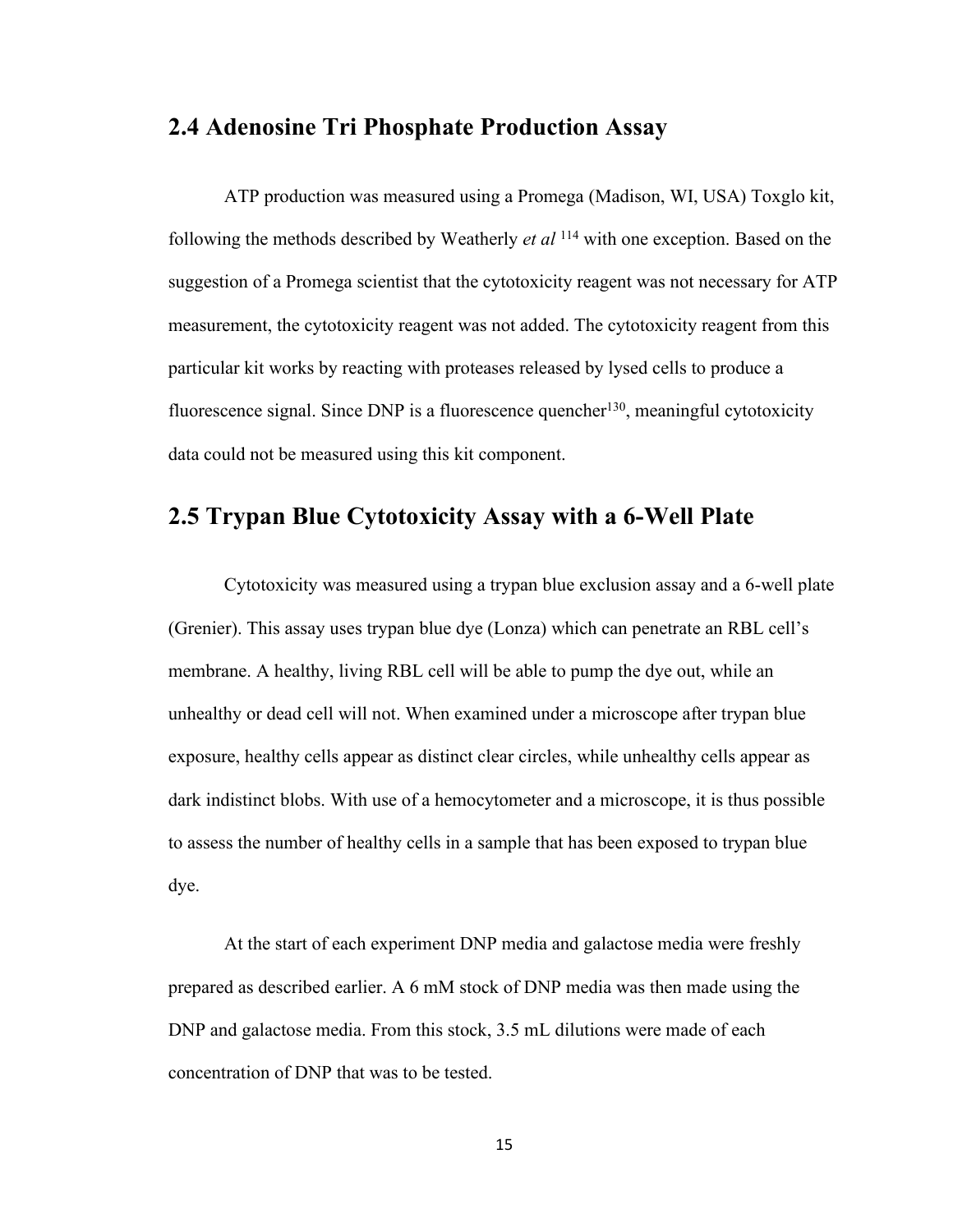Cells were then harvested from a cell culture flask that had been prepared at least two days prior to the experiment and plated on 6-well plates using galactose media. Cells were plated at a density of 2 million to 3 million cells per well (depending on the number of cells that were harvested from the flask), in 1 mL of sterile galactose media. Two wells were plated for each concentration of DNP that was being tested. The cells were then put in a  $37^{\circ}$ C,  $5\%$  CO<sub>2</sub> incubator for 1-h in order to adhere to the plate.

After the hour, the plates were checked under the microscope in order to make sure cells were alive and had adhered to the plate. Then 1 mL of each DNP dilution were added to their designated well. The plates were then put back in the incubator for a 1-h exposure period. After the exposure period, the DNP and media were removed from each well. The wells were then washed with 1 mL of trypsin before another 1 mL of trypsin was added to each well. The plate was then placed in the incubator for another 10 minutes in order to allow the trypsin to separate the cells from the plate. The cells were then harvested, collected into samples, and quenched with galactose media. Next,  $50 \mu L$ of each sample was then added to 50  $\mu$ L of trypan blue dye. From the resulting cell solution, 50 µL was then taken and added to a hemocytometer. The number of living cells was then counted by looking at the hemocytometer under the microscope. The total number of living cells in a sample could then be calculated using the following equation.

**Total number of cells = (dilution factor)(average number of living cells per square millimeter)(10,000)( total volume of solution in mL)**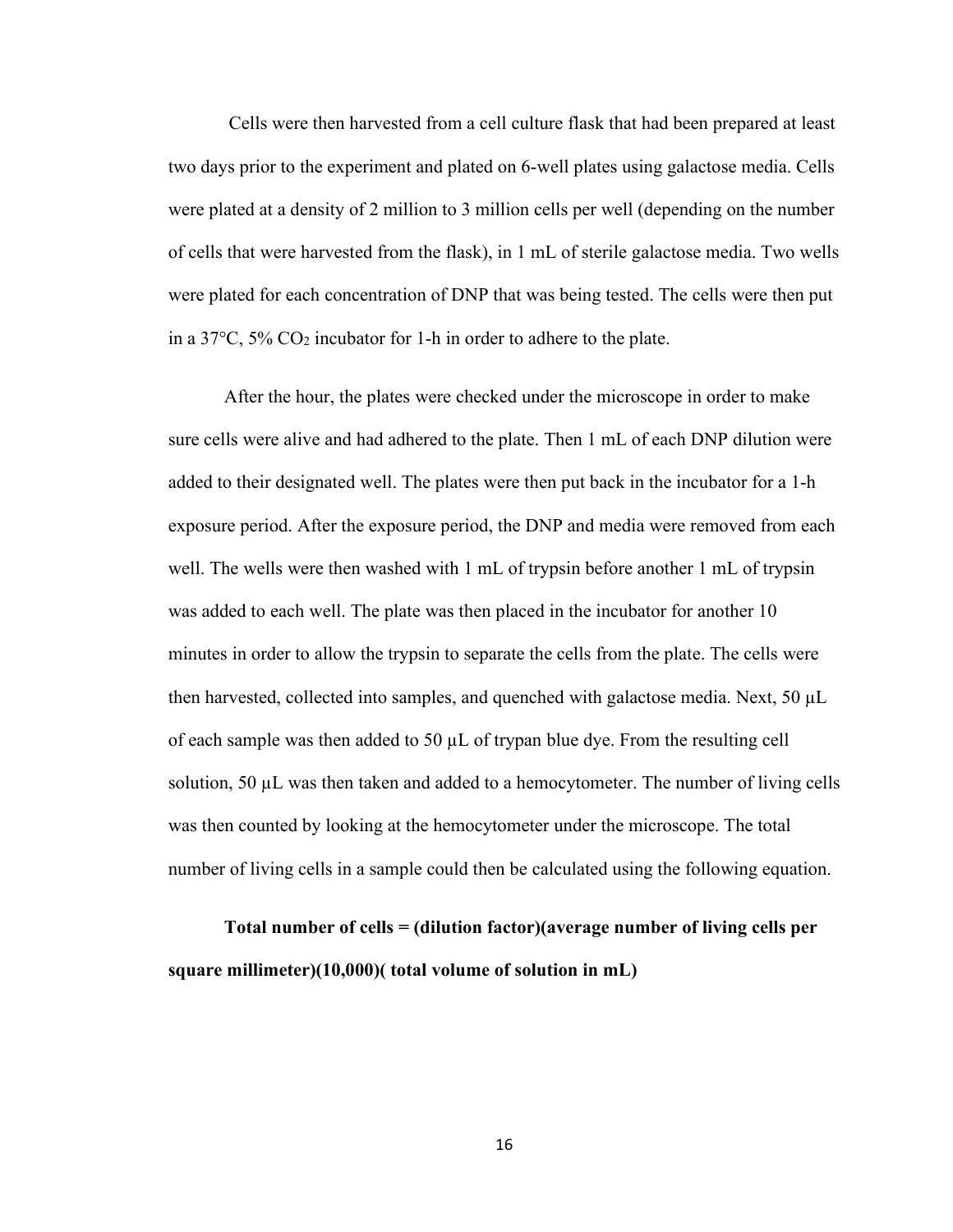#### **2.6 Trypan Blue Assay with a 96-well plate**

Several attempts to measure cytotoxicity were done using a trypan blue exclusion assay on a non-adherent, non-tissue culture treated, 96-well plate (Grenier, Falcon). This assay uses the same principle as stated above.

At the start of each experiment DNP media and galactose media were freshly prepared as described earlier. A 2 mM stock of DNP media was then made using the DNP and galactose media. From this stock, 0.5 mL dilutions were made of each concentration of DNP that was to be tested.

Cells were then harvested from a cell culture flask that had been prepared at least two days prior to the experiment and plated on a 96-well plate using galactose media. A concentration of 50,000 cells, in 50  $\mu$ L of sterile galactose media, were then plated, in random order, in each well. Three wells were plated for each concentration of DNP that was being tested, as well as three wells for untreated control, and several mock wells. The cells were then put in a  $37^{\circ}$ C,  $5\%$  CO<sub>2</sub> incubator for 1-h.

After the hour, the plates were checked under the microscope in order to make sure they were alive. Then 50  $\mu$ L of each DNP dilution were added to their designated well. The plates were then put back in the incubator for a 1-h exposure period. After the exposure period, the DNP and media were removed from each well. After this hour the plate was again looked at under the microscope to see if the cells were alive. Then 50 µL of cells/media was removed from each well and added to 50 µL of trypan blue dye. 50 µL was then taken from the resulting solution and then added to a hemocytometer. The number of living cells was then counted by looking at the hemocytometer under the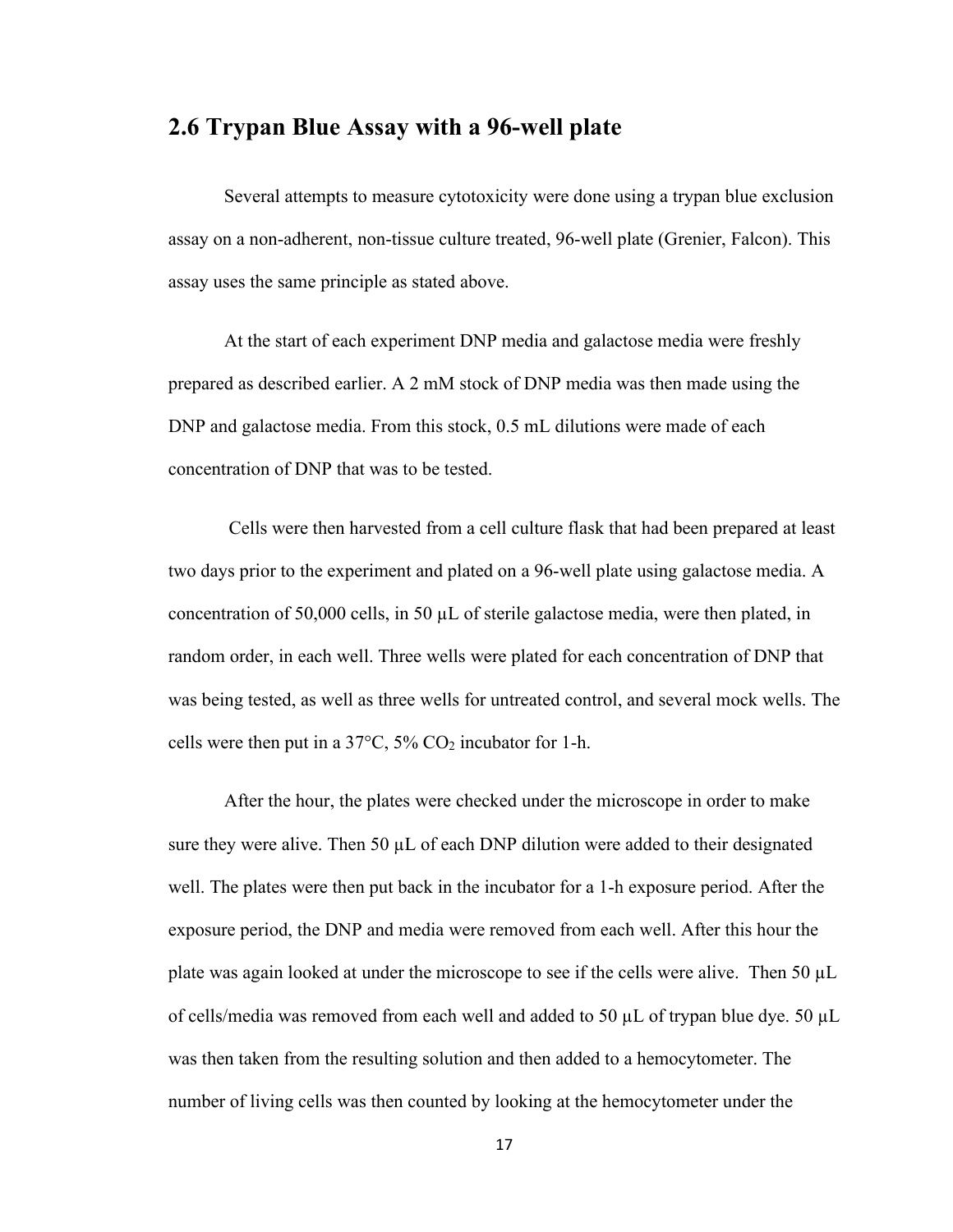microscope. The total number of living cells in a sample could then be calculated using the following equation.

**Total number of cells = (dilution factor)(average number of living cells per square millimeter)(10,000)( total volume of solution in mL)**

## **2.7 Crystal Violet Assay**

A crystal violet assay was done after a failed attempt to do a trypan blue assay using a 96-well plate. The crystal violet assay is done using components of the FACE PI3 Kinase ELISA kit (Active Motif, Carlsbad, CA). This crystal violet component of this kit is designed to bind and stain the nuclei of cells, producing an absorbance signal at 595 nm meters that is proportional to the total number of cells.

Cells were plated and exposed to DNP as described in that assay's subsection. Following the discovery that the RBL cells had adhered to the plate, the remaining media and DNP in the plate was dumped. Each well was then washed twice with 200 µL of the kit's wash buffer and then another two times with  $200 \mu L$  of 1X PBS buffer (Lonza). The plate was then air dried for five minutes. After the five minutes  $100 \mu L$  of crystal violet dye was then added to each well and the plate was incubated for 30 minutes at room temperature on a shaker. After the half hour, the crystal violet solution was dumped and the each well was washed with 200  $\mu$ L of 1X PBS buffer three times. During each of these washes, the plate was placed on a plate shaker for five minutes. These washes are designed to remove any crystal violet that is not bound to cells. After the third wash, 100 µL of 1% sodium dodecyl sulfate (SDS) solution was added to each well. In this assay SDS solution is used to bring the cells with bound crystal violet dye into solution and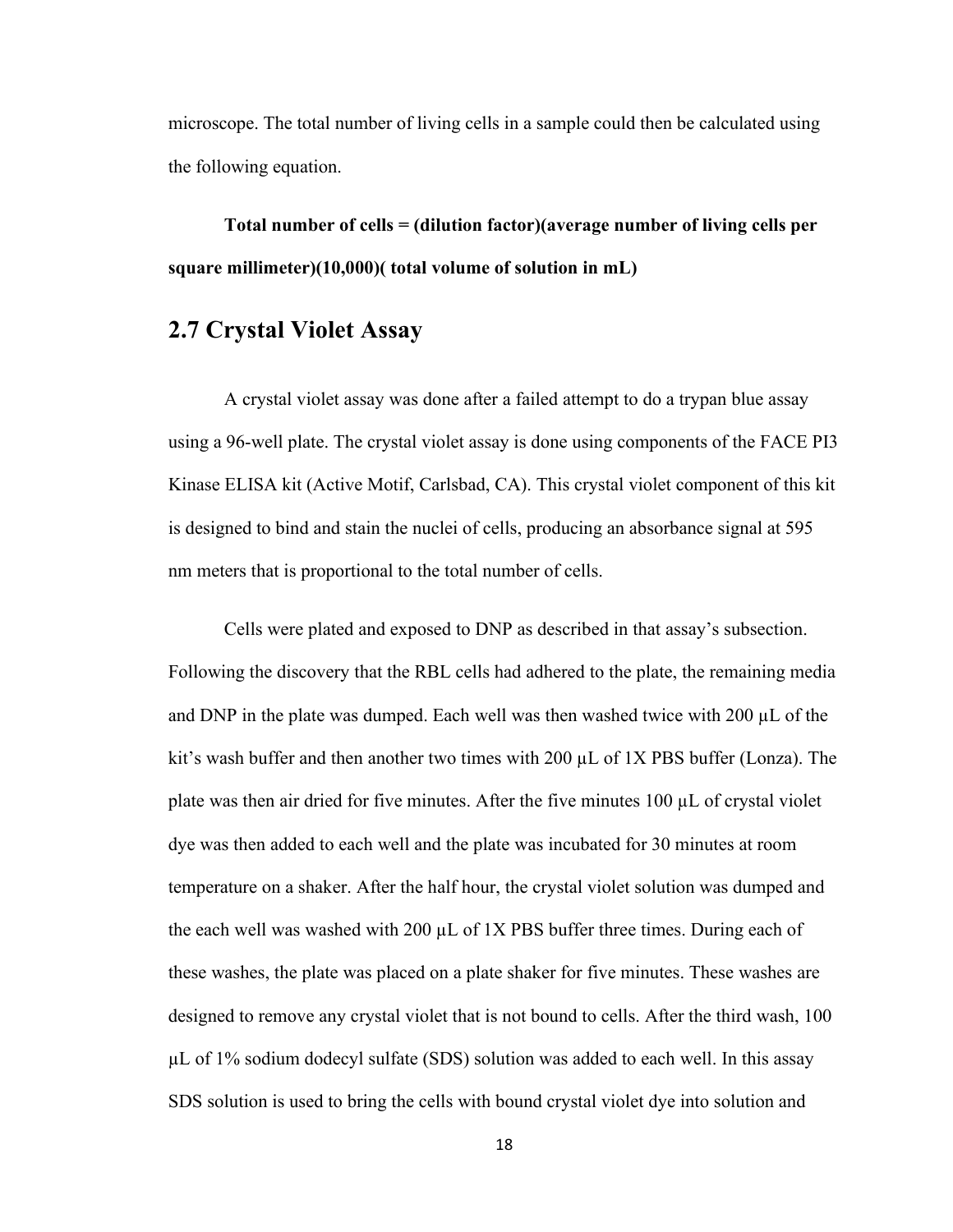then release the dye, providing an absorbance signal that can be read by the plate reader. The plate was incubated on the plate shaker at room temperature for 1-h. After the hour, the absorbance of each well at 595 nm was measured using the plate reader (BioTek).

## **2.8 Lactate Dehydrogenase Assay**

A lactate dehydrogenase (LDH) assay was attempted in order to assess the cytotoxicity of DNP. The assay was done using a kit from Roche Applied Science. This assay works adding a dye solution and catalyst to RBL cells in a plate. The dye solution reacts with LDH released by dead cells and produces an absorbance signal at 490 nm that can be measured using a plate reader. The more dead cells there are, the higher the absorbance will be. In addition to cells being exposed to varying concentrations of DNP, there are also low control cells (unexposed to any toxicant) and high control cells (cells exposed to a lysis solution).

At the start of each experiment DNP media and galactose media were freshly prepared as described earlier. A 2 mM stock of DNP media was then made using the DNP and galactose media. From this stock, 0.5 mL dilutions were made of each concentration of DNP that was to be tested. Aliquots of kit components were thawed on the day of each experiment.

Cells were then harvested from a cell culture flask that had been prepared at least two days prior to the experiment and plated on a 96-well plate using galactose media. A concentration of 50,000 cells, in 50 µL of sterile galactose media, were then plated, in random order, in each well. Three wells were plated for each concentration of DNP that was being tested, as well as three wells for low control and three wells for high control.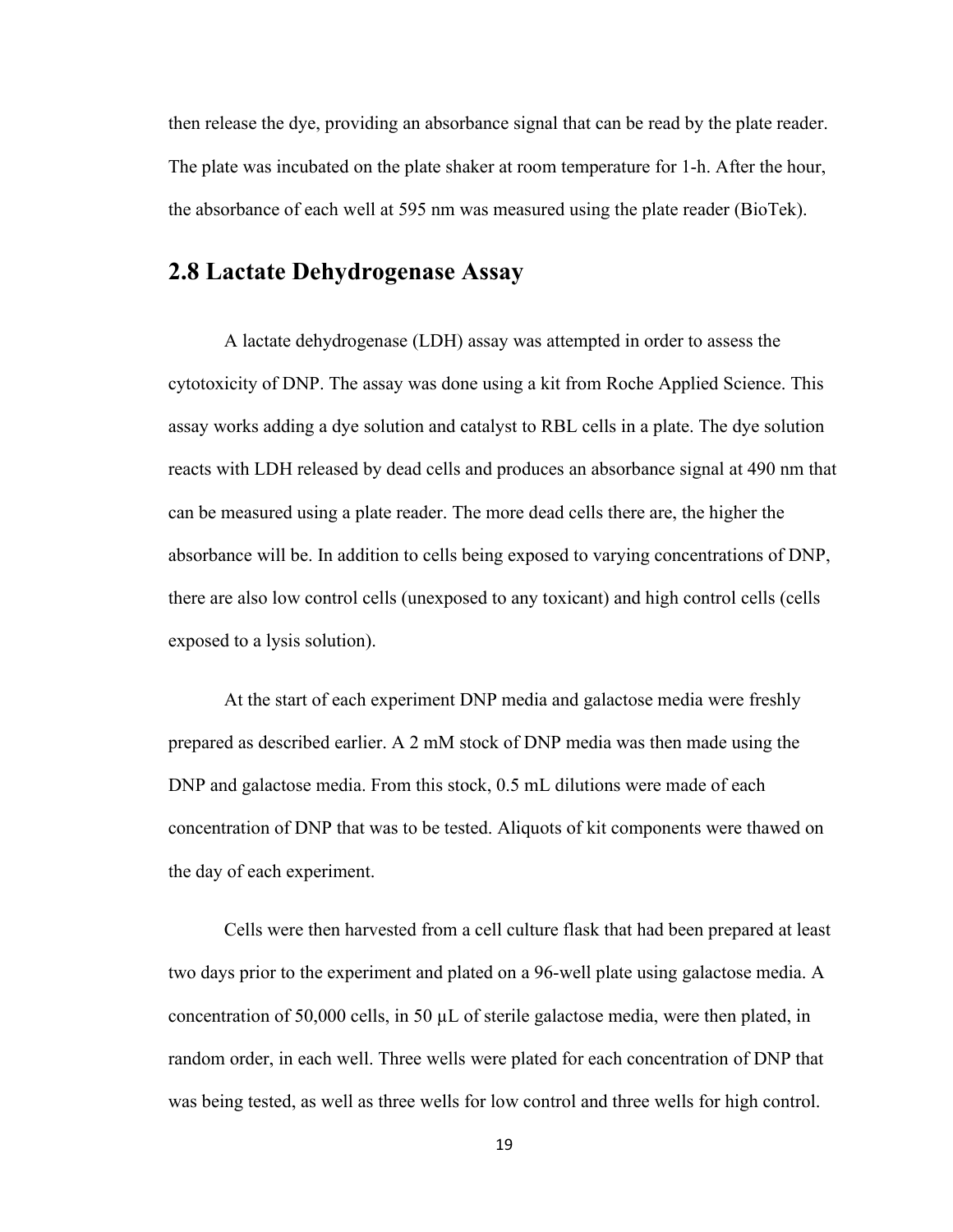The cells were then put in a  $37^{\circ}$ C,  $5\%$  CO<sub>2</sub> incubator for 1-h in order to adhere to the plate.

After the 1-h, 50  $\mu$ L of the varying DNP dilutions were added to the corresponding wells on the plate. Plain galactose media was added to the control wells. The plate was then placed back in the incubator for 45 minutes. After the 45 minutes the plate was removed from the incubator and  $5 \mu L$  of lysis solution was quickly added to three high control wells. The plate was then placed back in the incubator for another 15 minutes. During that time the dye solution and catalyst were brought into solution with each other to make a reaction mixture. After the 15 minutes, the plate was removed from the incubator and  $100 \mu L$  of reaction mixture was added to each well. The plate was then incubated for 30 minutes at room temperature. Following the 30 minutes, 50 µL of stop solution was added to each well. The absorbance at 490 nm was then measured for each well using the plate reader.

## **2.9 Data Analysis**

Data from the ATP production assay were analyzed by first averaging the luminescence value of the three replicates of each sample from one experiment. Those averages were then compared to the average of the untreated control replicates. This comparison was expressed as a percentage of the untreated control. Those data were then entered into GraphPad Prism software to produce a figure. The data were analyzed using a one-way ANOVA followed by Tukey's post-hoc test to determine statistical significance.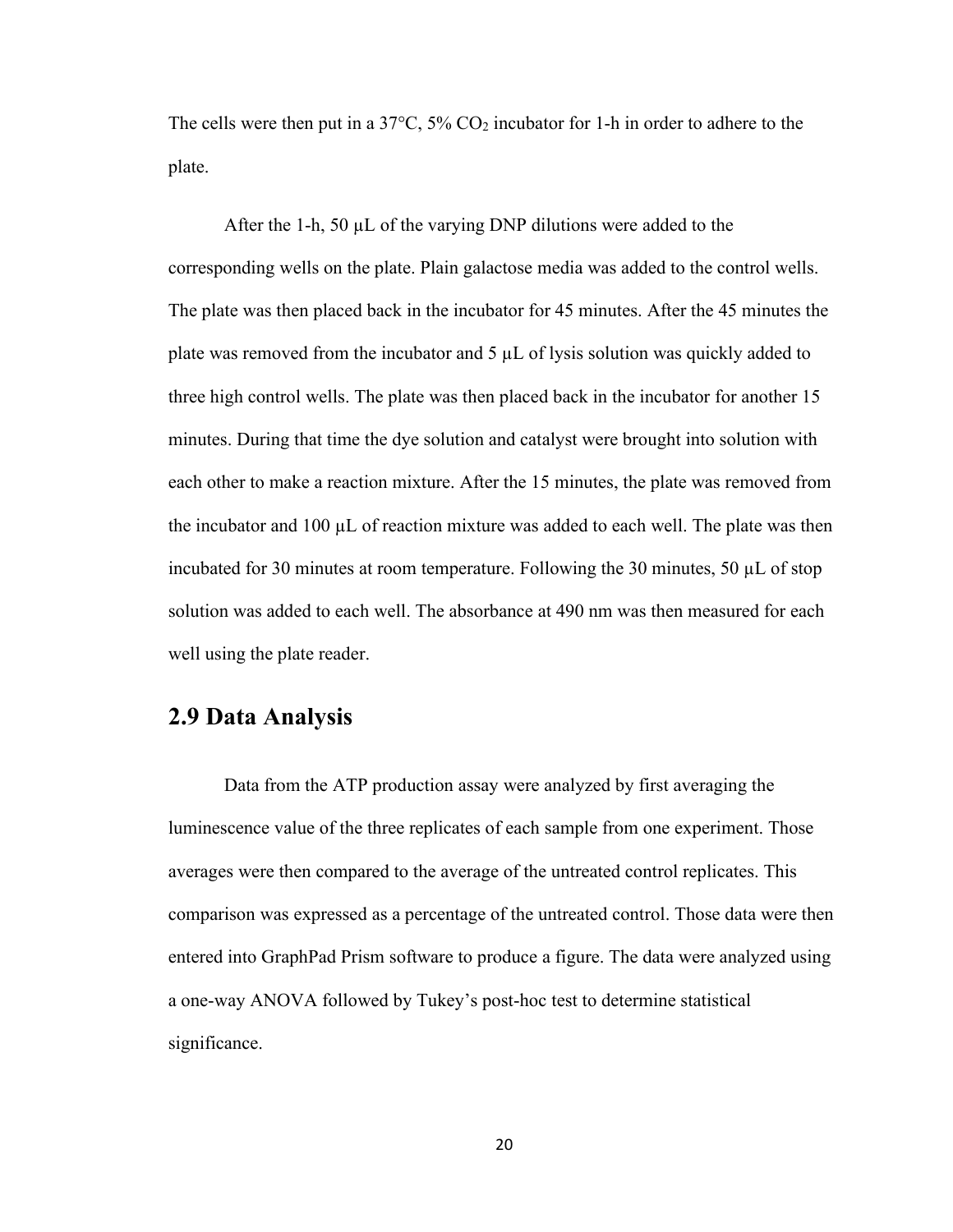Data from the trypan blue assay were analyzed first by calculating the total number of cells from each sample. The total number of living cells from each DNP replicate was then averaged together. That number was then compared to the average of 0 mM DNP (serving as the low control) and that comparison was the expressed as a percentage. Those data were then entered into GraphPad Prism software to produce a figure. The data were analyzed using a one-way ANOVA followed by Tukey's post-hoc test to determine statistical significance.

Data from the crystal violet assay were analyzed by averaging the absorbance at 595 nm each of the replicates for each sample. These averages, along with the averages for the control, were then entered into GraphPad Prism software to produce a figure.

Data from the LDH assay were analyzed first by averaging the absorbance at 490 nm from each of the replicates for each sample, as well as the high and low controls. Those averages were then compared to the average of the untreated control replicates. This comparison was expressed as a percentage of the untreated control. Those data were then entered into GraphPad Prism software to produce a figure. Additionally, to assess whether an assay's results were valid, the average of the high control was divided by the average of the low control. If this ratio was at least 20, then the results were considered valid $131$ .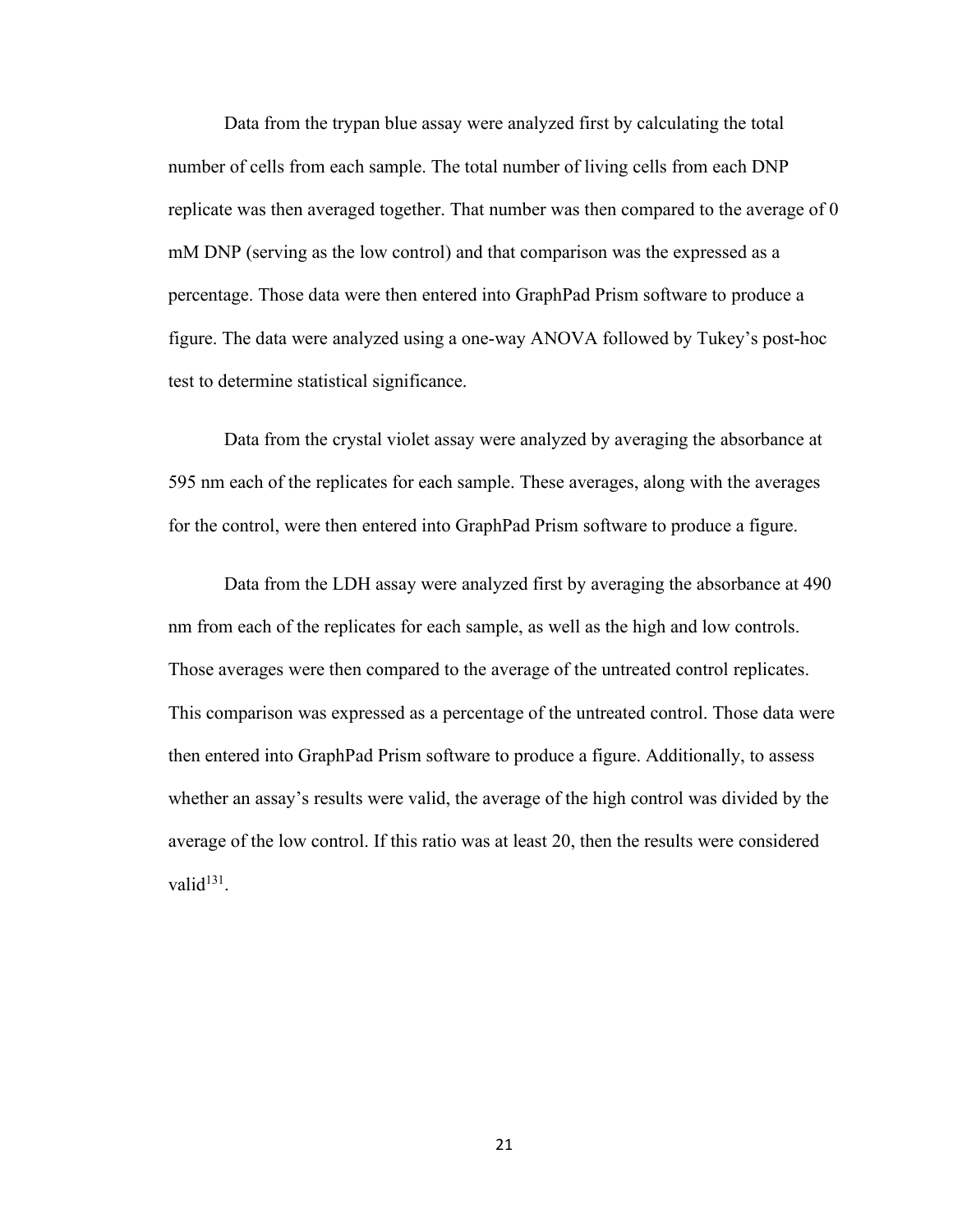### **3. Results**

# **3.1 Determining the Most Effective Technique for Dissolving DNP**

In order to perform any experiments with DNP, it is necessary to get DNP into a uniform solution. Literature suggested that DNP was soluble in water at concentrations up to 15-30 mM<sup>132,133</sup>. Initially DNP was brought into solution simply by weighing out a 0.037 g of DNP, adding it to 20 mL of cell culture water (Lonza), and then vortexing and inverting the solution. The resulting solution should be 8.5 mM DNP (DNP supplied by Sigma is 15% wetted with water). The exact concentration was determined using UV-Vis spectrophotometry and an extinction coefficient (12,100 M-1Lcm-1) from Peralta *et al*129. However, this initial technique only resulted in solutions that were around 4 mM. A more effective way of dissolving DNP was needed.

In order to determine a more effective way, four dissolving techniques were tested: changing the pH to 7.4 (physiological pH), sonicating for 90 minutes, stirring for 90 minutes at room temperature, and stirring for 90 minutes at 50°C. An approximately 8.5 mM DNP solution was prepared as described earlier before each method was tested. Exact concentration was determined before and after each technique was used. Changing the pH of DNP in solution by itself did not work because DNP has a low pKa of  $3.9^{134}$ . Sonicating for 90 minutes resulted in a solution that was 4.73 mM, stirring the solution at room temperature for 90 minutes resulted in a 3.69 mM solution, and stirring the solution at 50°C resulted in a 3.90 mM solution. These results indicate that none of these techniques were particularly effective.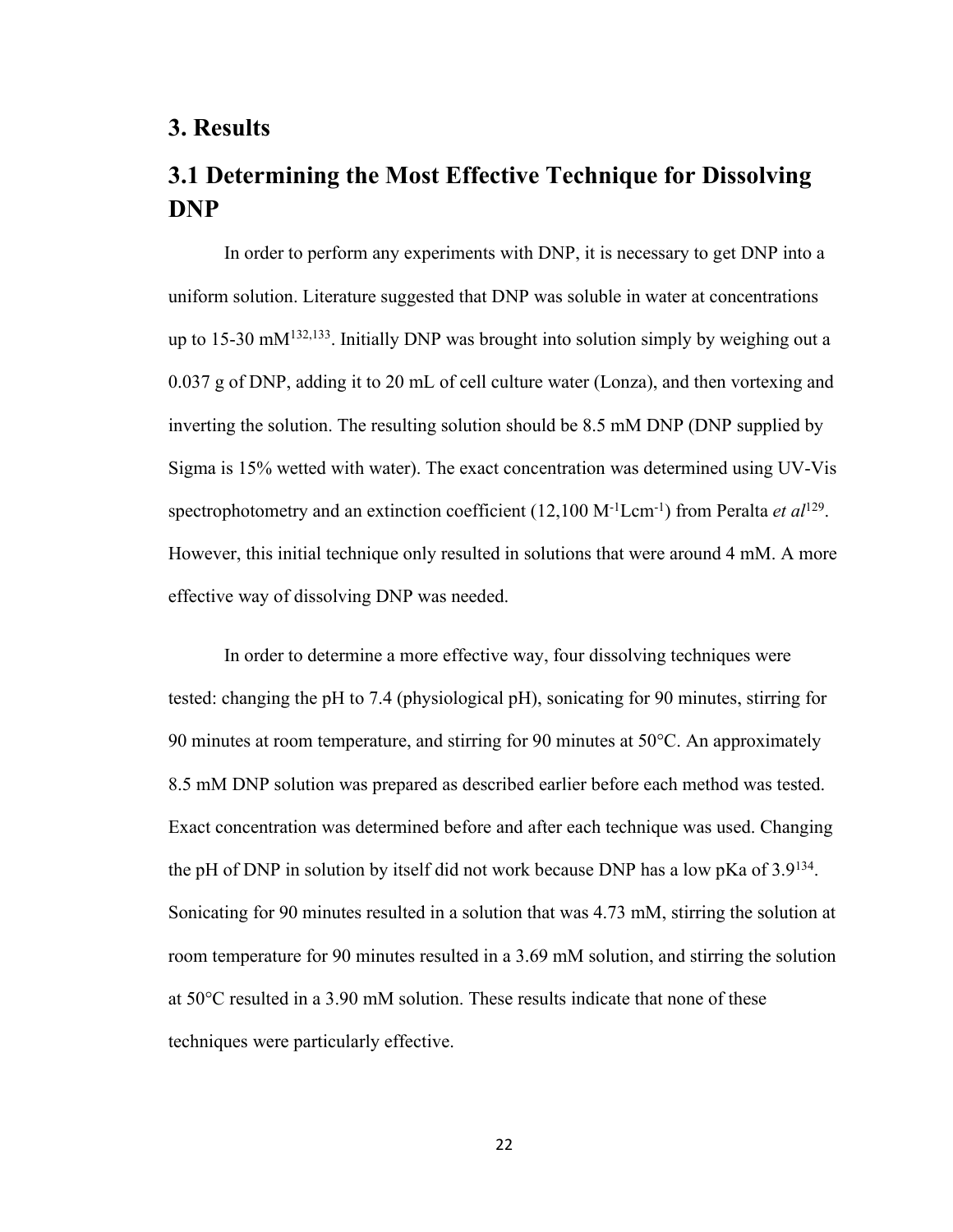It was then decided to try adjusting the pH of DNP in the presence of a buffer. Sodium bicarbonate buffer was chosen since it was the same buffer used in the galactose media that was prepared for Toxglo assays, and because it has a pKa of 6.4, which is much closer to the target pH of 7.4. Using UV-Vis spectrophotometry it was determined that sodium bicarbonate did not produce absorbance in the same range as DNP, so it would not interfere with determining the concentration of DNP. To test this technique, an 8.5 mM solution of DNP was again prepared as described earlier, but this time in the presence of 44 mM sodium bicarbonate. The pH was measured using a pH electrode meter, and the pH was adjusted adding small amounts of sodium hydroxide and hydrochloric acid with a Pasteur pipette. The resulting solution was 5.78 mM. This result, compared with the previous results, indicated that this method of dissolving DNP was by far the most effective, and was the dissolving technique that was used for all the following experiments.

## **3.2 DNP Effect on Cellular ATP production**

ATP production was measured in RBL-2H3 mast cells (RBLs) using the techniques mentioned in Materials and Methods. Combined data from at least four different experiments for each concentration indicate that DNP inhibits ATP production in RBL cells significantly, with an  $EC_{50}$  between 389  $\mu$ M and 677  $\mu$ M (median 533  $\mu$ M) as seen in Figure 1. Cytotoxicity experiments (see below) indicate that the concentrations of DNP used are non-cytotoxic, indicating that the decrease in ATP is due to mitochondrial uncoupling and not cell death. Previous research done under the same conditions from Weatherly, *et al*<sup>114</sup> indicate that TCS inhibits ATP production with an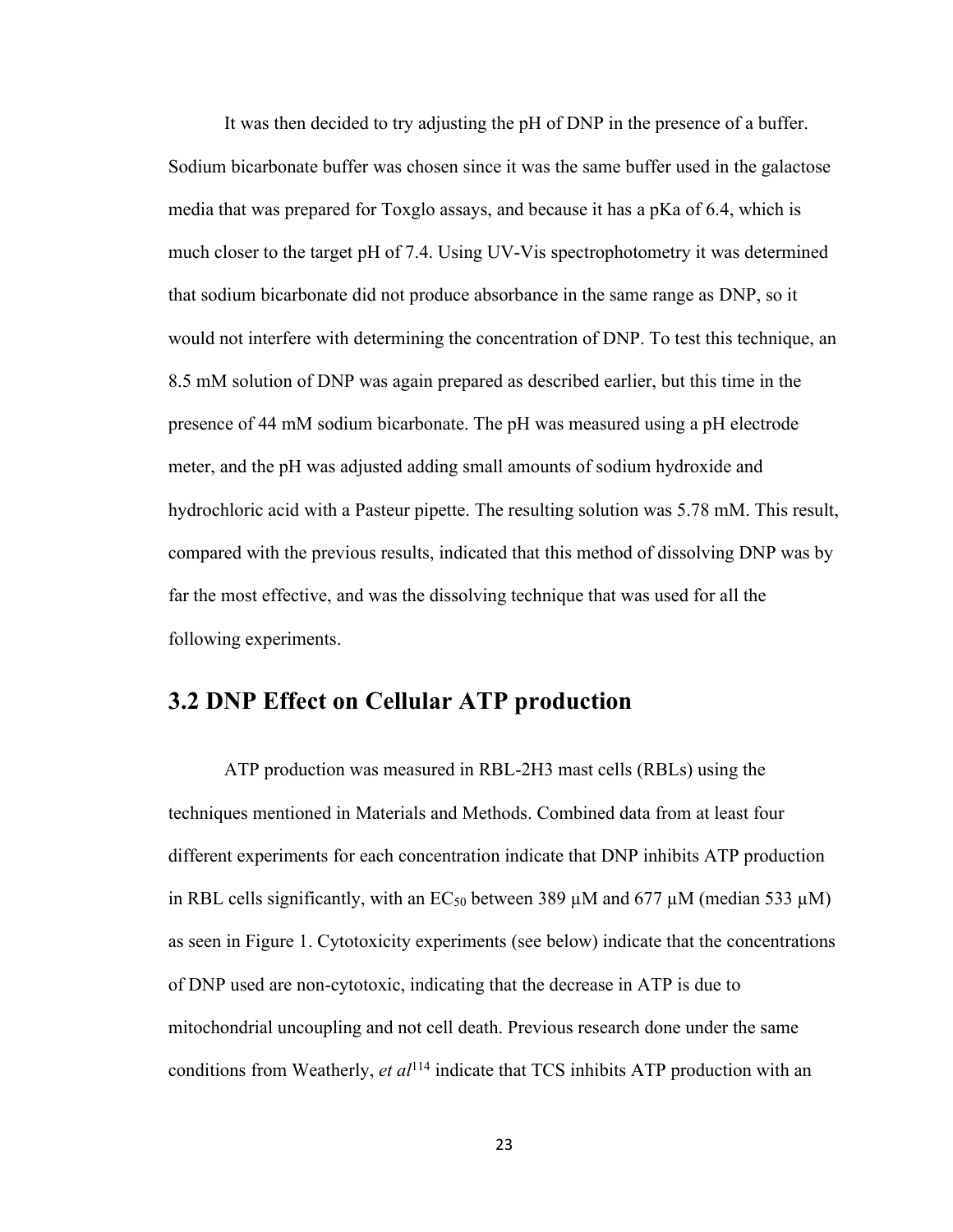$EC_{50}$  of 8.6  $\mu$ M. Together, these results show that TCS decreases ATP production in RBL cells at concentrations that are 62 times lower than DNP's EC<sub>50</sub> for ATP production. These data suggest that TCS is a much more potent mitochondrial uncoupler of mast cells than DNP.



**Figure 1.** ATP production in RBL cells exposed to increasing concentrations of DNP. ATP production was measured in RBL cells after exposure in galactose media for one hour. Percent of untreated control for ATP production is determined by dividing the luminescence value of the sample by the average of the untreated control. The values presented are the means ±SEM of at least four different experiments; each with three replicates. Statistically significant results, as compared to untreated control, are indicated by \*\*P<0.01, and \*\*\*P<0.001 as determined by one way ANOVA followed by Turkey's *post-hoc* test. RBL, rat basophilic leukemia (mast cell), DNP, 2,4-Dinitrophenol.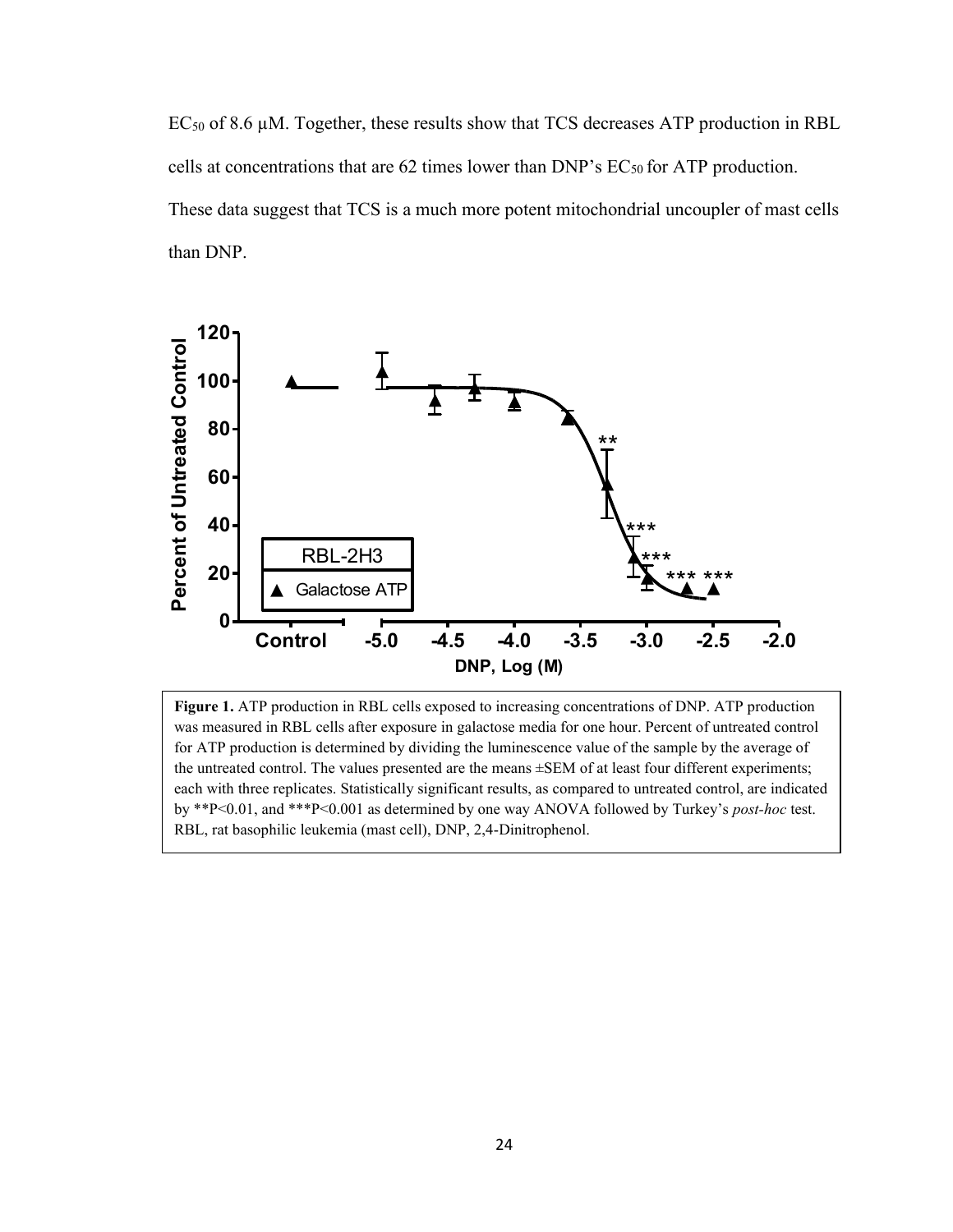No-cell control experiments done to test whether DNP disrupts background luminescence levels in the Toxglo<sup>TM</sup> assay indicate no significant effect of DNP on these values (Figure 2A). Control experiments done to test whether DNP interferes with the ATP reagent also indicated no disruptive effect of DNP (Figure 3A). These data indicate that the decrease in luminescent signal in Toxglo experiments is due to decreased ATP production and not signal interference.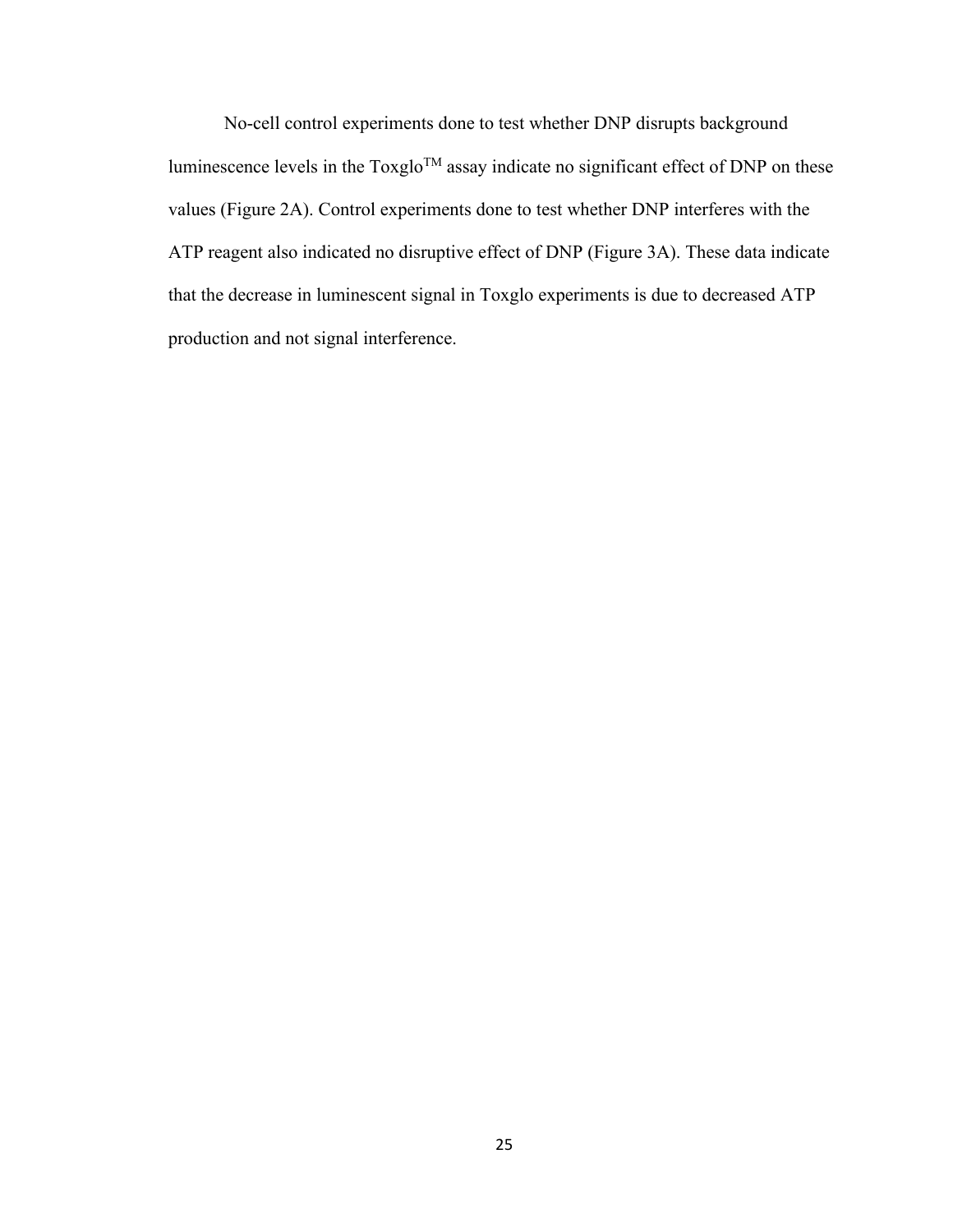

**Figure 2.** Controls to examine whether DNP disrupts background luminescence levels (**A**) and/or background fluorescence (**B**) in the Toxglo<sup>TM</sup> assay. All steps were from the Toxglo assay described by Weatherly, *et al*. were followed, with the lone modification being that no cells were plated. (**A**) Raw luminescence values, following treatment with  $\pm 1$  mM DNP. The values are low, due to the lack of cells, and thus, lack of ATP production. DNP does not change these values. (**B**) Raw fluorescence values from the control experiment,  $\pm 1$  mM of DNP. These values are moderate, likely due to background cleavage of the cytotoxicity substrate, even in the absence of cells. These data show that DNP dampens fluorescence at the wavelength used for the assay, meaning that use of this particular assay to assess the cytotoxicity of DNP is not viable. The values presented are means  $\pm$  SEM of three independent experiments, each with three replicates. Statistically significant results, as compared to 0 mM DNP, represented by \*P<0.05, are determined by one-way ANOVA followed by Tukey's *post-hoc*  test. DNP, 2,4-Dinitrophenol.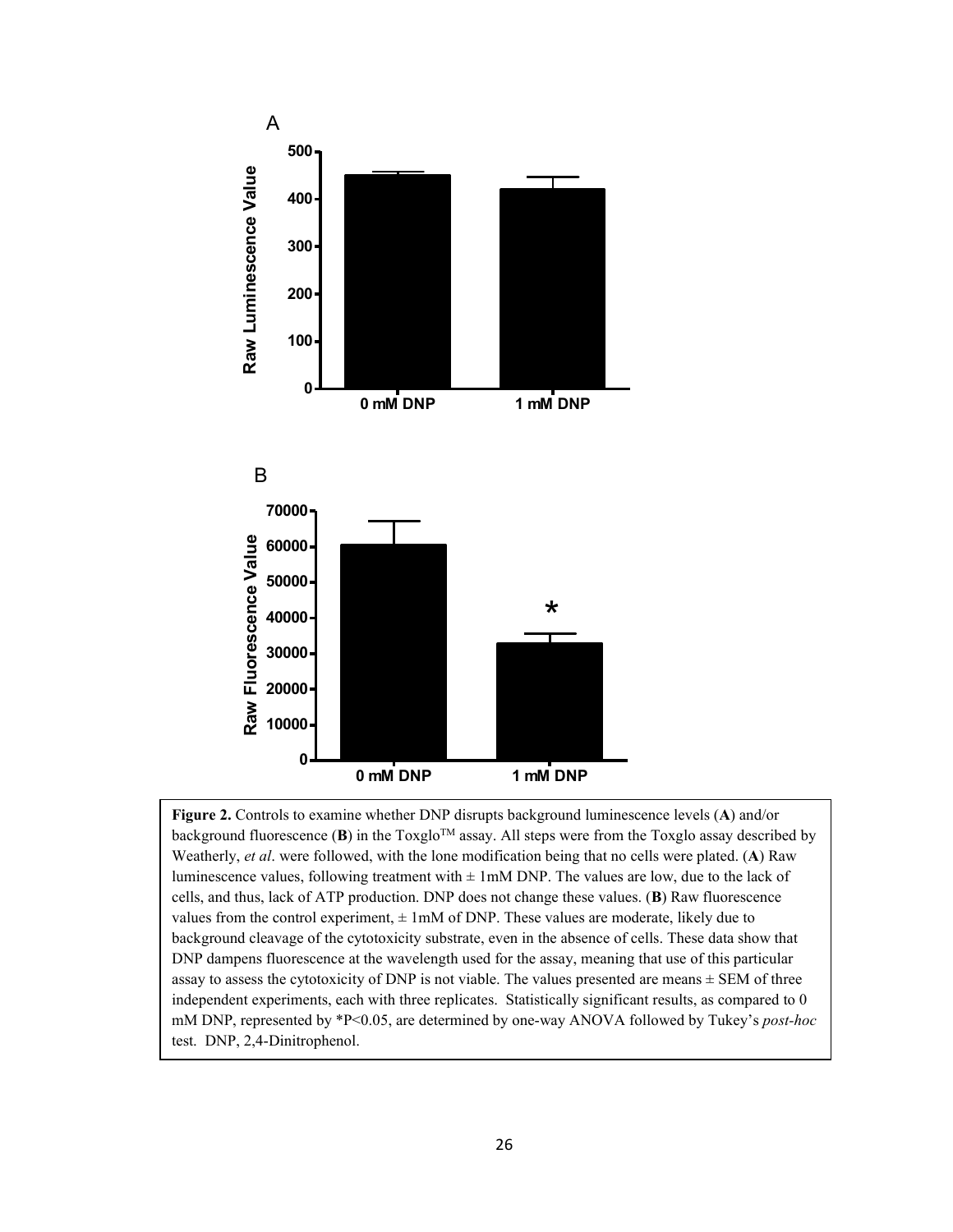



**Figure 3**. Controls to determine whether DNP interferes with either the ATP reagent (**A**) cytotoxicity reagent  $(B)$ . (A) For the ATP reagent controls, the Toxglo<sup>TM</sup> procedure described by Weatherly, *et al*. was followed with the following changes: Cells were incubated for 1-h with plain media, not containing DNP. After discarding the media, ATP reagent, which lyses the cells, was added, followed immediately by the varying DNP concentrations. This was done to test whether DNP affects the ATP luminescence reaction without affecting cellular ATP production. Results indicate that DNP does not significantly affect this reaction. (**B**) For the substrate-protease control, the steps described by Weatherly, *et al*. were followed with two exceptions. The first being that black, clear bottom plates (Grenier) were used, and the second being that digitonin, which lyses cells, was added to all wells before DNP exposure. Fluorescence was then measured to determine whether DNP interfered with the substrate protease reaction. Results show that DNP does not significantly alter this reaction, in contrast to the no cell control experiments (**Figure 2**). Values presented are means ±SEM of three independent experiments, each with three replicates. No significance, as compared to untreated control, was determined by one-way ANOVA, followed by Tukey's *post-hoc* test. DNP, 2,4-Dinitrophenol.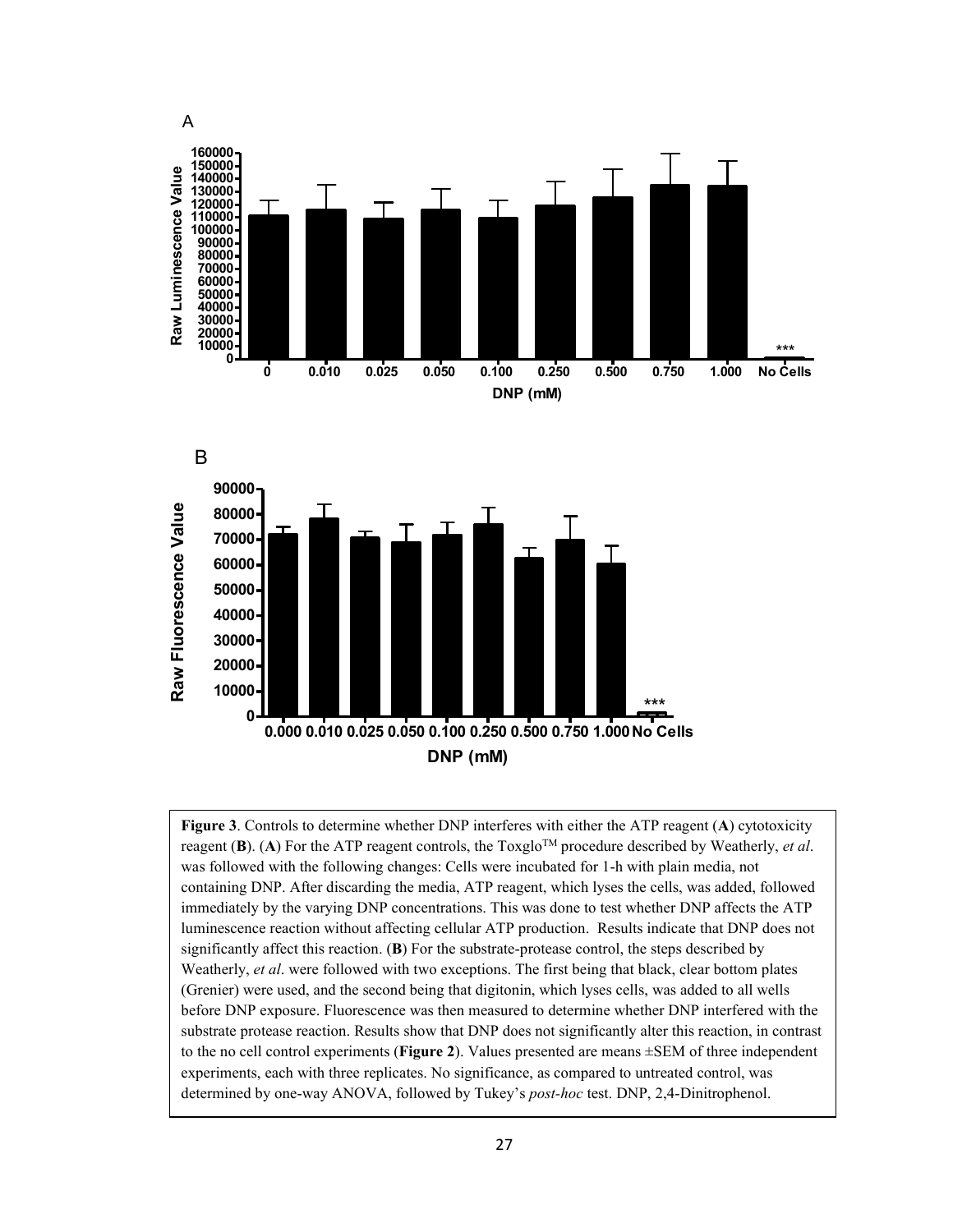## **3.3 DNP Interference with Cytotoxicity Measurement**

In order to determine the potency of DNP as a mitochondrial uncoupler, it is necessary to be able to assess its cytotoxicity, in order to determine if any decrease in ATP production is due to inhibition of oxidative phosphorylation, or cell death. Initially, cytotoxicity was assessed using a proprietary cytotoxicity reagent provided within the Toxglo assay kit (Promega). This reagent reacts with a protease released only by lysed  $(dead)$  cells<sup>135</sup>. This reaction produces a fluorescent signal<sup>135</sup>. Initial experiments yielded cytotoxicity data like those seen in Figure 4. Note that the cytotoxicity shows a linear regression as the concentration of DNP increases. This would indicate that the cytotoxicity of DNP actually *decreases* at higher DNP concentrations. These results were surprising, given that DNP is a known dangerous compound.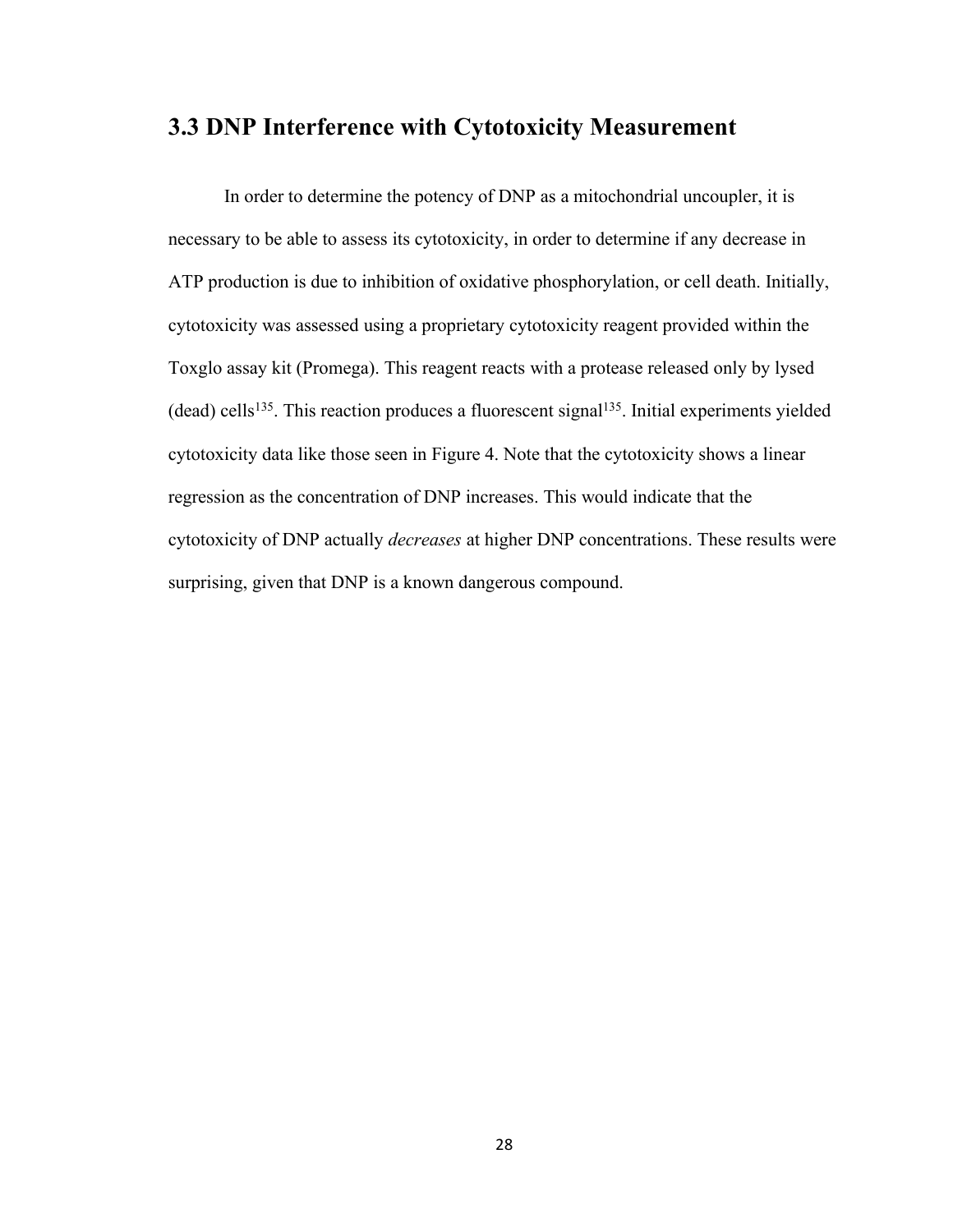

**Figure 4**. Cytotoxicity of RBL cells exposed to increasing concentrations of  $DNP$  in galactose media, measured by the Toxglo<sup>TM</sup> assay. Percent of untreated control for cytotoxicity is determined by dividing the fluorescence value of the sample by the average of the untreated control. The values presented are means ±SEM of three replicates from one experiment. Statistically significant results, as compared to untreated control, are indicated by \*\*\*P<0.001, as determined by one way ANOVA followed by Turkey's *post-hoc* test. RBL, rat basophilic leukemia, DNP, 2,4-Dinitrophenol.

Control experiments were done to determine whether DNP interferes with the cytotoxicity reagent-protease reaction. Control experiments done in the presence of cells indicated no significant interference (Figure 3B). However, no-cell control experiments indicated significant interference at the high concentrations of DNP utilized (Figure 2B). Further investigation of DNP in the literature led to the published fact that DNP is a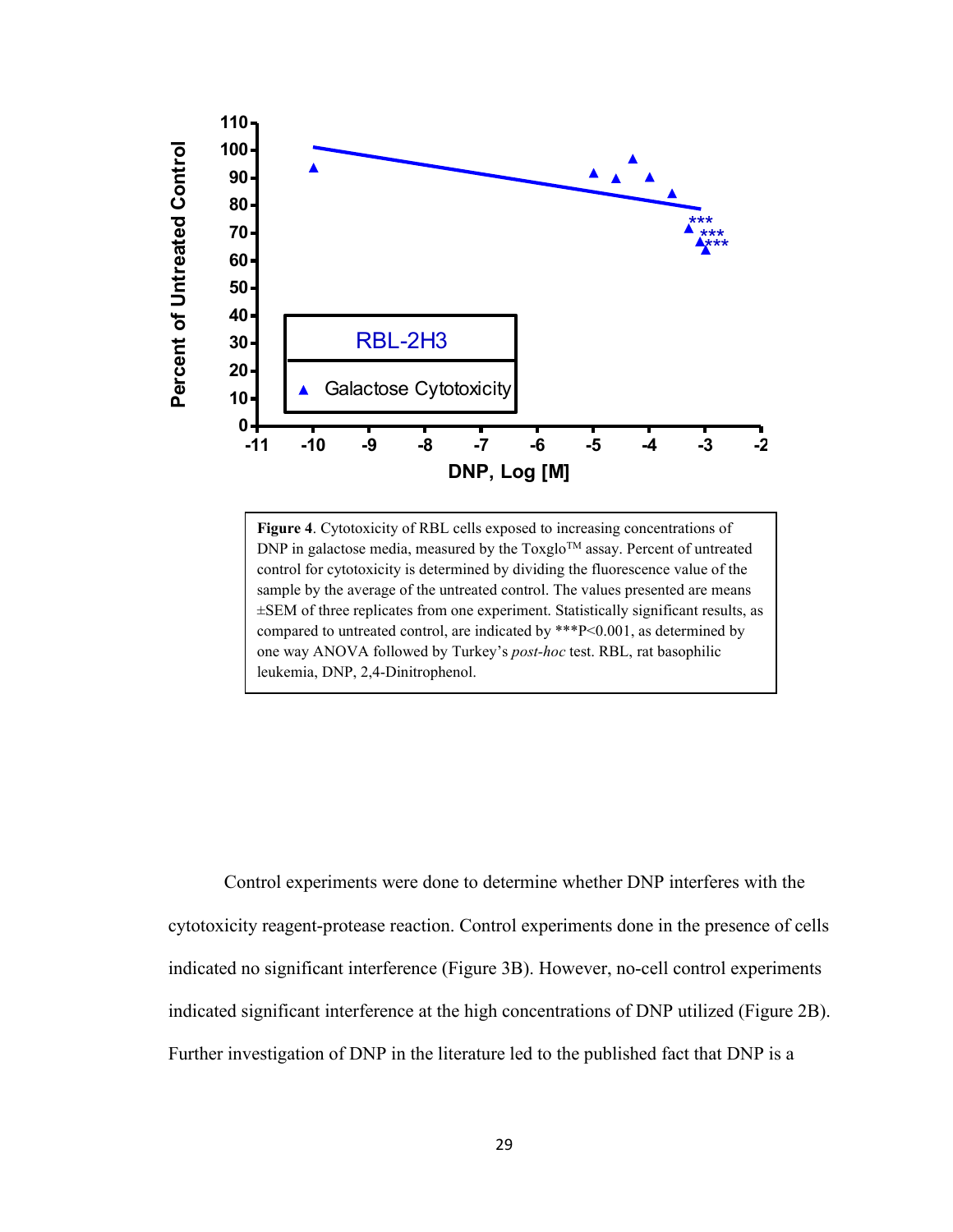fluorescence quencher<sup>130</sup>. This revelation, coupled with the data from initial and control experiments, indicated that a new way of determining DNP cytotoxicity was needed.

## **3.4 Determining the Cytotoxicity of DNP**

A trypan blue exclusion assay using a 96-well plate was initially used to determine cytotoxicity. RBL cells were plated on a clear, 96-well, non-adherent, nontissue culture treated plate and exposed to varying concentrations of DNP as described in Materials and Methods. However, when samples were collected from the plate and counted after the DNP exposure period, there were almost no cells. This was true of not only the samples from wells exposed to DNP, but also of the control wells that were not exposed to any toxicant. The plate was then observed under a microscope, and a fairly confluent lawn of cells was observed in all the wells that had had cells plated in them. While looking at them under the microscope, the cells remained stagnant even when the plate was shaken. These same observations were noted in two separate experiments. These observations indicated that, in spite of the plate being designed to prevent cell adherence, the RBL cells had adhered to the plate.

After the second failed trypan blue assay, a crystal violet assay was done using the adhered cells from the second trypan blue experiment using the techniques described in Material and Methods. Data from the crystal violet assay indicate that there is no significant change in DNP cytotoxicity at concentrations of up to 100  $\mu$ M (Figure 5). This experiment included three replicates for each concentration of DNP assessed. These results were promising, but not definitive. The trypan blue assay was not working, so another assay was attempted.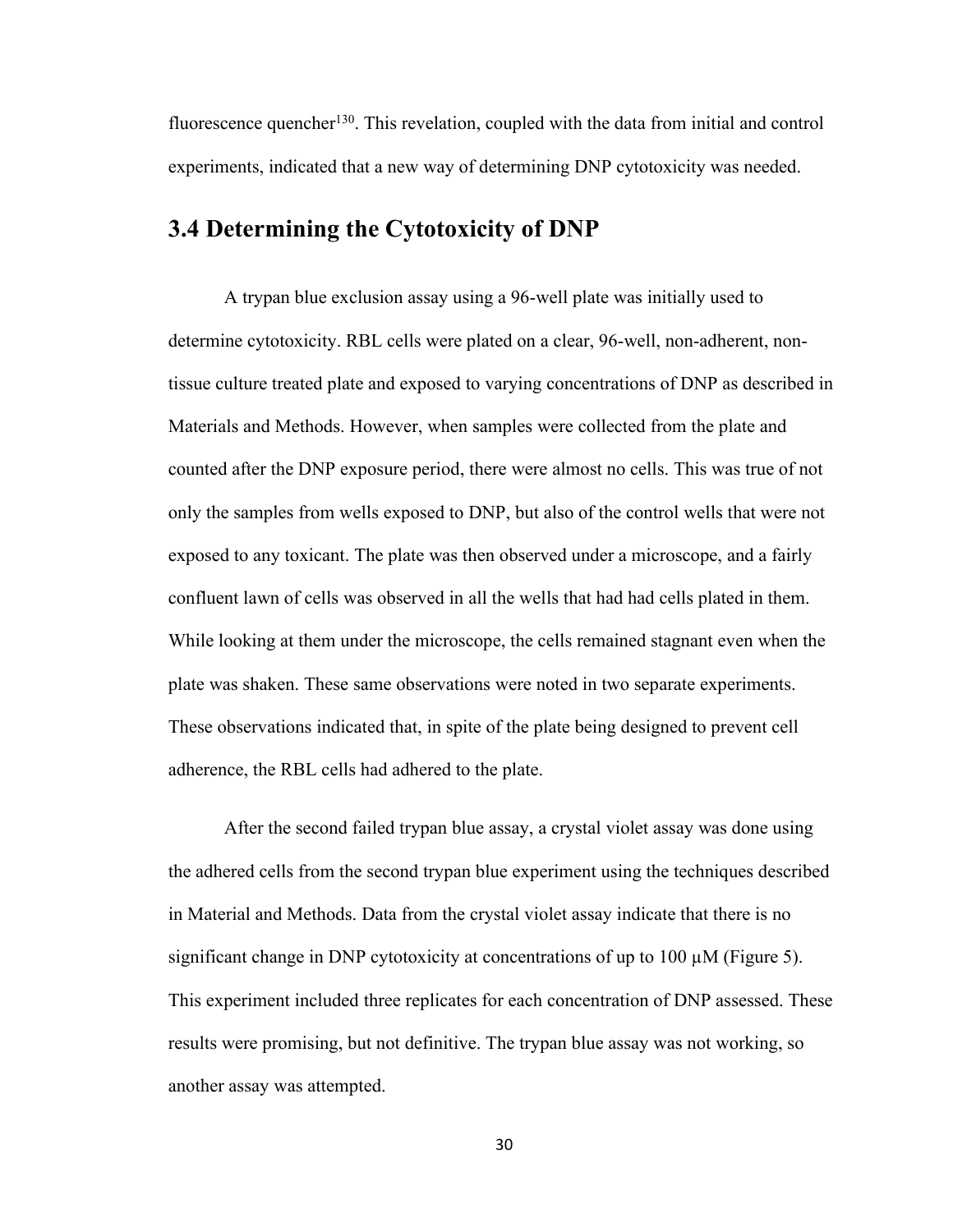

**Figure 5.** Cytotoxicity of 1-h DNP exposure assessed by absorbance at 595nm after staining with crystal violet dye. After plating cells on a clear, non-adherent plate and a 1-h exposure to DNP, an attempt was made to count living cells, collected in samples from the plate, using trypan blue staining. However, before counting was done, it was determined that the RBL cells had adhered to the non-adherent plate, preventing samples from being collected from the plate. The adhered cells were then stained using crystal violet dye, and cytotoxicity was assessed as described in Materials and Methods. No significant changes in cytotoxicity were observed among the concentrations of DNP used. Values presented are the means of three replicates from the plate. DNP, 2,4-Dinitrophenol.

A lactate dehydrogenase (LDH) assay was used next performed as described in Materials and Methods. The data from three independent LDH assays (Figure 6), each with three replicates, show a decrease in cytotoxicity for every concentration tested, as well as a couple of very large decreases at higher concentrations. As with the cytotoxicity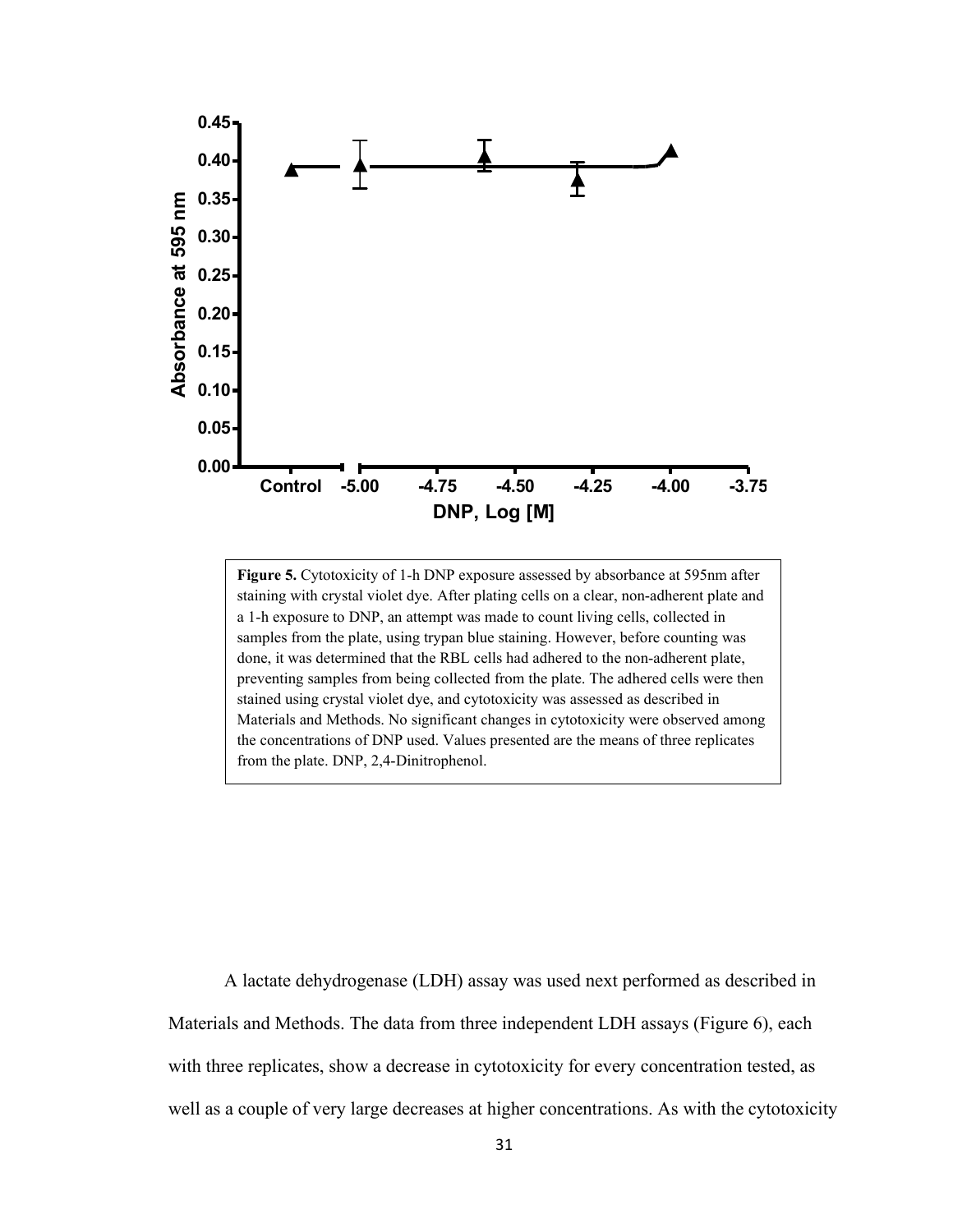measured using the Toxglo reagent, these results did not seem to make sense. The validity of the results was then tested by measuring the ratio of absorbance from the high control (fully lysed cells) and low control (untreated cells) samples. A valid test would have an absorbance ratio of at least 20. The three experiments that I ran had ratios that ranged from 1.5 to 2.5. A graduate student (Lisa Weatherly) then performed the same experiment under the same conditions and got similarly confusing results (not shown). Combined, these results indicated that the assay was not working properly and, yet again, another way of measuring cytotoxicity was needed.



**Figure 6**. Cytotoxicity of 1-h exposure to DNP measured using Cytotoxicity Detection Kit (LDH) from Roche. Values Presented are means ±SEM of three different experiments. Based on three very low ratios of high control (fully lysed cells) to low control (untreated cells), it was determined that all three tests were invalid. The low ratio was most likely due to DNP interfering with the absorbance signal that this assay depends on to measure cell lysis. DNP, 2,4-Dinitrophenol, LDH, Lactate dehydrogenase.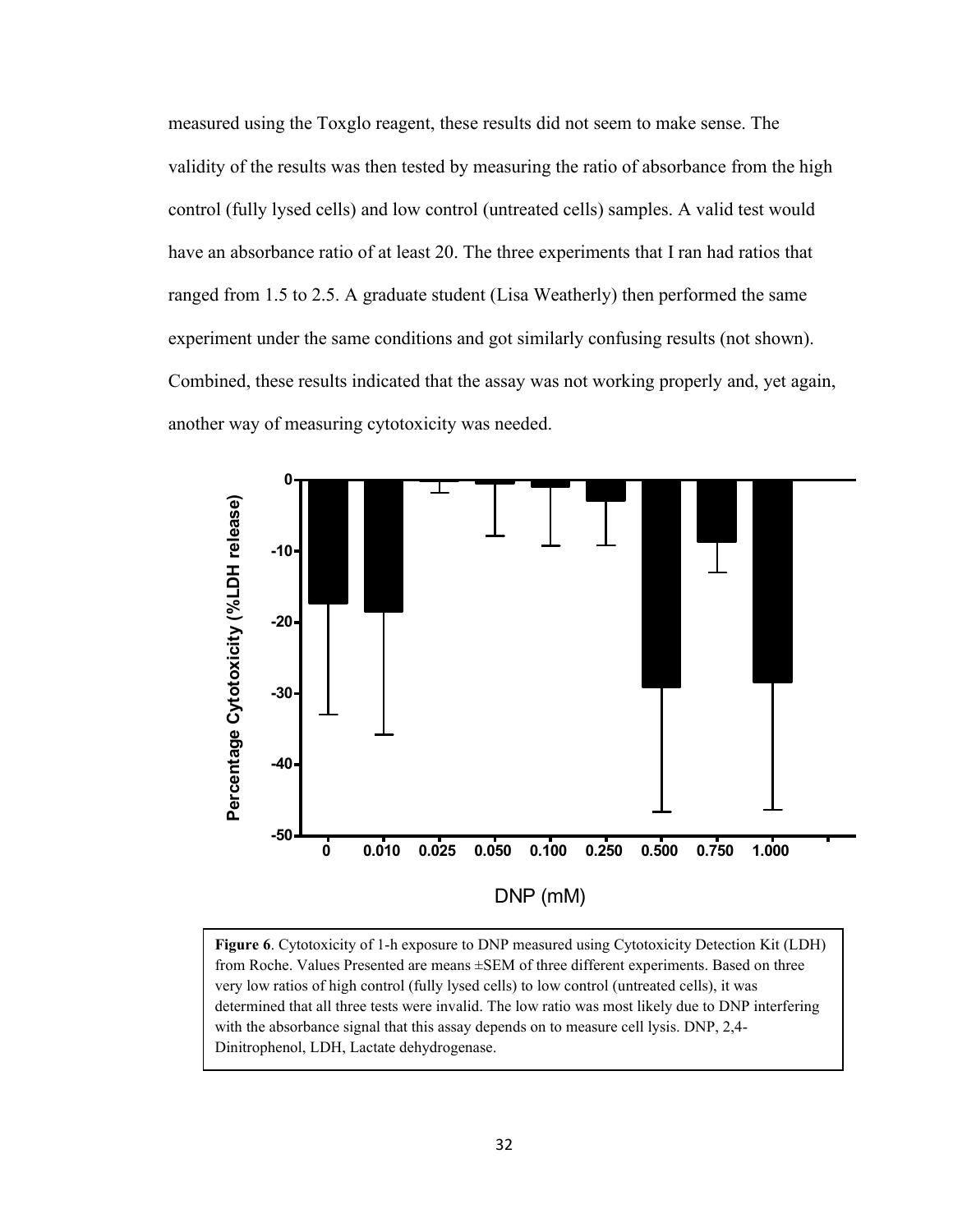The next method used was another trypan blue assay, but this time using tissue culture-treated 6-well plates (which have much larger well areas than do 96-well plates). This assay was performed as described in Materials and Methods. Initial results (not shown) were only slightly better than the original trypan blue assays, however the cell harvesting technique was gradually improved upon by experience and a workable version of the assay was developed. Data from five viable tests show no significant change in RBL cytotoxicity at DNP concentrations up to 3mM (which was the absolute highest concentration used in the DNP Toxglo experiments). These data indicate that the concentrations used in the Toxglo assay were, in fact, non-cytotoxic. Combined with the Toxglo ATP data, these data indicate that the DNP's inhibition of ATP production was likely due to DNP's mitochondrial uncoupling effect.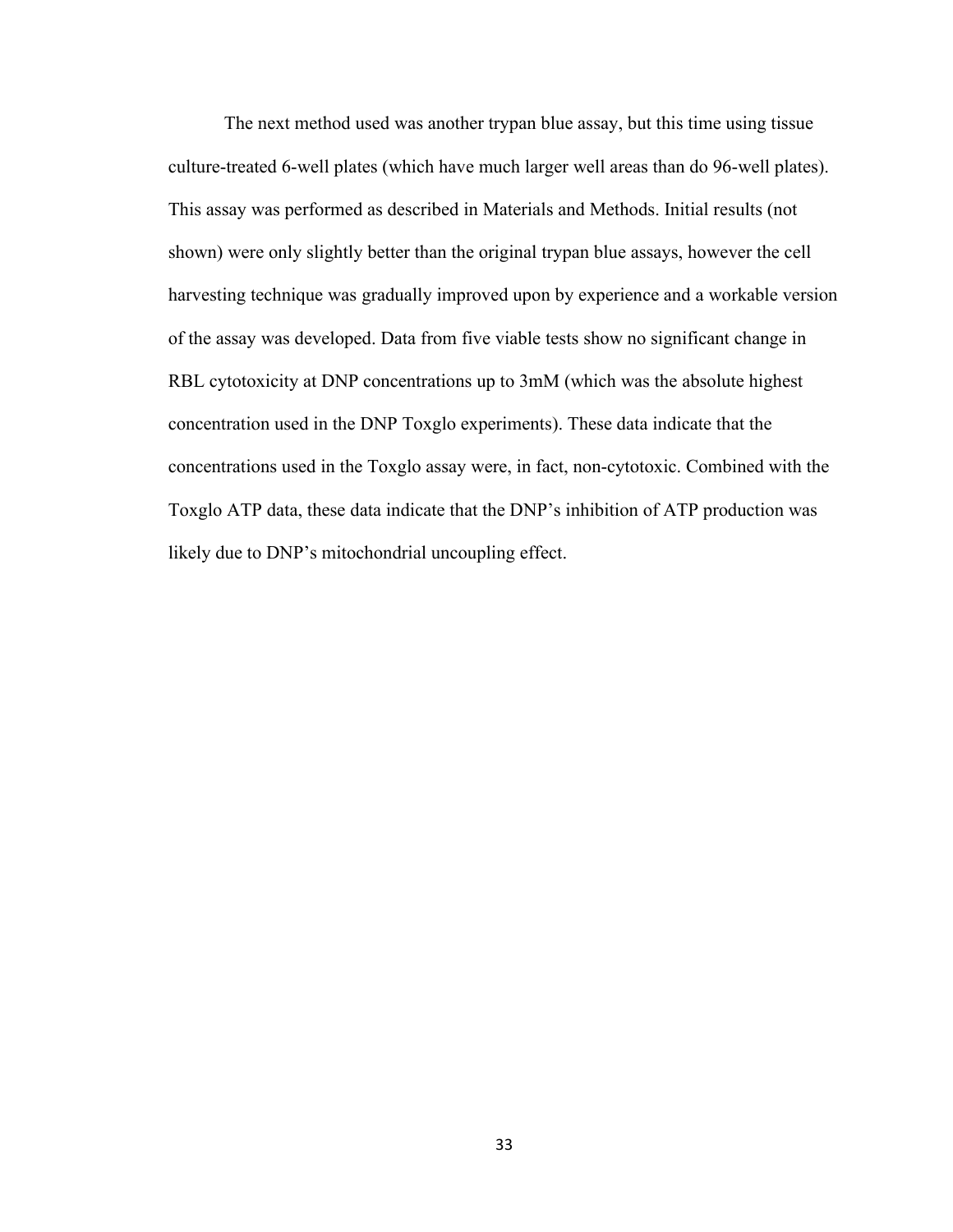

**Figure 7.** Cytotoxicity of 1-h exposure to DNP in galactose media measured using a trypan-blue exclusion cytotoxicity assay. Percent of cells alive is determined by dividing the number of remaining living cells in a sample by the average number of living cells in an untreated control (0 mM DNP). Values expressed are means ±SEM of 5 independent experiments, each with two replicates per treatment. Statistically significant results (or lack thereof) were determined by one way ANOVA followed by Tukey's *post-hoc* test. DNP, 2,4-Dintrophenol.

## **4. Discussion**

Weatherly *et al.* found that the ubiquitous antimicrobial agent triclosan inhibits ATP production, in a variety of cell types, including in RBL-2H3 mast cells, at noncytotoxic levels<sup>114</sup>. This finding was part of a larger study which showed that TCS is a proton ionophore mitochondrial uncoupler. In the current study, we have determined the concentrations at which 2,4-dinitrophenol, a canonical mitochondrial uncoupler, inhibits ATP production in RBL cells (Figure 1), in order to allow comparison of the  $EC_{50}$  values of TCS and DNP in the RBL cell line. In order to assess if a chemical is a mitochondrial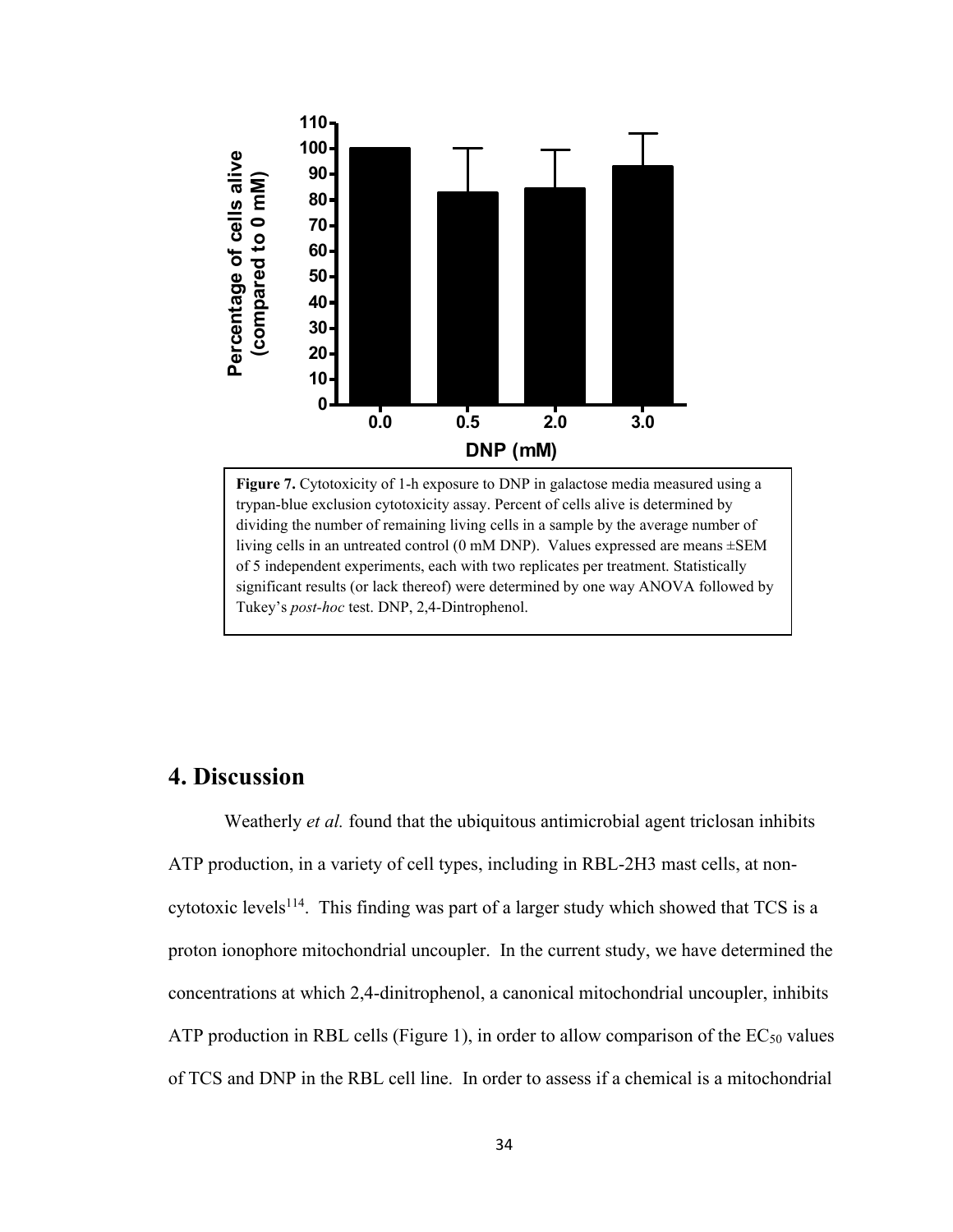uncoupler, it is necessary to confirm that the decline in ATP production is not due to cell death. If a decline in ATP production corresponds with an increase in cytotoxicity, then the decline is likely due simply to the toxicant's killing the cells.

In this study, a variety of methods were employed in order to assess the cytotoxicity of DNP on RBL-2H3 cells. Initial experiments done with the fluorescencebased cytotoxicity reagent component from the Toxglo kit yielded data which showed a decline in cytotoxicity due to increasing DNP doses (Figure 4). These data were confusing, and it was later discovered via literature searches that DNP is a fluorescence quencher<sup>130</sup>, explaining the decline in fluorescent signal with higher concentrations of DNP (Figure 2B). An LDH assay was also unsuccessful in assessing cytotoxicity due to DNP interference with that kit's reagent (Figure 6). Ultimately a refined trypan-blue exclusion assay generated data that indicated that DNP does not cause cell death, even at concentrations up to 3 mM (Figure 7). These data can be reasonably assumed to be accurate based on both the quantified data of 5 different experiments, none of which indicate an increase in RBL cytotoxicity due to DNP exposure, along with the qualitative observation that there was no visible change in the number of cells exposed to each concentration of DNP. If DNP is not cytotoxic at concentrations ranging from 500  $\mu$ M to 3 mM, then it is reasonable to assume that the lower concentrations of DNP used to assess ATP production are also not cytotoxic, and that the observed decline in ATP production is very likely due to mitochondrial uncoupling. Since the decline in ATP production, caused via DNP exposure, appears to be due to mitochondrial uncoupling, it can be used as a meaningful comparison to data generated from previous experiments done under the same conditions with TCS.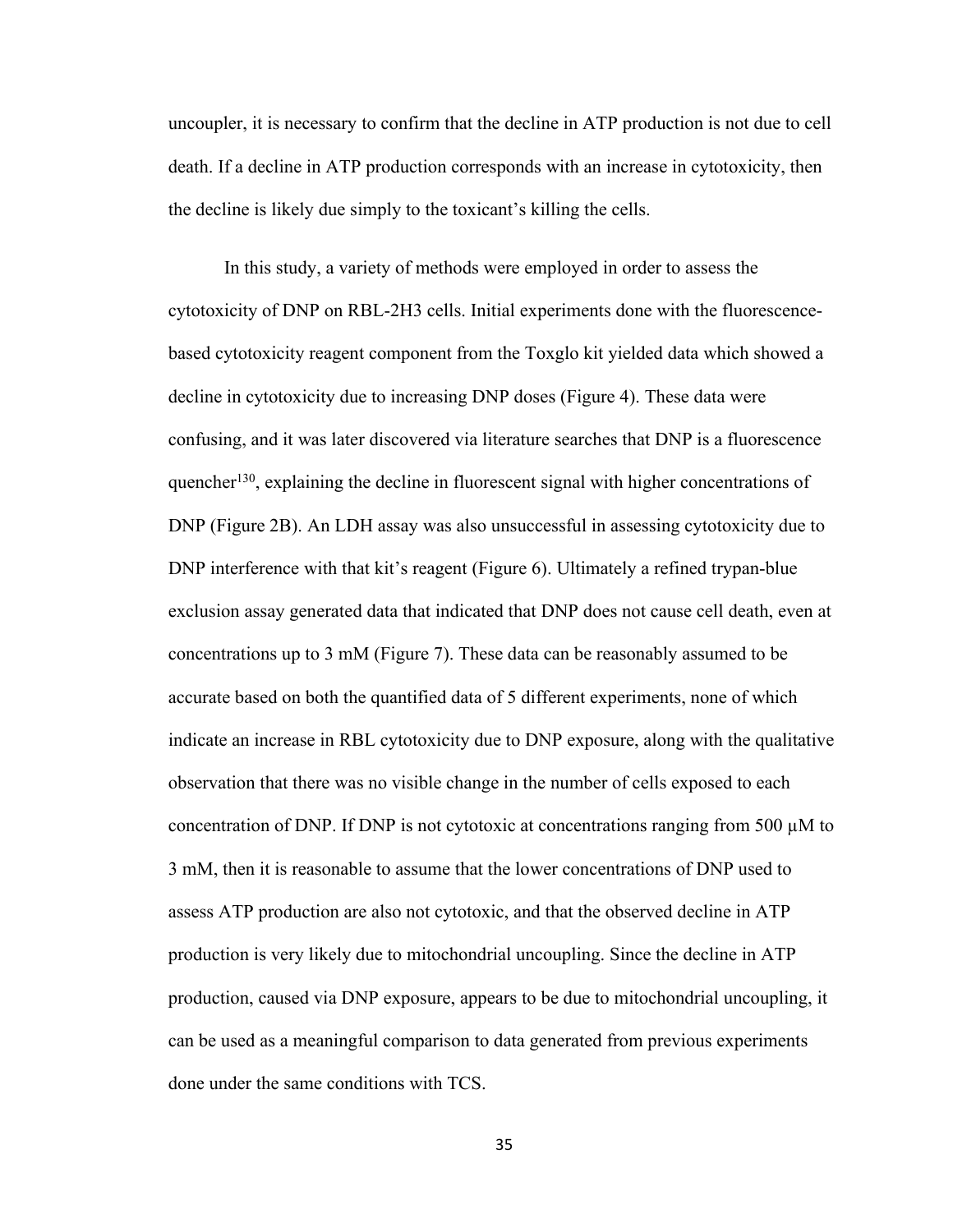Mitochondrial uncouplers disrupt ATP production via oxidative phosphorylation by separating the energy produced by the electron transport chain (stored in the proton gradient across the inner mitochondrial membrane) from ATP synthesis<sup>77</sup>. The mitochondrial Toxglo assay (Promega) effectively measures ATP production using a luminescent signal, and is one way of assessing whether a test compound is a mitochondrial uncoupler (when data is paired with corresponding cytotoxicity data)<sup>77</sup>. Previous studies done by the Gosse laboratory have shown that TCS decreases ATP production in a variety of cell lines, including RBL-2H3, in glucose-free, galactosecontaining media<sup>114</sup>. In RBL-2H3 cells, the EC<sub>50</sub> of TCS's ATP production is 7.5 to 9.6 µM. This result, along with data showing that TCS increases oxygen consumption in RBL cells<sup>114</sup> and decreases mitochondrial membrane potential (Lisa Weatherly, personal communication), provide strong evidence that TCS is a mitochondrial uncoupler. In this study, we show that DNP significantly decreases ATP production in RBL-2H3 cells, as would be expected for a mitochondrial uncoupler, but only at much higher  $EC_{50}$  than that of TCS. The  $EC_{50}$  for DNP's inhibition of ATP production in RBL cells is 389  $\mu$ M to 677  $\mu$ M (Figure 1). A comparison of the median EC<sub>50</sub> values shows that, in RBL mast cells, 62-fold less TCS than DNP is required to inhibit ATP production. These results indicate that TCS could be a much more potent mitochondrial uncoupler than DNP, but more research is needed before anything definitive can be stated. Future studies might investigate how DNP affects the oxygen consumption rate of RBL-2H3 cells under similar conditions and if the same extent of differential TCS vs. DNP  $EC_{50}$  values are seen in additional cell types, including primary human cells. Experiments could also be done to see if DNP exposure inhibits RBL cell degranulation at doses similar to TCS.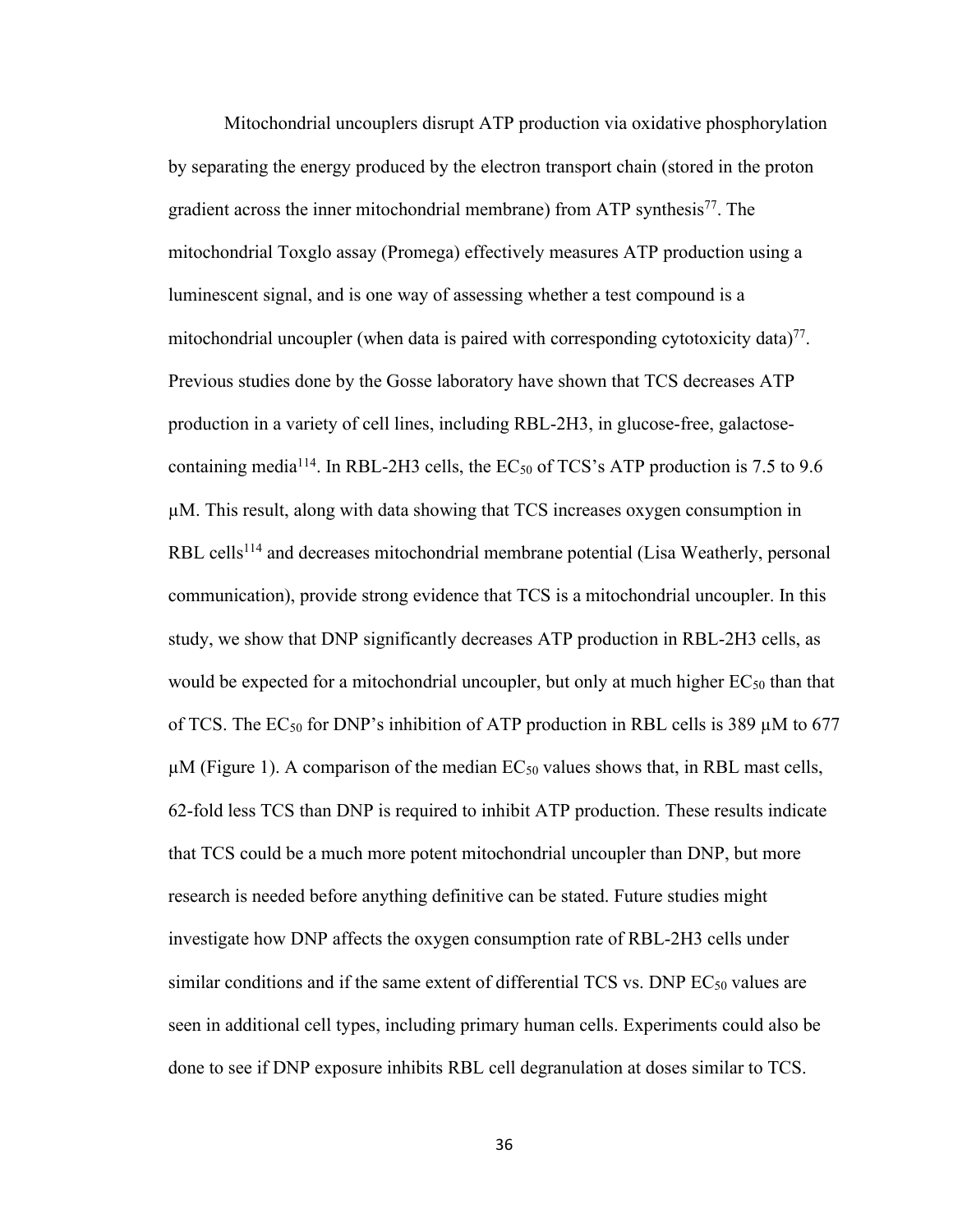One thing to note is the fact that DNP is notoriously toxic chemical, yet was found to be both a less potent mitochondrial uncoupler than TCS and non-cytotoxic to RBL-2H3 cells at concentrations up to 3 mM. In a similar experiment utilizing a trypan blue assay, TCS was found to cause significant cytotoxicity at  $150 \mu M<sup>113</sup>$ . One possible explanation for the seemingly dampened effects of DNP is its low  $pKa$  of  $3.9^{134}$ . The experiments in this study were done at a pH of 7.4. It is possible that under these conditions, the DNP was highly deprotonated, according to the Henderson-Hasselbalch equation. When deprotonated, proton ionophore mitochondrial uncouplers take on a negative charge and cease to be lipophilic, losing their ability to diffuse across the inner mitochondrial membrane, and thus their ability to disrupt the proton gradient. DNP is actually capable to delocalizing its negative charge across its entire structure when deprotonated, thus maintaining its lipophilic properties and its ability to diffuse across the inner membrane of the mitochondria<sup>77</sup>. However, when it is deprotonated, it no longer can carry a proton, and thus it cannot disrupt the proton gradient. TCS has a pKa of 7.9 and thus would not be nearly as deprotonated under these conditions, and would maintain its mitochondrial uncoupling ability. This theory might explain the results of this experiment, but it fails to account for the fact that ingestion of DNP can cause enough mitochondrial uncoupling to induce hyperthermia in humans, whose natural internal pH is approximately 7.4.

Previous research has been done by Lisa Weatherly with the other canonical mitochondrial uncoupler carbonyl cyanide 3-chlorophenylhydrazone (CCCP) under the same or similar experimental conditions<sup>114</sup>. Her data show that, like TCS, CCCP inhibits RBL degranulation. Her data also show that CCCP inhibits ATP production in RBL cells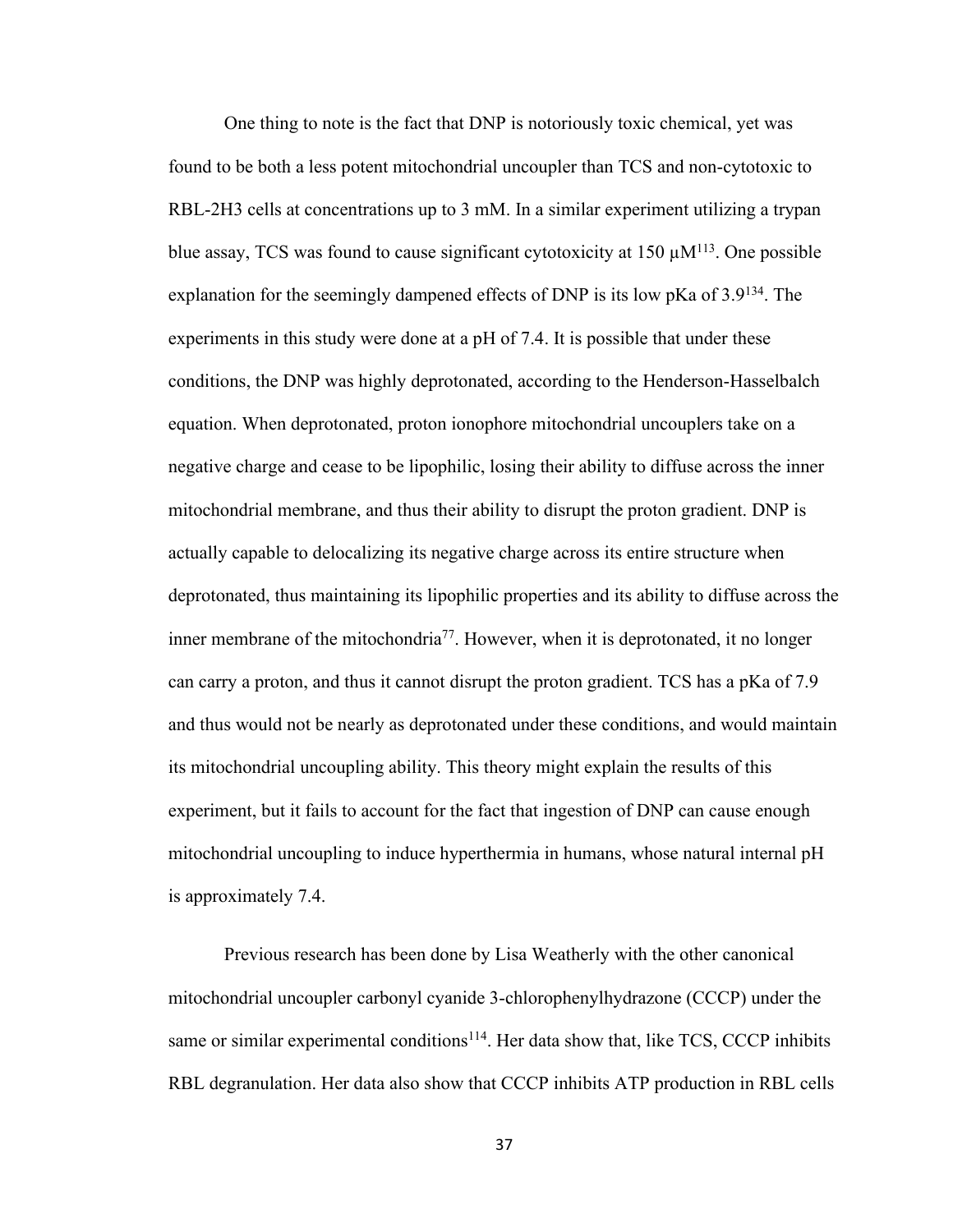with an EC<sub>50</sub> of 0.8  $\mu$ M to 1.6  $\mu$ M, much lower than the comparable TCS EC<sub>50</sub><sup>114</sup>. 1  $\mu$ M of CCCP was also shown to increase oxygen consumption in RBL cells at a similar rate to 10  $\mu$ M TCS<sup>114</sup>. It is interesting to note that, unlike DNP, the known mitochondrial uncoupler CCCP inhibits ATP production at much *lower* concentrations than TCS and suggests that mitochondrial uncoupling effect of DNP may be decreased in these particular experimental conditions.

Currently there have been some, though not a large body of research into the possible adverse effects of prolonged TCS exposure. Studies have found links between TCS exposure and increased incidence of allergy and asthma<sup>62-64</sup>, decreased fertility<sup>65</sup>, and developmental issues<sup>67</sup>. Other studies have found no connection between use of TCScontaining products and hormone-related health problems $69-71$ . More research is needed to be done to determine whether the use of TCS in personal care products is dangerous, but the findings of this study, along with those from previous studies, indicate that there is a strong possibility that TCS use poses a significant threat to human health.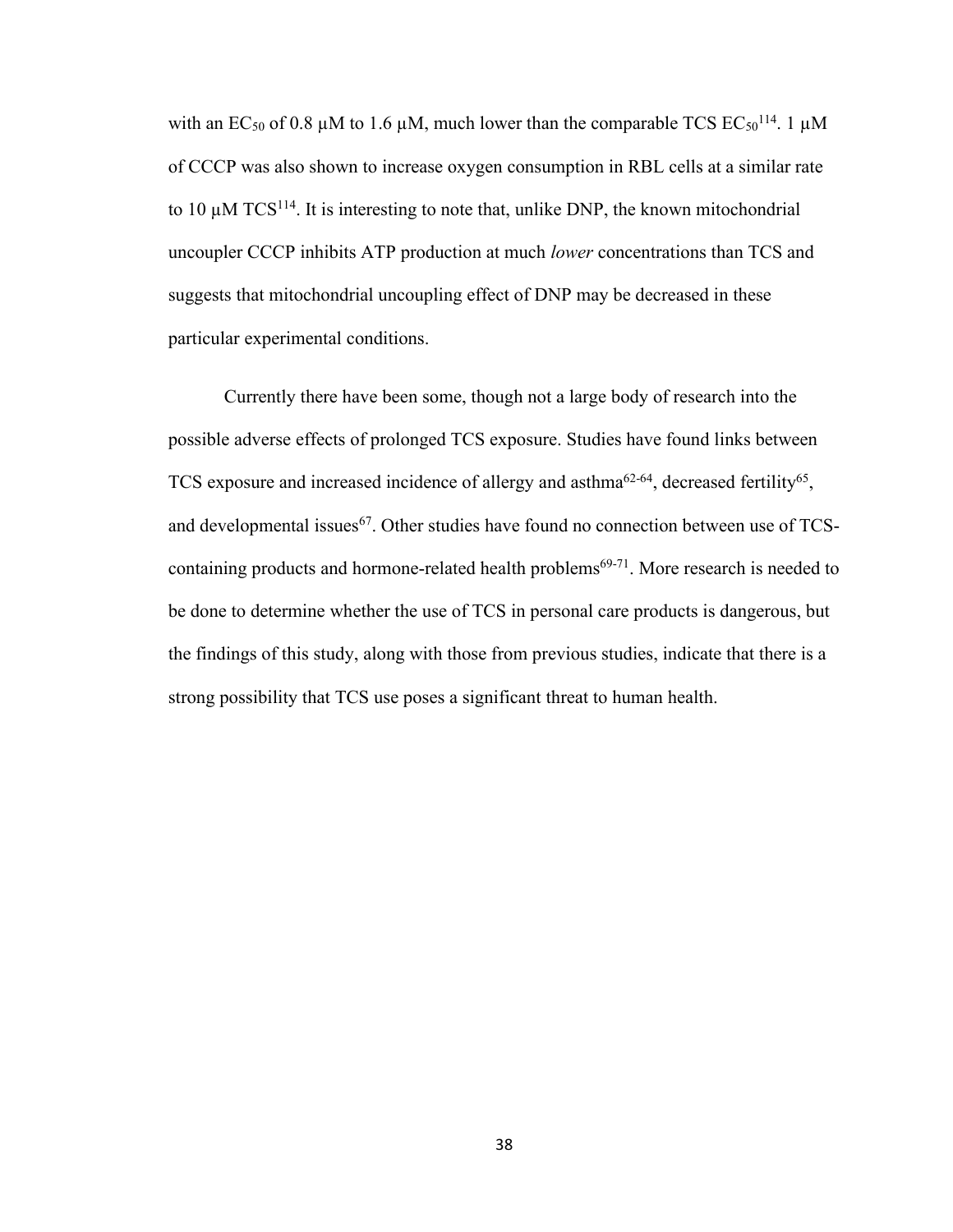## **5. References**

1. Tainter ML, Cutting WC, Stockton AB. Use of Dinitrophenol in Nutritional Disorders : A Critical Survey of Clinical Results. *Am J Public Health Nations Health*. 1934 Oct;24(10):1045-53.

2. *2,4-Dinitrophenol* <http://www3.epa.gov/airtoxics/hlthef/dinitrop.html> (2015)

3. McFee RB, Caraccio TR, McGuigan MA, *et al*. Dying to be thin: a dinitrophenol related fatality. *Vet Hum Toxicol*. 2004 Oct;46(5):251-4.

4. Miranda EJ, McIntyre IM, Parker DR, et al. Two deaths attributed to the use of 2,4 dinitrophenol. *J Anal Toxicol*. 2006 Apr;30(3):219-22.

5. Bartlett J, Brunner M, Gough K. Deliberate poisoning with dinitrophenol (DNP): an unlicensed weight loss pill. *Emerg Med J*. 2010 Feb;27(2):159-60. doi: 10.1136/emj.2008.069401.

6. Siegmueller C, Narasimhaiah R. 'Fatal 2,4-dinitrophenol poisoning... coming to a hospital near you'. *Emerg Med J*. 2010 Aug;27(8):639-40. doi: 10.1136/emj.2009.072892. Epub 2010 May 29.

7. Boardman WW. Rapidly Developing Cataracts After Dinitrophenol. *Cal West Med*. 1935 Aug;43(2):118-9.

8. Grundlingh J, Dargan PI, El-Zanfaly M, Wood DM. 2,4-dinitrophenol (DNP): a weight loss agent with significant acute toxicity and risk of death. *J Med Toxicol*. 2011 Sep;7(3):205-12. doi: 10.1007/s13181-011-0162-6.

9. Takahashi M, Sunaga M, Hirata-Koizumi M. Reproductive and developmental toxicity screening study of 2,4-dinitrophenol in rats. *Environ Toxicol*. 2009 Feb;24(1):74-81. doi: 10.1002/tox.20398.

10. Rabinowitch IM, Fowler AF. DINITROPHENOL. *Can Med Assoc* J. 1934 Feb;30(2):128-33.

11. Lu YQ, Jiang JK, Huang WD. Clinical features and treatment in patients with acute 2,4-dinitrophenol poisoning. *J Zhejiang Univ Sci* B. 2011 Mar;12(3):189-92. doi: 10.1631/jzus.B1000265.

12. Goldgof M, Xiao C, Chanturiya T, *et al*. The chemical uncoupler 2,4-dinitrophenol (DNP) protects against diet-induced obesity and improves energy homeostasis in mice at thermoneutrality. *J Biol Chem*. 2014 Jul 11;289(28):19341-50. doi: 10.1074/jbc.M114.568204. Epub 2014 May 28.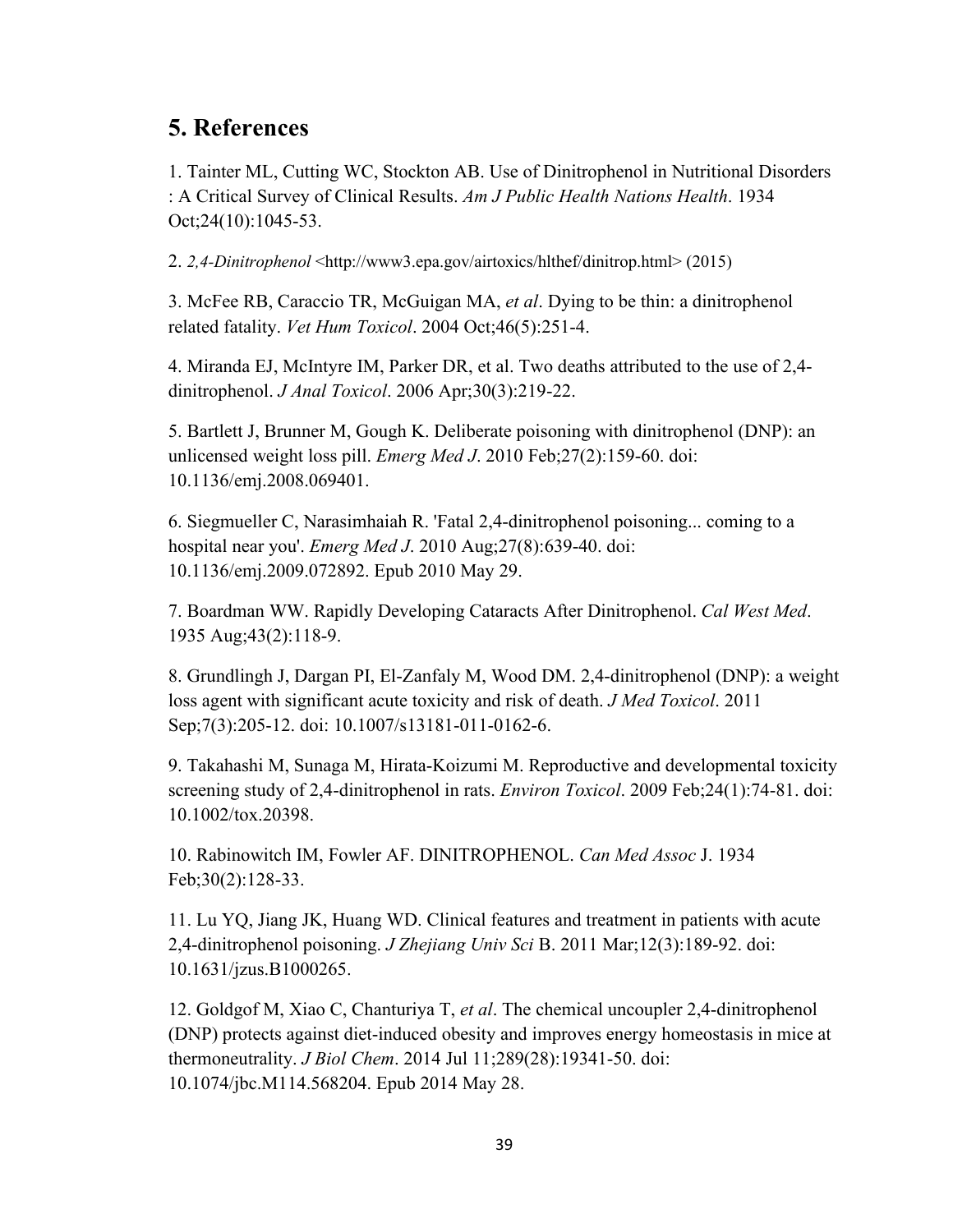13. Perry RJ, Kim T, Zhang XM, *et al*. Reversal of hypertriglyceridemia, fatty liver disease, and insulin resistance by a liver-targeted mitochondrial uncoupler. *Cell Metab*. 2013 Nov 5;18(5):740-8. doi: 10.1016/j.cmet.2013.10.004.

14. Liu D, Zhang Y, Gharavi R, *et al*. The mitochondrial uncoupler DNP triggers brain cell mTOR signaling network reprogramming and CREB pathway up-regulation. *J Neurochem*. 2015 Aug;134(4):677-92. doi: 10.1111/jnc.13176. Epub 2015 Jun 19.

15. Harmata KL, Somova EL, Parrin AP, *et al*. Structure and signaling at hydroid polypstolon junctions, revisited. *Biol Open*. 2015 Jul 31;4(9):1087-93. doi: 10.1242/bio.012187.

16. Kikusato M, Yoshida H, Furukawa K, Toyomizu M. Effect of heat stress-induced production of mitochondrial reactive oxygen species on NADPH oxidase and heme oxygenase-1 mRNA levels in avian muscle cells. *J Therm Biol*. 2015 Aug;52:8-13. doi: 10.1016/j.jtherbio.2015.04.005. Epub 2015 Apr 30.

17. Stier A, Massemin S, Criscuolo F. Chronic mitochondrial uncoupling treatment prevents acute cold-induced oxidative stress in birds. *J Comp Physiol* B. 2014 Dec;184(8):1021-9. doi: 10.1007/s00360-014-0856-6. Epub 2014 Sep 3.

18. Lozinsky OV, Lushchak OV, Storey JM, *et al*. The mitochondrial uncoupler 2,4 dinitrophenol attenuates sodium nitroprusside-induced toxicity in Drosophila melanogaster: potential involvement of free radicals. *Comp Biochem Physiol C Toxicol Pharmacol*. 2013 Nov;158(4):244-52. doi: 10.1016/j.cbpc.2013.09.002. Epub 2013 Sep 21.

19. de Antonio MP, Rothschild AM. Histamine release and mast cell degranulation induced by 2,4-dinitrophenol in rat tissues. *Experientia*. 1969 Mar 15;25(3):244-5.

20. Augusto C, Lunardi LO, Vugman I. Non cytotoxic guinea-pig mesenteric mast cell stimulation by protamine. *Agents Actions*. 1987 Dec;22(3-4):185-8.

21. Ranadive NS, Dhanani N. Movement of calcium ions and release of histamine from rat mast cells. *Int Arch Allergy Appl Immunol*. 1980;61(1):9-18.

22. Lyman FL, Furia TE. Toxicology of 2,4,4'-trichloro-2'-hydroxyphenyl ether. *IMS Ind Med Surg*. 1968 Jul;37(7):546.

23. Jones RD, Jampani HB, Newman JL, Lee AS. Triclosan: a review of effectiveness and safety in health care settings. *Am J Infect Control*. 2000 Apr;28(2):184-96.

24. Rodricks JV, Swenberg JA, Borzelleca JF, et al. Triclosan: a critical review of the experimental data and development of margins of safety for consumer products. *Crit Rev Toxicol*. 2010 May;40(5):422-84. doi: 10.3109/10408441003667514.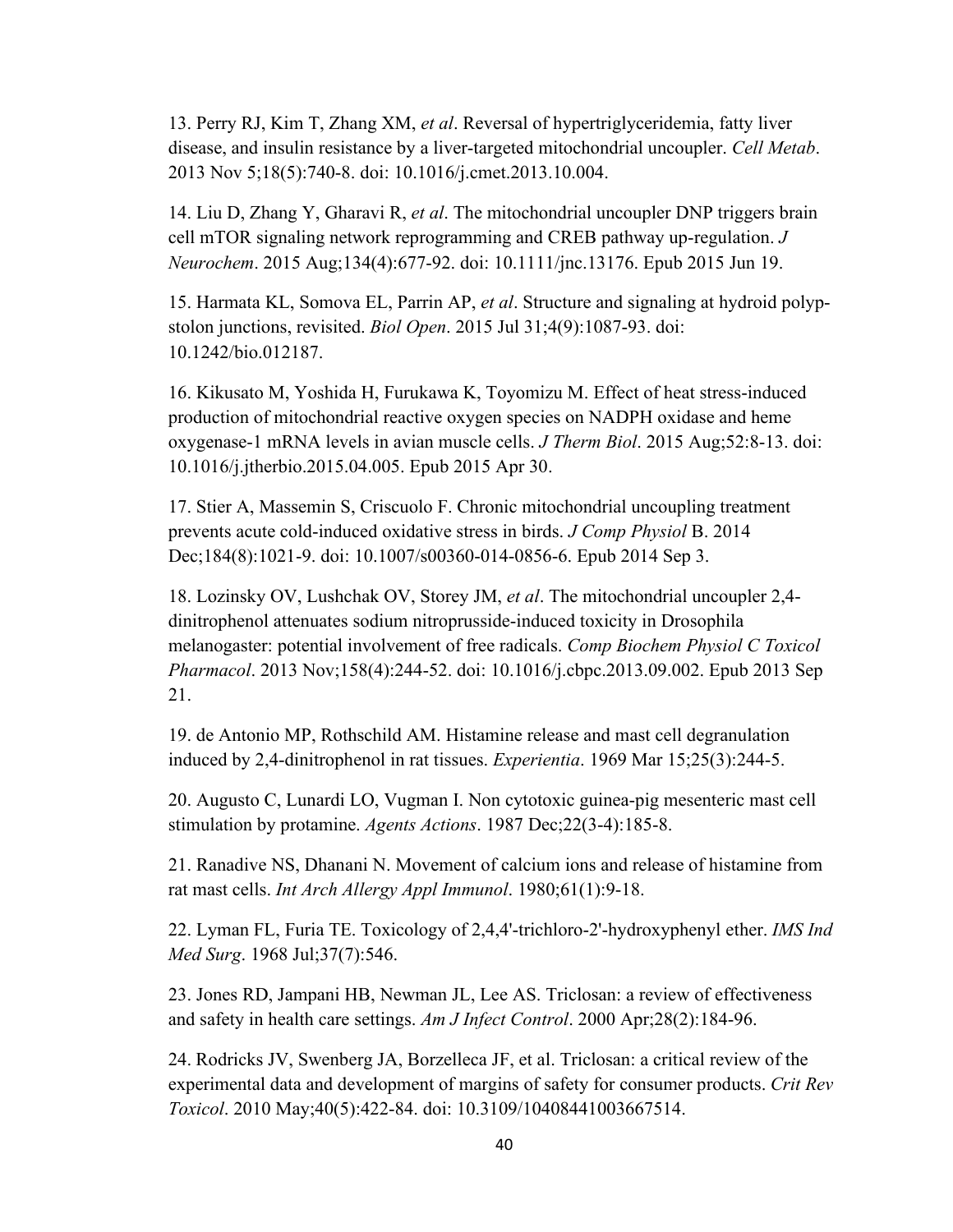25. Kookana RS, Ying GG, Waller NJ. Triclosan: its occurrence, fate and effects in the Australian environment. *Water Sci Technol*. 2011;63(4):598-604. doi: 10.2166/wst.2011.205.

26. Singer H, Müller S, Tixier C, Pillonel L. Triclosan: occurrence and fate of a widely used biocide in the aquatic environment: field measurements in wastewater treatment plants, surface waters, and lake sediments. *Environ Sci Technol*. 2002 Dec 1;36(23):4998-5004.

27. Fair PA, Lee HB, Adams J, et al. Occurrence of triclosan in plasma of wild Atlantic bottlenose dolphins (Tursiops truncatus) and in their environment. *Environ Pollut*. 2009 Aug-Sep;157(8-9):2248-54. doi: 10.1016/j.envpol.2009.04.002. Epub 2009 May 1.

28. Valters K, Li H, Alaee M, D'Sa I, et al. Polybrominated diphenyl ethers and hydroxylated and methoxylated brominated and chlorinated analogues in the plasma of fish from the Detroit River. *Environ Sci Technol*. 2005 Aug 1;39(15):5612-9.

29. Fang JL, Stingley RL, Beland FA. Occurrence, efficacy, metabolism, and toxicity of triclosan*. J Environ Sci Health C Environ Carcinog Ecotoxicol Rev*. 2010 Jul;28(3):147- 71. doi: 10.1080/10590501.2010.504978.

30. Sandborgh-Englund G, Adolfsson-Erici M, Odham G, Ekstrand J. Pharmacokinetics of triclosan following oral ingestion in humans*. J Toxicol Environ Health A*. 2006 Oct;69(20):1861-73.

31. Allmyr M, Adolfsson-Erici M, McLachlan MS, Sandborgh-Englund G. Triclosan in plasma and milk from Swedish nursing mothers and their exposure via personal care products. *Sci Total Environ.* 2006 Dec 15;372(1):87-93. Epub 2006 Sep 26.

32. Calafat AM, Ye X, Wong LY, et al. Urinary concentrations of triclosan in the U.S. population: 2003-2004. *Environ Health Perspect*. 2008 Mar;116(3):303-7. doi: 10.1289/ehp.10768.

33. Bagley DM, Lin YJ. Clinical evidence for the lack of triclosan accumulation from daily use in dentifrices. *Am J Dent*. 2000 Jun;13(3):148-52.

34. Lin YJ. Buccal absorption of triclosan following topical mouthrinse application. *Am J Dent*. 2000 Aug;13(4):215-7.

35. Chedgzoy P, Winckle G, Heard CM. Triclosan: release from transdermal adhesive formulations and in vitro permeation across human epidermal membranes. *Int J Pharm*. 2002 Mar 20;235(1-2):229-36.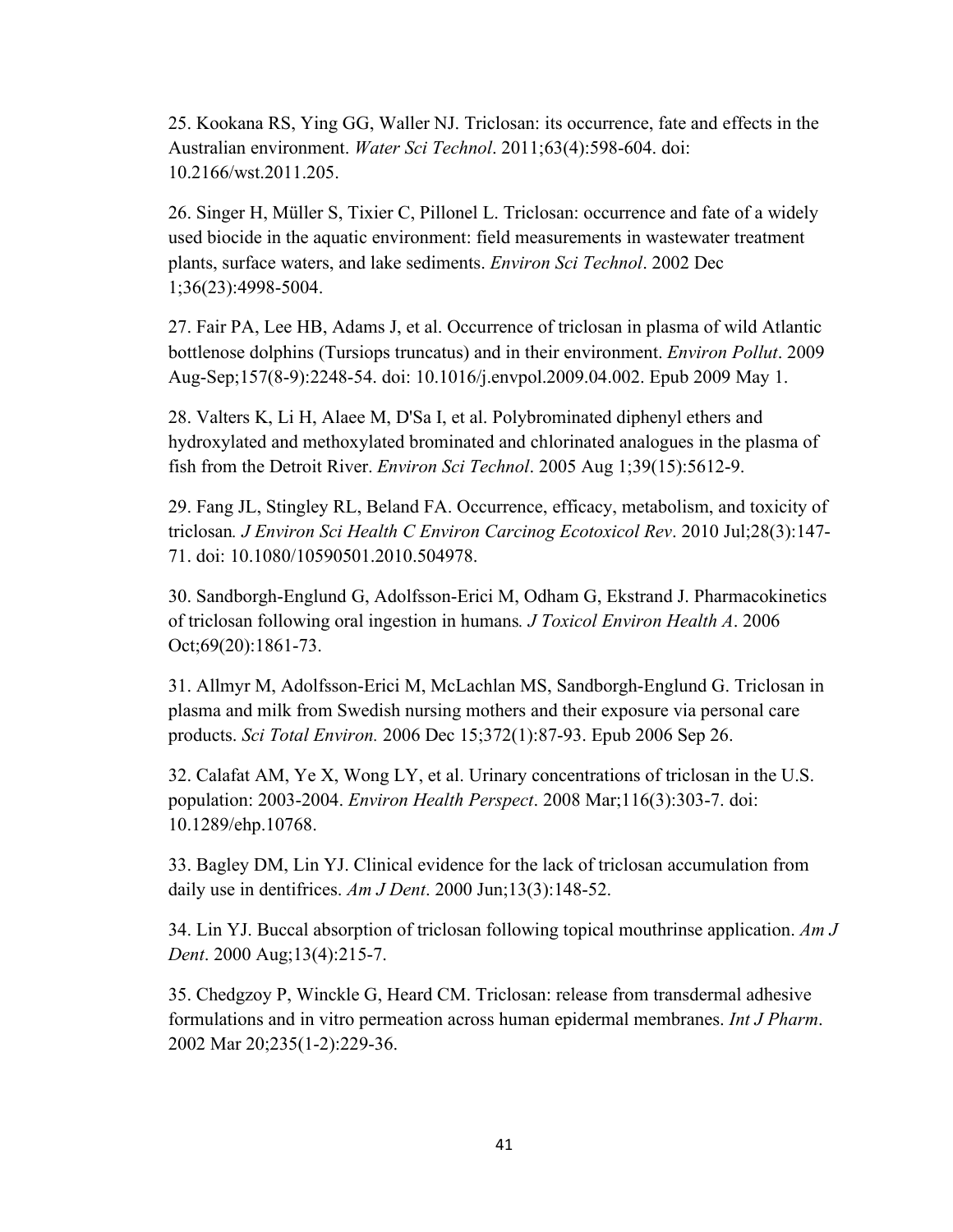36. Moss T, Howes D, Williams FM. Percutaneous penetration and dermal metabolism of triclosan (2,4, 4'-trichloro-2'-hydroxydiphenyl ether). *Food Chem Toxicol*. 2000 Apr;38(4):361-70.

37. Queckenberg C, Meins J, Wachall B, et al. Absorption, pharmacokinetics, and safety of triclosan after dermal administration. *Antimicrob Agents Chemother*. 2010 Jan;54(1):570-2. doi: 10.1128/AAC.00615-09. Epub 2009 Oct 12.

38. Heath RJ, Rubin JR, Holland DR, *et al*. Mechanism of triclosan inhibition of bacterial fatty acid synthesis. *J Biol Chem*. 1999 Apr 16;274(16):11110-4.

39. Wesgate R, Grasha P, Maillard JY. Use of a predictive protocol to measure the antimicrobial resistance risks associated with biocidal product usage. *Am J Infect Control*. 2016 Apr 1;44(4):458-64. doi: 10.1016/j.ajic.2015.11.009. Epub 2016 Jan 22.

40. Książczyk M, Krzyżewska E, Futoma-Kołoch B, Bugla-Płoskońska G. Disinfectants bacterial cells interactions in the view of hygiene and public health. *Postepy Hig Med Dosw* (Online). 2015 Sep 20;69:1042-55.

41. Giuliano CA, Rybak MJ. Efficacy of triclosan as an antimicrobial hand soap and its potential impact on antimicrobial resistance: a focused review. *Pharmacotherapy*. 2015 Mar;35(3):328-36. doi: 10.1002/phar.1553.

42. Lanini S1, D'Arezzo S, Puro V, *et al*. Molecular epidemiology of a Pseudomonas aeruginosa hospital outbreak driven by a contaminated disinfectant-soap dispenser. *PLoS One*. 2011 Feb 16;6(2):e17064. doi: 10.1371/journal.pone.0017064.

43. Zhu L, Lin J, Ma J, *et al*. Triclosan resistance of Pseudomonas aeruginosa PAO1 is due to FabV, a triclosan-resistant enoyl-acyl carrier protein reductase. *Antimicrob Agents Chemother*. 2010 Feb;54(2):689-98. doi: 10.1128/AAC.01152-09. Epub 2009 Nov 23.

44. Chuanchuen R, Beinlich K, Hoang TT, *et al*. Cross-resistance between triclosan and antibiotics in Pseudomonas aeruginosa is mediated by multidrug efflux pumps: exposure of a susceptible mutant strain to triclosan selects nfxB mutants overexpressing MexCD-OprJ. *Antimicrob Agents Chemother*. 2001 Feb;45(2):428-32.

45. Aiello AE, Larson EL, Levy SB. Consumer antibacterial soaps: effective or just risky? *Clin Infect Dis*. 2007 Sep 1;45 Suppl 2:S137-47.

46. Adolfsson-Erici M, Pettersson M, Parkkonen J, Sturve J. Triclosan, a commonly used bactericide found in human milk and in the aquatic environment in Sweden. *Chemosphere*. 2002 Mar;46(9-10):1485-9.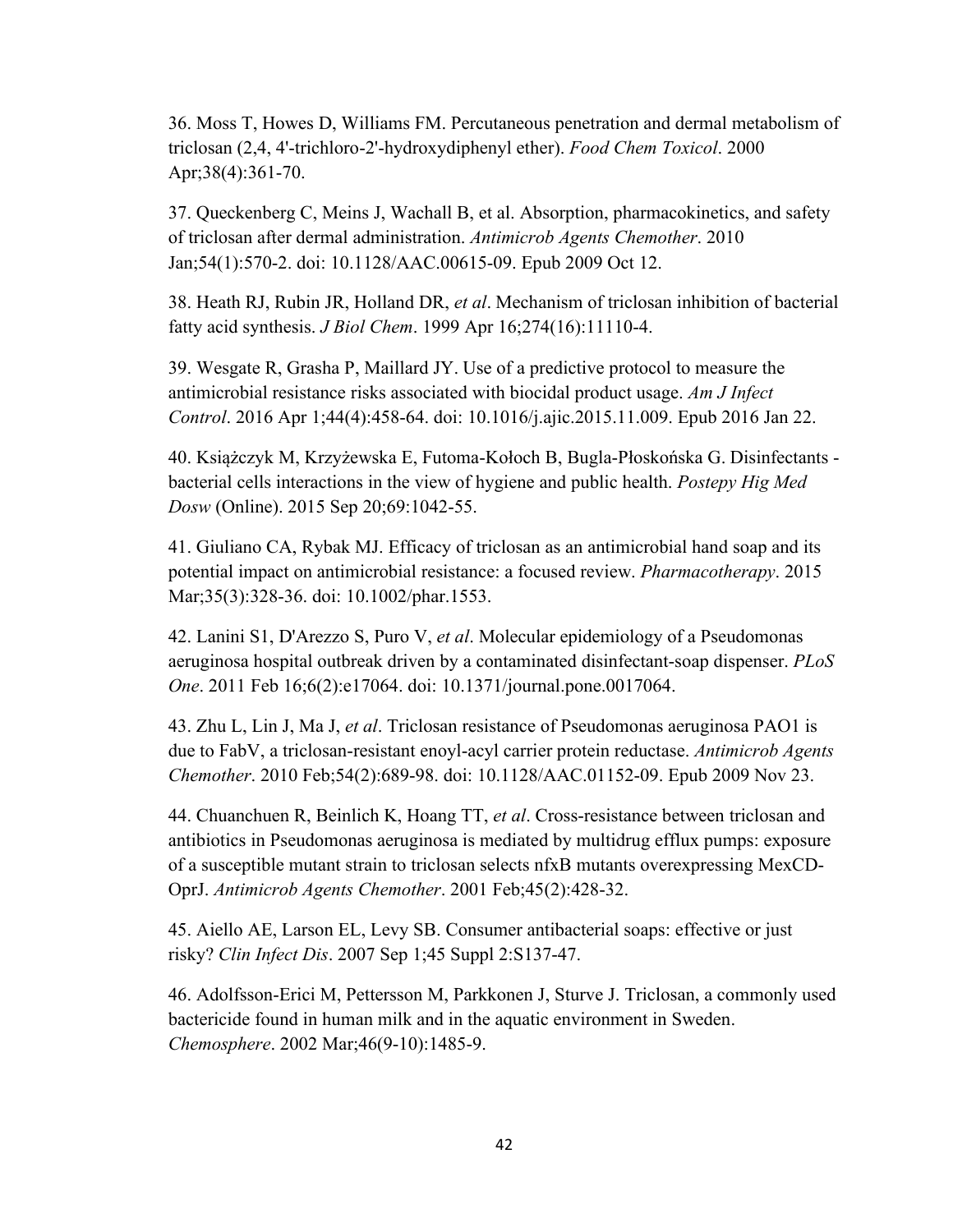47. Latch DE, Packer JL, Stender BL, et al. Aqueous photochemistry of triclosan: formation of 2,4-dichlorophenol, 2,8-dichlorodibenzo-p-dioxin, and oligomerization products. *Environ Toxicol Chem*. 2005 Mar;24(3):517-25.

48. Reiss R, Mackay N, Habig C, Griffin J. An ecological risk assessment for triclosan in lotic systems following discharge from wastewater treatment plants in the United States. *Environ Toxicol Chem*. 2002 Nov;21(11):2483-92.

49. Pancer BA, Kott D, Sugai JV, et al. Effects of Triclosan on Host Response and Microbial Biomarkers during Experimental Gingivitis. *J Clin Periodontol*. 2016 Jan 28. doi: 10.1111/jcpe.12519.

50. Triratana T, Kraivaphan P, Amornchat C, et al. Comparing three toothpastes in controlling plaque and gingivitis: A 6-month clinical study. *Am J Dent*. 2015 Apr;28(2):68-74.

51. Rover JA, Leu-Wai-See P. Role of Colgate Total toothpaste in helping control plaque and gingivitis. *Am J Dent*. 2014 Jun;27(3):167-70.

52. Seymour GJ, Palmer JE, Leishman SJ. Influence of a triclosan toothpaste on periodontopathic bacteria and periodontitis progression in cardiovascular patients: a randomized controlled trial. *J Periodontal Res*. 2016 Mar 2. doi: 10.1111/jre.12369.

53. Barkvoll P, Rølla G. Triclosan protects the skin against dermatitis caused by sodium lauryl sulphate exposure. *J Clin Periodontol*. 1994 Nov;21(10):717-9.

54. Barkvoll P, Rölla G. Triclosan reduces the clinical symptoms of the allergic patch test reaction (APR) elicited with 1% nickel sulphate in sensitised patients. *J Clin Periodontol*. 1995 Jun;22(6):485-7.

55. Kjaerheim V, Barkvoll P, Waaler SM, Rölla G. Triclosan inhibits histamine-induced inflammation in human skin. *J Clin Periodontol*. 1995 Jun;22(6):423-6.

56. Tan WP, Suresh S, Tey HL, et al. A randomized double-blind controlled trial to compare a triclosan-containing emollient with vehicle for the treatment of atopic dermatitis. *Clin Exp Dermatol*. 2010 Jun;35(4):e109-12. doi: 10.1111/j.1365- 2230.2009.03719.x. Epub 2009 Oct 19.

57. Wohlrab J, Jost G, Abeck D. Antiseptic efficacy of a low-dosed topical triclosan/chlorhexidine combination therapy in atopic dermatitis. *Skin Pharmacol Physiol*. 2007;20(2):71-6. Epub 2006 Dec 1.

58. Lee M, Van Bever H. The role of antiseptic agents in atopic dermatitis. *Asia Pac Allergy*. 2014 Oct;4(4):230-40. doi: 10.5415/apallergy.2014.4.4.230. Epub 2014 Oct 29.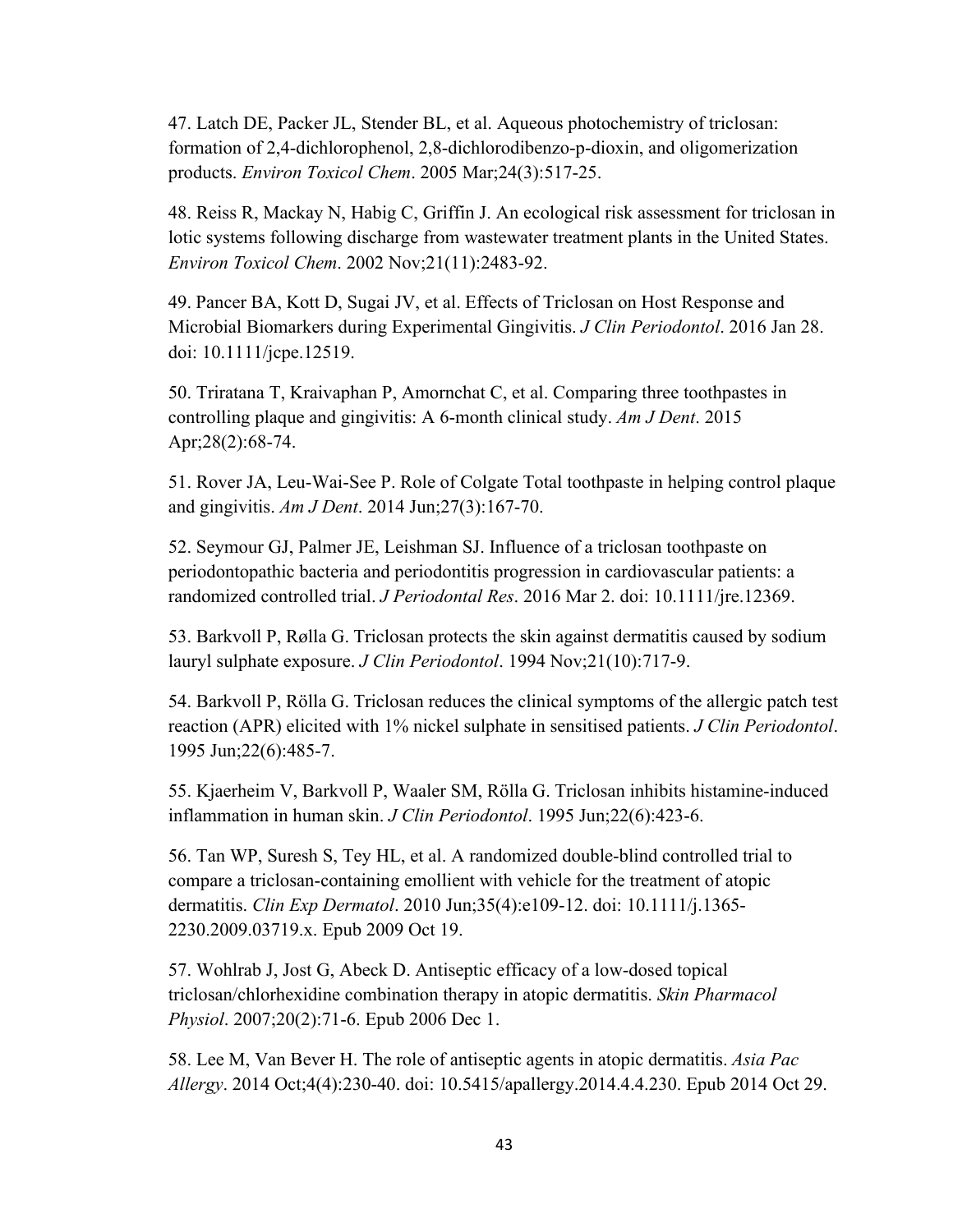59. Weitgasser H, Schindléry C, Macarol V. A comparative multicentre trial of halometasone/triclosan cream and betamethasone dipropionate/gentamicin sulphate cream in the treatment of infected acute eczematous dermatitis. *J Int Med Res*. 1983;11 Suppl 1:43-7.

60. Maeder E, Schindléry C, Macarol V, Schoenenberger PM. A comparative multicentre trial of halometasone/triclosan cream and diflucortolone valerate/chlorquinaldol cream in the treatment of acute dermatomycoses. *J Int Med Res*. 1983;11 Suppl 1:48-52.

61. Daoud FC, Edmiston CE Jr, Leaper D. Meta-analysis of prevention of surgical site infections following incision closure with triclosan-coated sutures: robustness to new evidence. *Surg Infect (Larchmt*). 2014 Jun;15(3):165-81. doi: 10.1089/sur.2013.177. Epub 2014 Apr 16.

62. Sicherer SH, Leung DY. Advances in allergic skin disease, anaphylaxis, and hypersensitivity reactions to foods, drugs, and insects in 2012. *J Allergy Clin Immunol*. 2013 Jan;131(1):55-66. doi: 10.1016/j.jaci.2012.11.007. Epub 2012 Nov 27.

63. Spanier AJ, Fausnight T, Camacho TF, Braun JM. The associations of triclosan and paraben exposure with allergen sensitization and wheeze in children*. Allergy Asthma Proc*. 2014 Nov-Dec;35(6):475-81. doi: 10.2500/aap.2014.35.3803.

64. Clayton EM, Todd M, Dowd JB, Aiello AE. The impact of bisphenol A and triclosan on immune parameters in the U.S. population, NHANES 2003-2006. *Environ Health Perspect*. 2011 Mar;119(3):390-6. doi: 10.1289/ehp.1002883. Epub 2010 Nov 29.

65. Vélez MP, Arbuckle TE, Fraser WD. Female exposure to phenols and phthalates and time to pregnancy: the Maternal-Infant Research on Environmental Chemicals (MIREC) Study. *Fertil Steril.* 2015 Apr;103(4):1011-1020.e2. doi: 10.1016/j.fertnstert.2015.01.005. Epub 2015 Feb 11.

66. Yuan M, Bai MZ, Huang XF, et al. Preimplantation Exposure to Bisphenol A and Triclosan May Lead to Implantation Failure in Humans. *Biomed Res Int*. 2015;2015:184845. doi: 10.1155/2015/184845. Epub 2015 Aug 19.

67. Wang CF, Tian Y. Reproductive endocrine-disrupting effects of triclosan: Population exposure, present evidence and potential mechanisms. *Environ Pollut*. 2015 Nov;206:195-201. doi: 10.1016/j.envpol.2015.07.001. Epub 2015 Jul 13.

68. Wang X, Chen X, Feng X, et al. Triclosan causes spontaneous abortion accompanied by decline of estrogen sulfotransferase activity in humans and mice. *Sci Rep*. 2015 Dec 15;5:18252. doi: 10.1038/srep18252.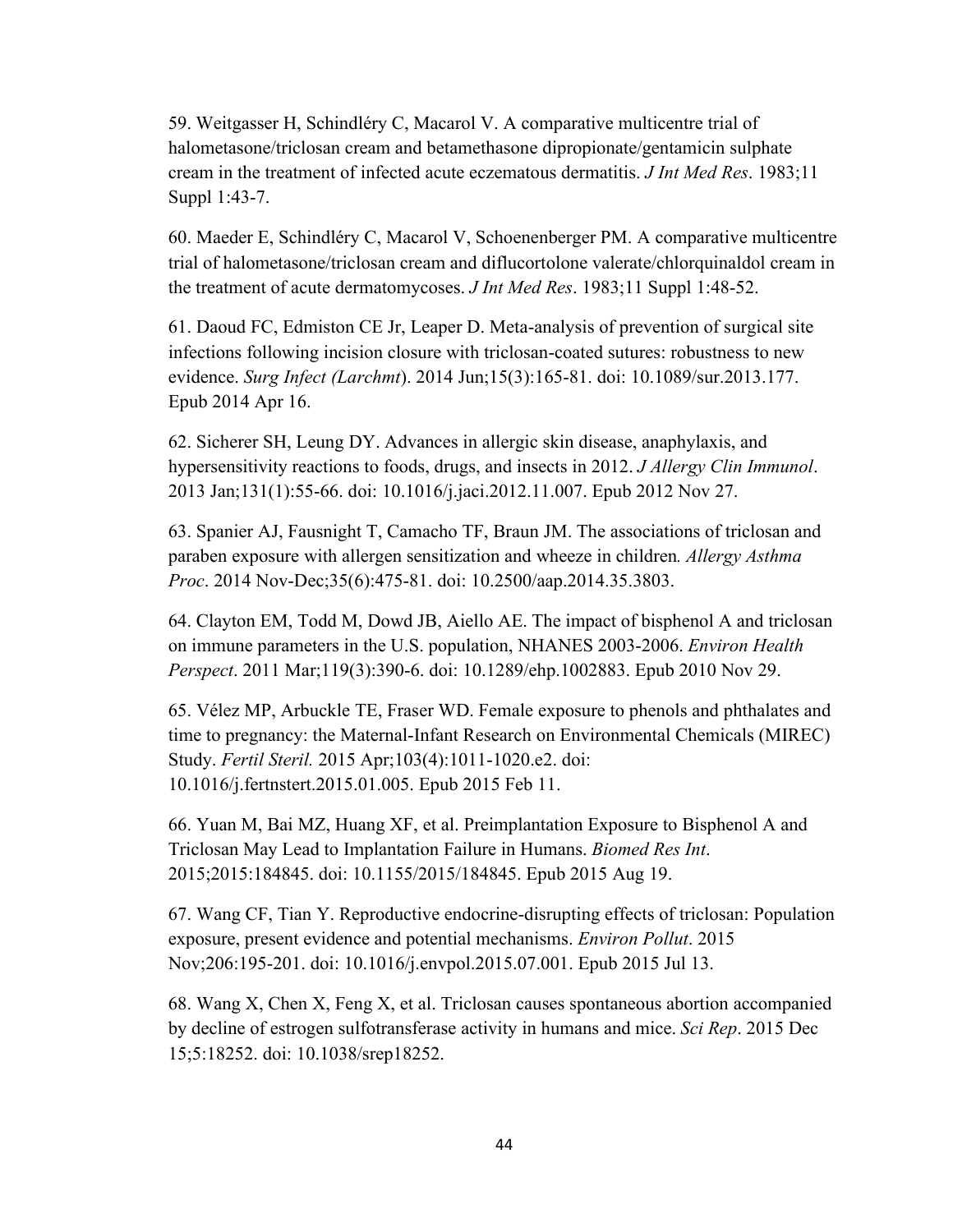69. Witorsch RJ. Critical analysis of endocrine disruptive activity of triclosan and its relevance to human exposure through the use of personal care products. *Crit Rev Toxicol*. 2014 Jul;44(6):535-55. doi: 10.3109/10408444.2014.910754. Epub 2014 Jun 4.

70. Cullinan MP, Palmer JE, Carle AD. Long term use of triclosan toothpaste and thyroid function*. Sci Total Environ*. 2012 Feb 1;416:75-9. doi: 10.1016/j.scitotenv.2011.11.063. Epub 2011 Dec 22.

71. Cullinan MP, Palmer JE, Carle AD. The influence of a triclosan toothpaste on adverse events in patients with cardiovascular disease over 5-years. *Sci Total Environ*. 2015 Mar 1;508:546-52. doi: 10.1016/j.scitotenv.2014.11.052. Epub 2014 Nov 28.

72. "The University of Queensland." *Research Day Winner Fights Orthodontic Pain*. University of Queensland, n.d. Web. 22 Apr. 2016.

73. "The University of Queensland." *Cancer Studies*. University of Queensland, n.d. Web. 22 Apr. 2016.

74. "The University of Queensland." *Major dentistry education initiative launched today*. University of Queensland, n.d. Web. 22 Apr. 2016.

75. "The University of Queensland." *Inaugural scholarship to UQ PhD*. University of Queensland, n.d. Web. 22 Apr. 2016.

76. Sciences, E. L. in *Enzo Life Scienecs, Inc*.(2014)

77. Nelson, D. L., Cox, Michael M., Lehninger, Albert L. *Principles of Biochemistry. 6 edn*, 690 (W.H. Freeman, 2008)

78. DInitrophenol and accelerated tissue metabolism. *Journal of the American Medical Association*. 101, 2122-2123, doi:10.1001/jama.1933.02740520032013 (1933)

79. Kessler, R. J.et al.Uncouplers and the molecular mechanism of uncoupling in mitochondria. *Proceedings of the National Academy of Sciences of the United States of America*. 74, 2241-2245 (1977).

80. Brand, M. D. & Nicholls, D. G. Assessing mitochondrial dysfunction in cells. *Biochem*. J 435, 297-312, doi:10.1042/bj20110162 (2011).

81. Hanstein, W. G. Uncoupling of oxidative phosphorylation. *Biochim Biophys Acta*. 456, 129-148 (1976)

82. Palou, A., Pico, C., Bonet, M. L. & Oliver, P. The uncoupling protein, thermogenin. *The international journal of biochemistry & cell biology*. 30, 7-11 (1998).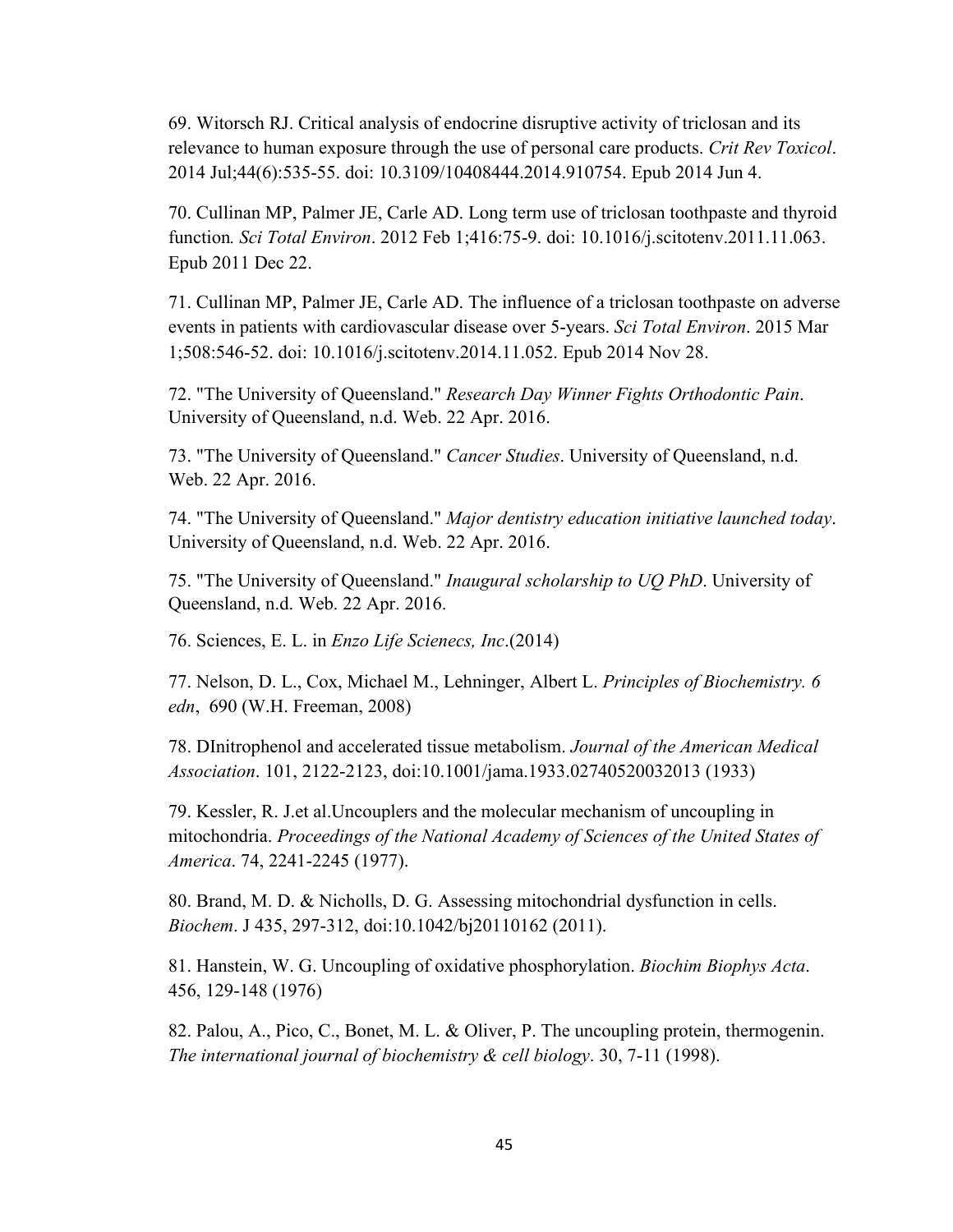83. Scarpace, P. J., Matheny, M., Borst, S. & Tumer, N. Thermoregulation with age: role of thermogenesis and uncoupling protein expression in brown adipose tissue. *Proceedings of the Society for Experimental Biology and Medicine. Society for Experimental Biology and Medicine*. (New York, N.Y.). 205, 154-161 (1994)

84. Kuby, J. *Immunology. Sixth edn*, (W.H. Freeman, New York, 1997)

85. Mohr, F. C. & Fewtrell, C. The relative contributions of extracellular and intracellular calcium to secretion from tumor mast cells. Multiple effects of the proton ionophore carbonyl cyanide m-chlorophenylhydrazone. *The Journal of biological chemistry*. 262, 10638-10643 (1987)

86. Inoue, T., Suzuki, Y. & Ra, C. Epigallocatechin-3-gallate inhibits mast cell degranulation, leukotriene C4 secretion, and calcium influx via mitochondrial calcium dysfunction. *Free radical biology & medicine*. 49, 632-640, doi:10.1016/j.freeradbiomed.2010.05.015 (2010).

87. Blank, U. *et al*. SNAREs and associated regulators in the control of exocytosis in the RBL-2H3 mast cell line. *Mol Immunol*. 38, 1341-1345 (2002)

88. Farrell, D. J. *et al*. Intrahepatic mast cells in chronic liver diseases. *Hepatology*. 22, 1175-1181 (1995)

89. Silver, R. & Curley, J. P. Mast cells on the mind: new insights and opportunities. *Trends Neurosci* 36, 513-521 (2013).

90. Sigal, L. H. Basic Science for the Clinician 53 Mast Cells. JCR-J. Clin. *Rheumatol*.17, 395-400, doi:10.1097/RHU.0b013e31823150b5 (2011)

91. Okayama, Y. & Kawakami, T. Development, migration, and survival of mast cells*. Immunol Res*. 34, 97-115 (2006)

92. Schwartz, L. B. & Austen, K. F. Enzymes of the mast-cell granule. *Journal of Investigative Dermatology*.74, 349-353, doi:10.1111/1523-1747.ep12543620 (1980).

93. Holgate, S. T. The role of mast cells and basophils in inflammation. *Clinical and experimental allergy: journal of the British Society for Allergy and Clinical Immunology*. 30 Suppl 1, 28-32 (2000).

94. Plaut, M. *et al*. Mast-cells lines produce lymphokines in response to cross-linkage of Fc-epsilon-R1 or to calcium ionophores. *Nature*. 339, 64-67, doi:10.1038/339064a0 (1989)

95. Lowman, M. A., Rees, P. H., Benyon, R. C. & Church, M. K. Human mast cell heterogeneity: histamine release from mast cells dispersed from skin, lung, adenoids,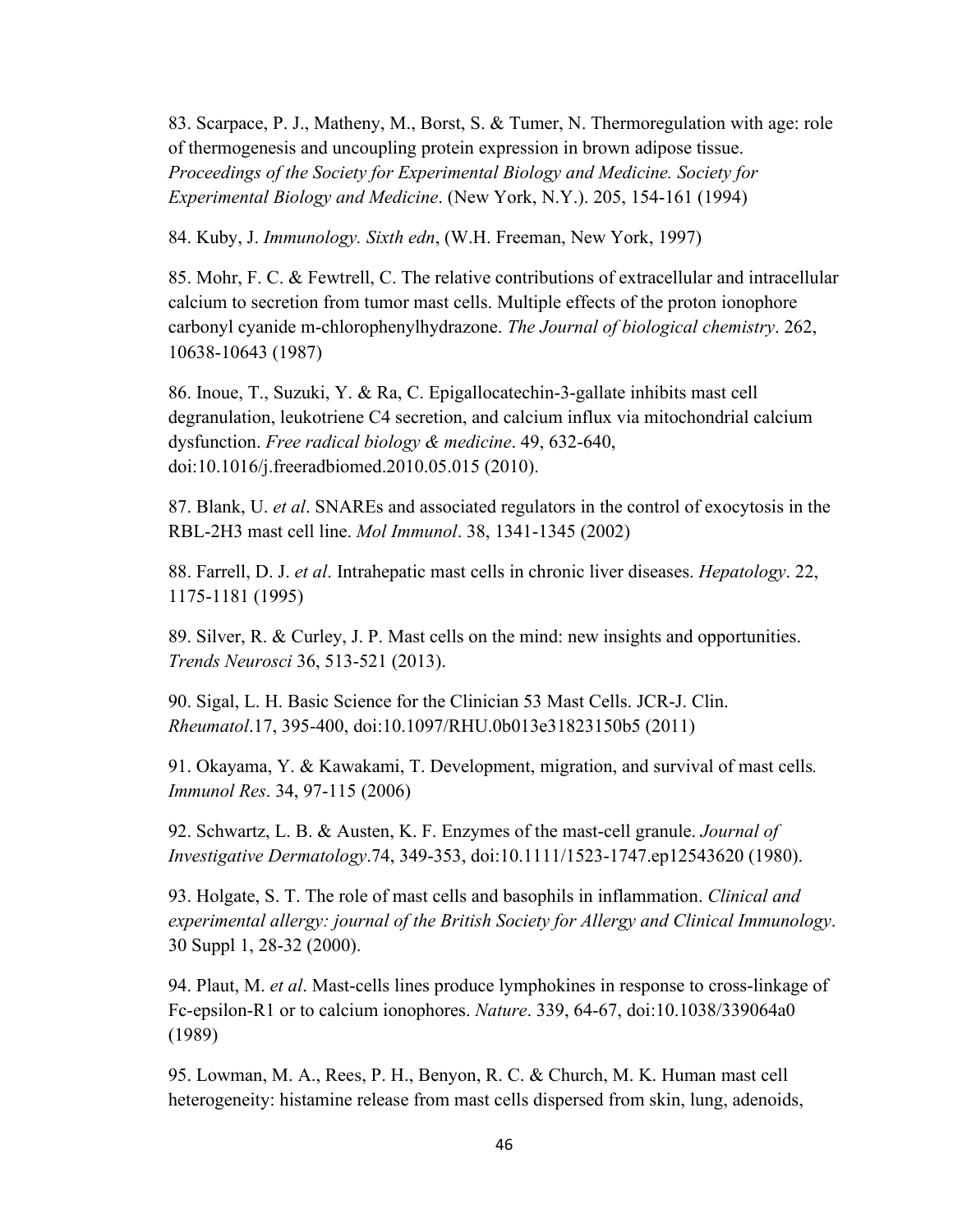tonsils, and colon in response to IgE-dependent and nonimmunologic stimuli*. The Journal of allergy and clinical immunology*. 81, 590-597 (1988)

96. Metcalfe, D. D. Mast cells and mastocytosis. *Blood*. 112, 946-956, doi:10.1182/blood-2007-11-078097 (2008).

97. Maeyama, K., Hohman, R. J., Metzger, H. & Beaven, M. A. Quantitative relationships between aggregation of IgE receptors, generation of intracellular signals, and histamine secretion in rat basophilic leukemia (2H3) cells. Enhanced responses with heavy water. *The Journal of biological chemistry*. 261, 2583-2592 (1986)

98. Seldin, D. C. *et al*. Homology of the rat basophilic leukemia cell and the rat mucosal mast cell. *Proceedings of the National Academy of Sciences of the United States of America*. 82, 3871-3875 (1985)

99. Metzger, H. *et al*. The receptor with high-affinity for immunoglobulin-E. *Annual Review of Immunology*. 4, 419-470, doi:10.1146/annurev.immunol.4.1.419 (1986)

100. Fewtrell, C., Kessler, A. & Metzger, H. Comparative aspects of secretion from tumor and normal mast cells*. Adv. Inflam. Res*. 1, 205-221 (1979).

101. Naal, R. M., Tabb, J., Holowka, D. & Baird, B. In situ measurement of degranulation as a biosensor based on RBL-2H3 mast cells. *Biosens Bioelectron*. 20, 791- 796 (2004)

102. Ortega, E., Schweitzer-Stenner, R. & Pecht, I. Kinetics of ligand binding to the type1 Fc epsilon receptor on mast cells. *Biochemistry*. 30, 3473-3483 (1991).

103. Dearman, R. J., Skinner, R. A., Deakin, N., Shaw, D. & Kimber, I. Evaluation of an in vitro method for the measurement of specific IgE antibody responses: the rat basophilic leukemia (RBL) cell assay. *Toxicology*. 206, 195-205, doi:10.1016/j.tox.2004.08.007 (2005).

104. Abraham SN, St John AL. Mast cell-orchestrated immunity to pathogens. *Nat Rev Immunol*. 2010 Jun;10(6):440-52. doi: 10.1038/nri2782.

105. Burgoyne RD, Morgan A. Secretory granule exocytosis. *Physiol Rev*. 2003 Apr;83(2):581-632.

106. Perez-Montfort R, Kinet JP, Metzger H. A previously unrecognized subunit of the receptor for immunoglobulin E. *Biochemistry*. 1983 Dec 6;22(25):5722-8.

107. Siraganian RP, de Castro RO, Barbu EA, Zhang J. Mast cell signaling: the role of protein tyrosine kinase Syk, its activation and screening methods for new pathway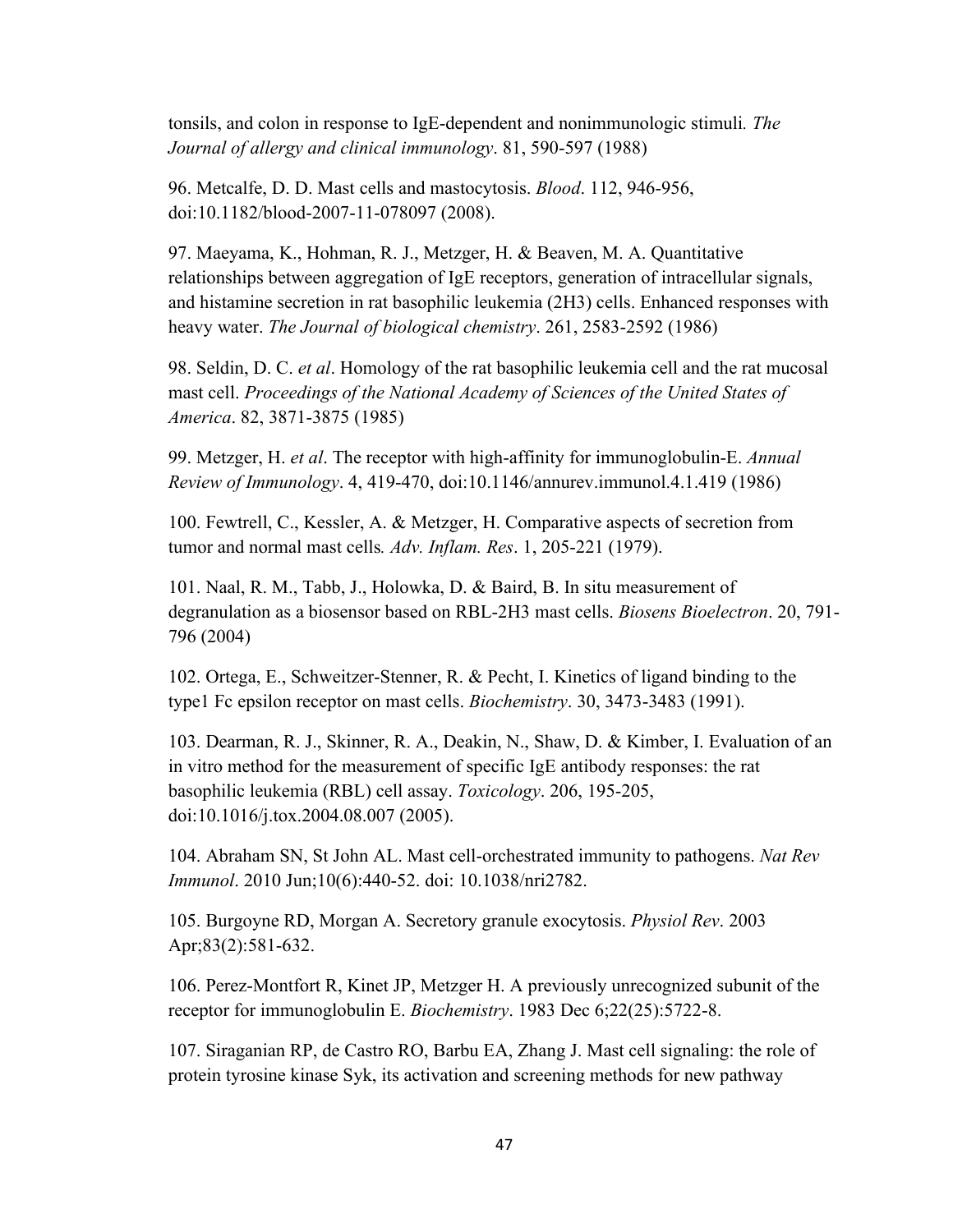participants. *FEBS Lett.* 2010 Dec 15;584(24):4933-40. doi: 10.1016/j.febslet.2010.08.006. Epub 2010 Aug 7.

108. Okkenhaug, K. & Vanhaesebroeck, B. PI3K in lymphocyte development, differentiation and activation. *Nature Reviews Immunology.* 3, 317-330, doi:10.1038/nri1056 (2003).

109. Kalesnikoff, J. & Galli, S. J. New developments in mast cell biology. *Nature Immunology* 9, 1215-1223, doi:10.1038/ni.f.216 (2008).

110. Kraft, S. & Kinet, J. P. New developments in Fc epsilon RI regulation, function and inhibition. *Nature Reviews Immunology .*7, 365-378, doi:10.1038/nri2072 (2007)

111. Scharenberg, A. M., Humphries, L. A. & Rawlings, D. J. Calcium signalling and cell-fate choice in B cells. *Nature Reviews Immunology*. 7, 778-789, doi:10.1038/nri2172 (2007)

112. Ma, H. T. & Beaven, M. A. Regulators of Ca(2+) signaling in mast cells: potential targets for treatment of mast cell-related diseases? *Adv Exp Med Biol*. 716, 62-90 (2011)

113. Palmer RK, Hutchinson LM, Burpee BT, *et al*. Antibacterial agent triclosan suppresses RBL-2H3 mast cell function. *Toxicol Appl Pharmacol*. 2012 Jan 1;258(1):99- 108. doi: 10.1016/j.taap.2011.10.012. Epub 2011 Oct 20.

114. Weatherly LM, Shim J, Hashmi HN, *et al*. Antimicrobial agent triclosan is a proton ionophore uncoupler of mitochondria in living rat and human mast cells and in primary human keratinocytes. *J Appl Toxicol*. 2016 Jun;36(6):777-89. doi: 10.1002/jat.3209. Epub 2015 Jul 23.

115. Galli SJ, Tsai M, Piliponsky AM. The development of allergic inflammation. *Nature*. 2008 Jul 24;454(7203):445-54. doi: 10.1038/nature07204.

116. Walsh LJ. Mast cells and oral inflammation. *Crit Rev Oral Biol Med*. 2003;14(3):188-98.

117. L. J. Walsh, N. W. Savage, T. Ishii and G. J. Seymour. Immunopathogenesis of oral lichen planus. *Journal of Oral Pathology & Medicine*. Volume 19, Issue 9, pages 389– 396, October 1990.

118. Laurence J. Walsh, Mark F. Davis, Lindsay J. Xu and Neil W. Savage. Relationship between mast cell degranulation and inflammation in the oral cavity. *Journal of Oral Pathology & Medicine*. Volume 24, Issue 6, pages 266–272, July 1995.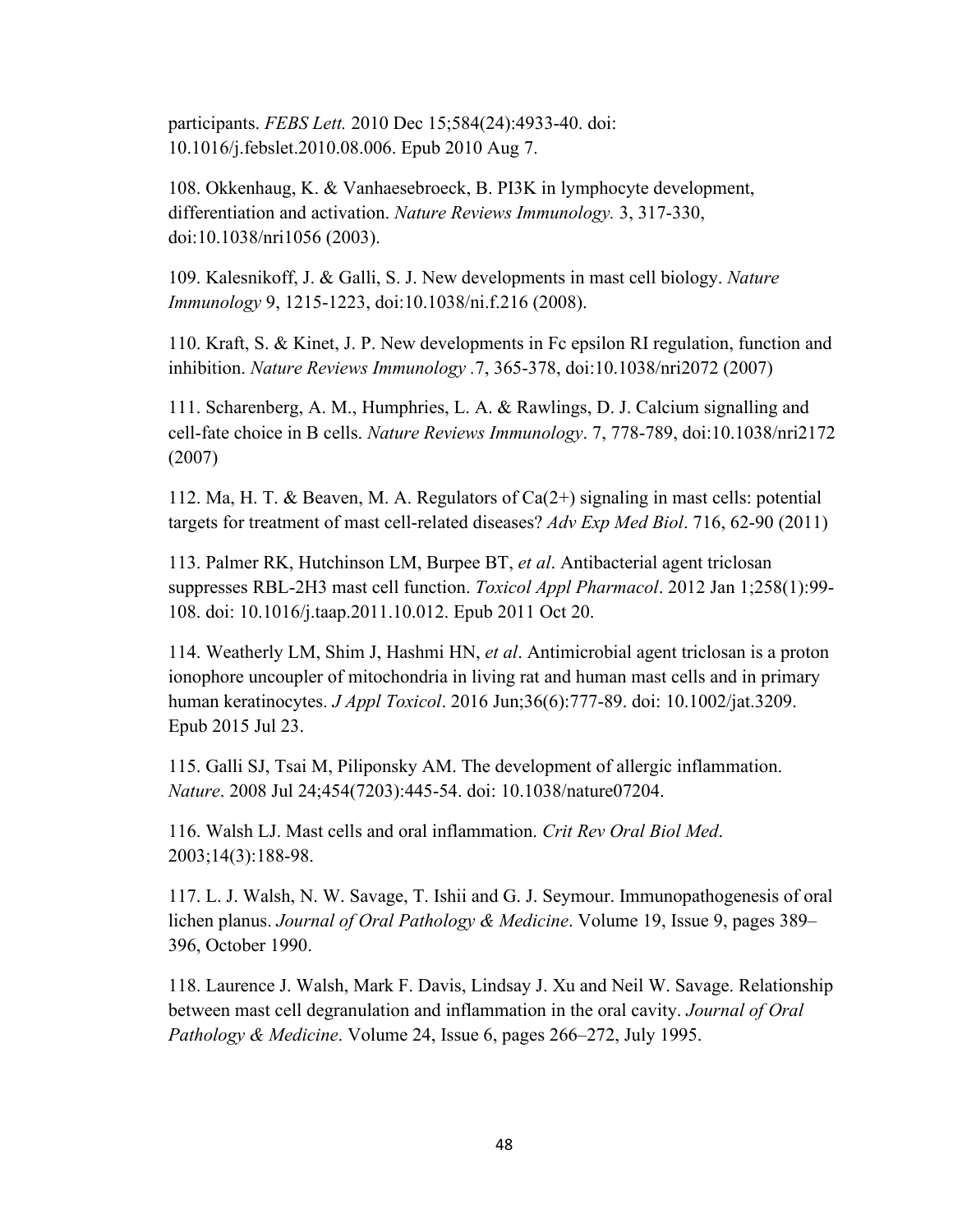119. Sawai N, Koike K, Mwamtemi HH, *et al*. Thrombopoietin augments stem cell factor-dependent growth of human mast cells from bone marrow multipotential hematopoietic progenitors. *Blood*. 1999 Jun 1;93(11):3703-12.

120. A. Hoffmann, A. Jamin, K. Foetisch, et al. Determination of the allergenic activity of birch pollen and apple prick test solutions by measurement of β-hexosaminidase release from RBL-2H3 cells. Comparisons with classical methods in allergen standardization. *Allergy*, 54 (1999), pp. 446–454

121. Lin P, Gilfillan AM. The role of calcium and protein kinase C in the IgE-dependent activation of phosphatidylcholine-specific phospholipase D in a rat mast (RBL 2H3) cell line. *Eur J Biochem*. 1992 Jul 1;207(1):163-8.

122. Dinh TT, Kennerly DA. Assessment of receptor-dependent activation of phosphatidylcholine hydrolysis by both phospholipase D and phospholipase C. *Cell Regul*. 1991 Apr;2(4):299-309.

123. Cissel DS, Fraundorfer PF, Beaven MA. Thapsigargin-induced secretion is dependent on activation of a cholera toxin-sensitive and phosphatidylinositol-3-kinaseregulated phospholipase D in a mast cell line. *J Pharmacol Exp Ther*. 1998 Apr; 285(1): 110-8.

124. Chahdi A, Fraundorfer PF, Beaven MA. Compound 48/80 activates mast cell phospholipase D via heterotrimeric GTP-binding proteins. *J Pharmacol Exp Ther*. 2000 Jan;292(1):122-30.

125. Ludowyke RI, Peleg I, Beaven MA, Adelstein RS. Antigen-induced secretion of histamine and the phosphorylation of myosin by protein kinase C in rat basophilic leukemia cells. *J Biol Chem*. 1989 Jul 25;264(21):12492-501.

126. Choi WS, Kim YM, Combs C. Phospholipases D1 and D2 regulate different phases of exocytosis in mast cells. *J Immunol*. 2002 Jun 1;168(11):5682-9.

127. Hutchinson LM, Trinh BM, Palmer RK, *et al*. Inorganic arsenite inhibits IgE receptor-mediated degranulation of mast cells. *Journal of Applied Toxicology*. Volume 31, Issue 3, pages 231–241, April 2011

128. Daumann LJ, Marty L, et al. Asymmetric zinc(II) complexes as functional and structural models for phosphoesterases. *Dalton Trans*. 2013 Jul 14;42(26):9574-84. doi: 10.1039/c3dt50514f. Epub 2013 May 15.

129. Peralta RA, Bortoluzzi AJ, et al. Electronic structure and spectro-structural correlations of Fe(III)Zn(II) biomimetics for purple acid phosphatases: relevance to DNA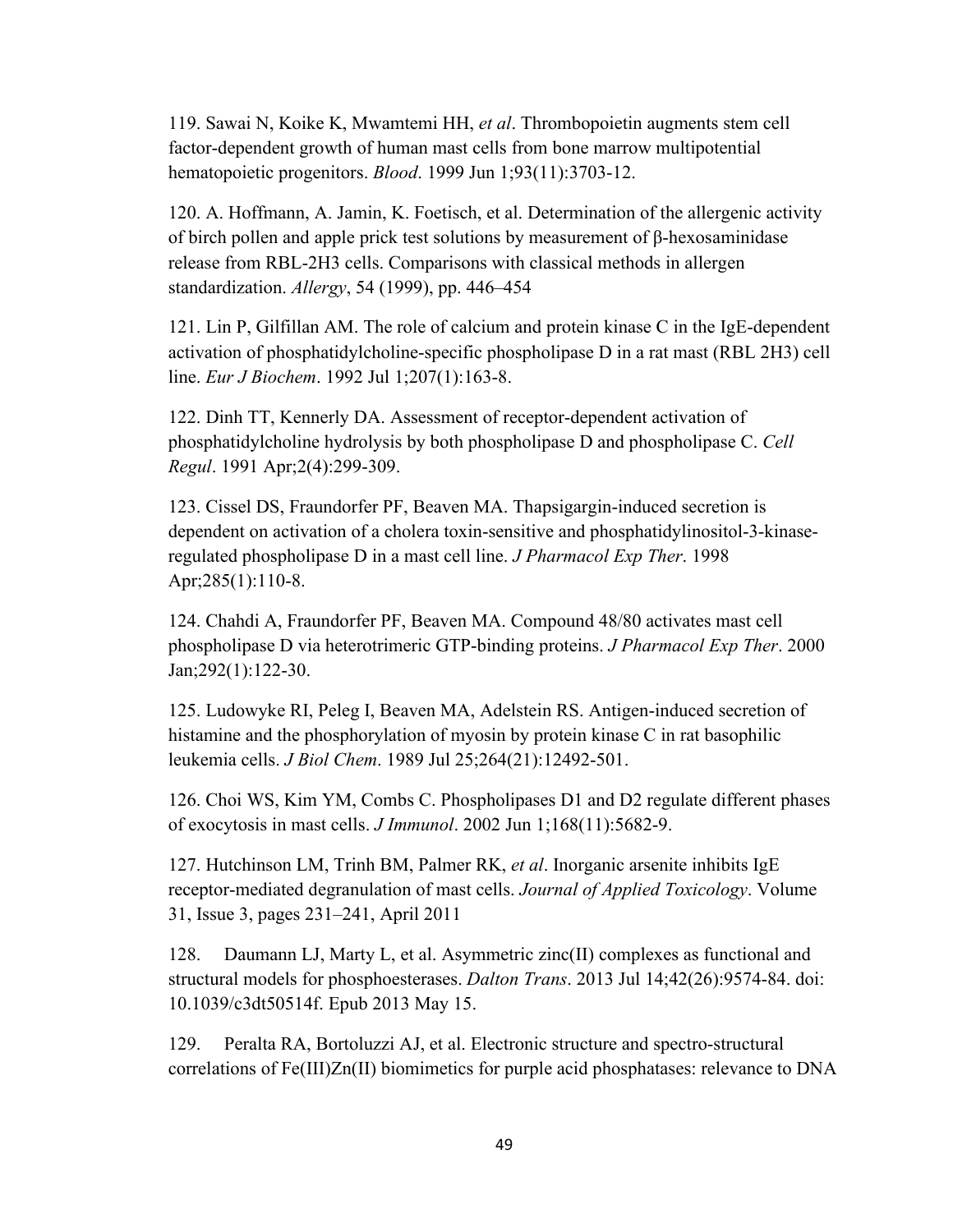cleavage and cytotoxic activity. *Inorg Chem*. 2010 Dec 20;49(24):11421-38. doi: 10.1021/ic101433t. Epub 2010 Nov 16.

130. Huţanu CA, Zaharia M, Pintilie O. Quenching of tryptophan fluorescence in the presence of 2,4-DNP, 2,6-DNP, 2,4-DNA and DNOC and their mechanism of toxicity. *Molecules*. 2013 Feb 18;18(2):2266-80. doi: 10.3390/molecules18022266.

131. Cytotoxicity Detection Kit (LDH) Manual, <https://pimeservices.roche.com/LifeScience/Document/350f7444-c3ef-e311-98a1-00215a9b0ba8>

132. Schwarzenbach RP, *et al. Environ Sci Technol* 22:83-92 (1988)

133. Verschueren, K. *Handbook of Environmental Data on Organic Chemicals*. Volumes 1-2. 4th ed. John Wiley & Sons. New York, NY. 2001, p. V1: 961

134. Hosoi K, Soe G, Kakuno T, Horio T. Effects of pH indicators on various activities of chromatophroes of Rhodospirillum rubrum. *J Biochem*. 1975 Dec;78(6):1331-46.

135. *Mitochondrial ToxGlo™ Assay Technical Manual*, <https://www.promega.com/resources/protocols/technical-manuals/101/mitochondrial-toxgloassay-protocol> (2014).